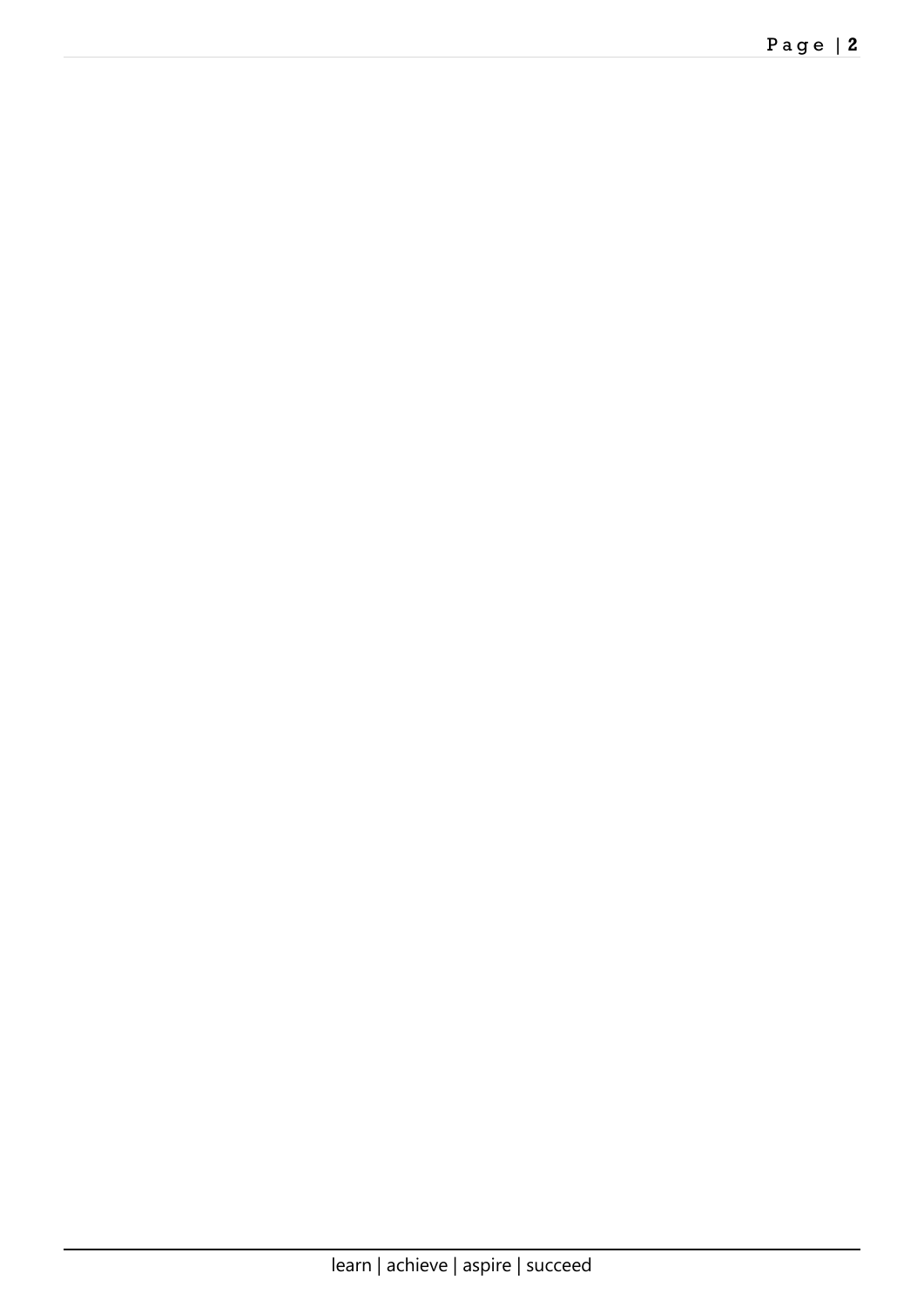## **Contents**

- Page 04 Head Teacher's Introduction
- Page 05 Letter to Year 9
- Page 06 Curriculum Pathways and Options Choices
- Page 07 Year 9 Options Timeline
- Page 08 Frequently Asked Questions
- Page 09 Dos and Don'ts
- Page 10 Remember!
- Page 11 Art and Design
- Page 13 Business Studies
- Page 14 Child Development
- Page 16 Engineering
- Page 18 Food Preparation and Nutrition
- Page 20 French
- Page 21 Geography
- Page 23 Hairdressing and Beauty Therapy
- Page 24 Health and Social Care
- Page 26 History
- Page 28 Digital Information Technology
- Page 30 Media Studies
- Page 32 Music
- Page 35 Photography
- Page 37 Physical Education (Sport Studies)
- Page 38 Religious Studies
- Page 40 Spanish
- Page 41 Textile Design
- Page 43 Additional information about Pathways
- Page 44 Notes





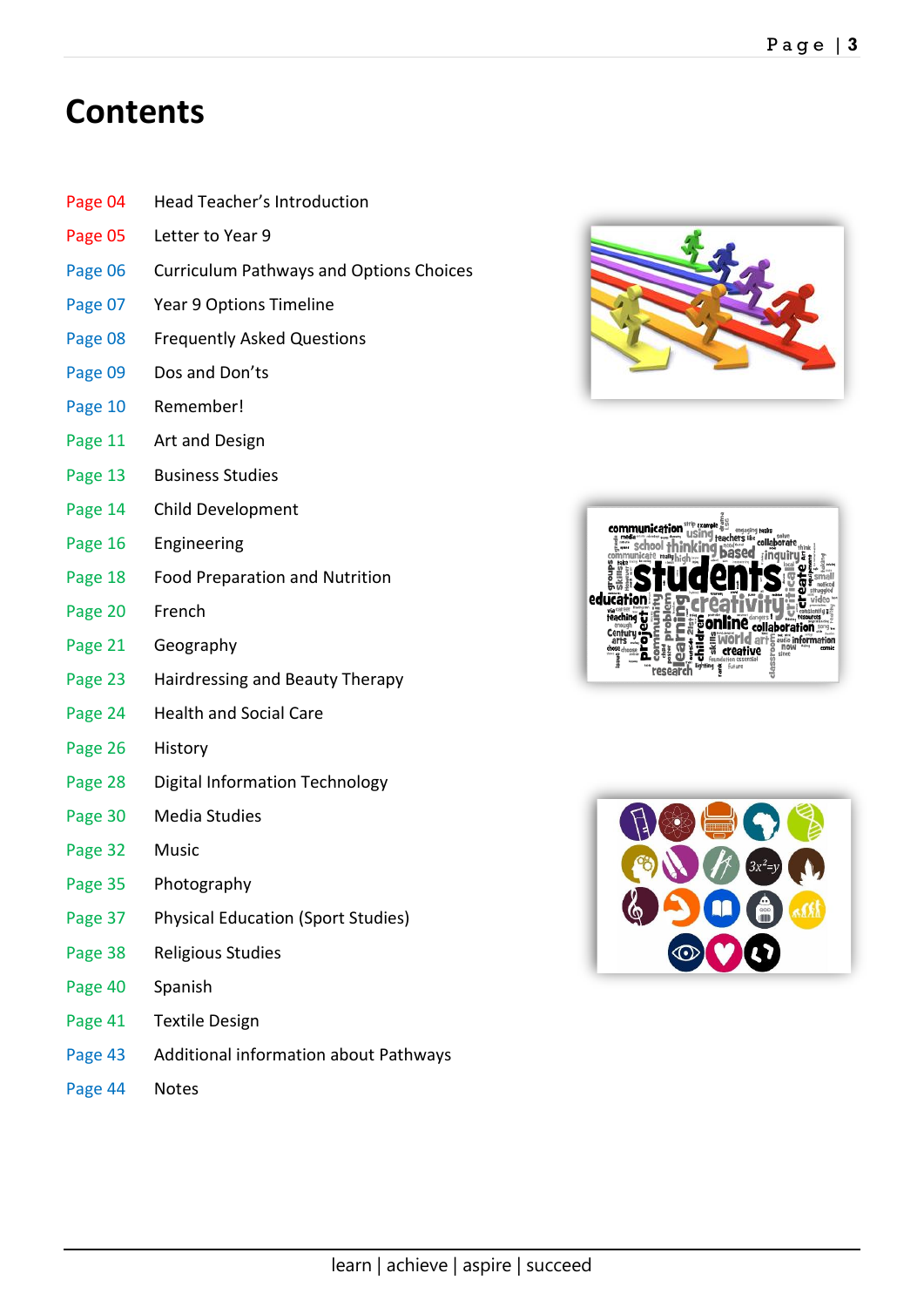In September, the current Year 9 pupils will enter the final phase of their pre-16 education. In addition to subjects on the core curriculum, pupils in Years 10 and 11 are able to study optional subjects which will hopefully reflect their interests, strengths and potential career choices.

Information about all of the optional subjects we hope to offer for September is contained in this booklet. When selecting subjects, pupils and parents are asked to take account of the following important factors:

- the pupil's interests, ability and aptitude;
- his/her ambitions regarding future career paths;
- the specific demands of each subject: please ask for advice from subject teachers;
- the current government approach to qualifications and the potential impact on future pathways.

Additionally, pupils' performance in Key Stage 3 should be taken into consideration, although it is important to note that it is difficult to make exact comparisons between subjects. Furthermore, some courses on offer have not been studied in Key Stage 3; pupils should be aware that they will certainly be as demanding as other subjects.

Courses offered this year are, as always, dependent on staffing and pupil numbers. **The school reserves the right to withdraw any optional course for which there are insufficient staff, resources or participants.** Any necessary changes will be communicated to parents and carers as soon as possible.

As you will be aware, the government has made major changes to the education system in England over the past couple of years. There have been significant changes to the way GCSE examinations are graded, and all subject areas are now working under revised specifications. Grades A\* - G have been replaced with numbers 9 - 1, with 9 being the highest. The numeric system now applies to all subjects, with the exception of BTEC and some other technical qualifications.

The 5-grade benchmark we have been used to (5 A\* - C) no longer exists. Pupils are now expected to achieve 8 good qualifications. It is important, therefore, that options choices and pathways are considered very carefully, so pupils have the very best chance of leaving Hebburn Comprehensive with the qualifications they need to be successful in later life.

If you would like any additional information, help or advice, then please do not hesitate to contact Mr D Cleugh, Deputy Head Teacher, who co-ordinates the options process.

Yours sincerely

David Thompson Head Teacher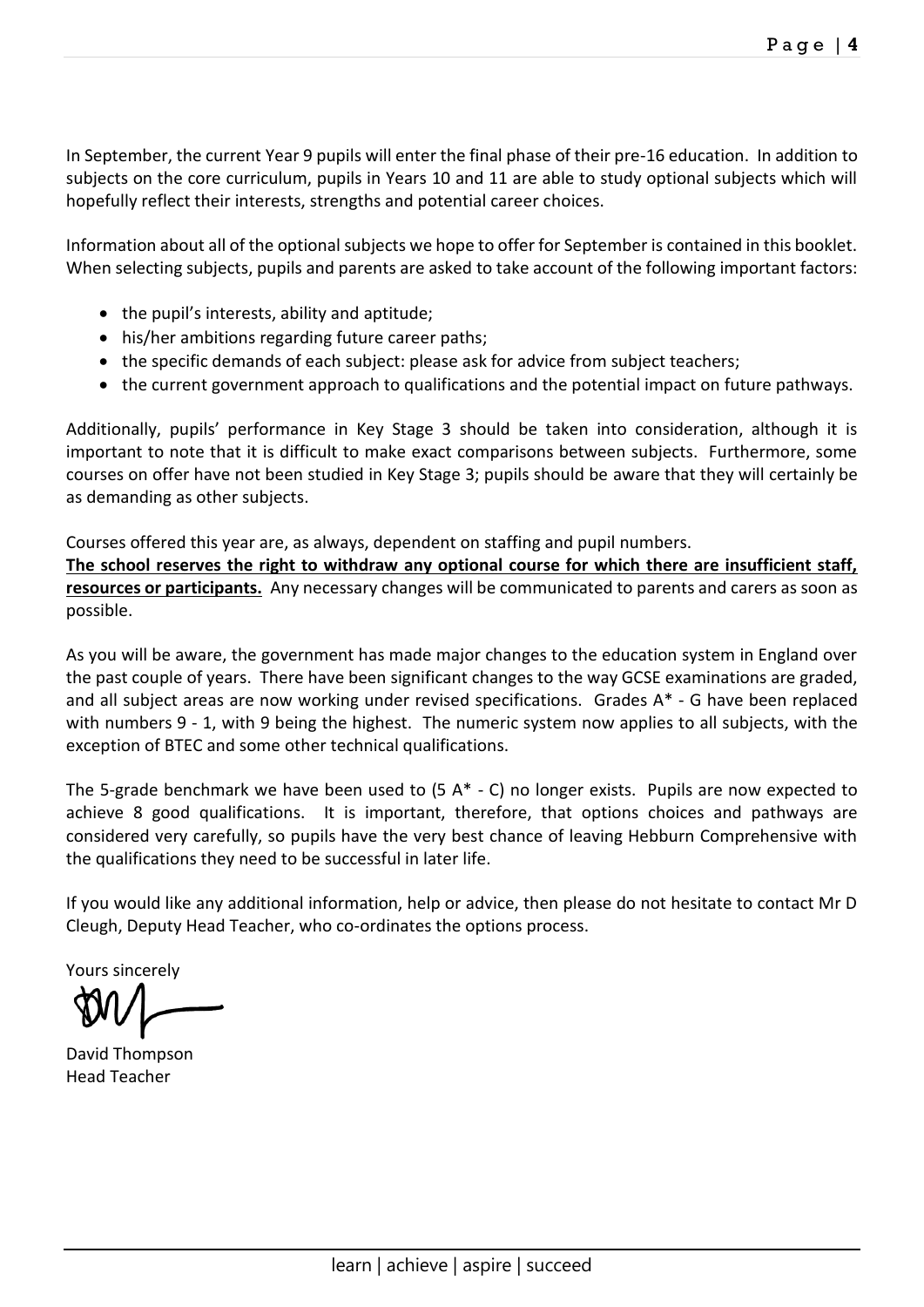#### Dear Year 9

It is now time to start making some important decisions about which subjects you may wish to study at GCSE. This guide will provide you with more information about each of the GCSE subjects you definitely will be studying and others that you may wish to study; whether you have a future career in mind or have just enjoyed studying them previously.

It is important that you think carefully about the subjects you want to study as the decisions you make in choosing your Options may influence what courses you can study in Further Education; in the form of A-Levels, T-Levels, BTECs or an Apprenticeship.

#### **WHY IS CHOOSING MY KS4 GSCE OPTIONS SO IMPORTANT?**

#### GCSEs will be hard work!

You will be delving into subjects in much more detail than before and with that comes increased levels of work; both inside and outside of the classroom.

Your commitment and ability to take an increased responsibility for your own learning throughout your GCSEs will be vital to achieving your full potential and helping you to secure a place in further education, training or employment.

Remember, GCSEs are there to give you a foundation to the future career you want. Your teachers will support you as much as possible, but they can't do the work for you. This is the time you need to take responsibility for the future you want and how you are going to get there.

The combination of GCSEs available for you to study will be determined by the school, based on your KS2 results and what we have learned about you over KS3. We want for you to achieve the very best grades possible and therefore you may be more suited to some subjects over others.

#### **The English Baccalaureate (English, Maths, Science, a Language and a Humanity at GCSE)**

The Ebacc suite of subjects help to broaden the mind and encourage pupils to become interested in the wider world. We want our pupils to be well-informed citizens of the world who play an important role in shaping the future. As a school, we ensure that all pupils have full access to the Ebacc because we firmly believe in a strong academic core curriculum.

The EBacc incorporates GCSE subjects that allow pupils to pursue a diverse range of post-16 pathways and beyond. We strongly encourage our higher attaining pupils to follow the Ebacc pathway, which incorporates: English, Maths, Science, History or Geography and French. However, the ability to study the full suite of Ebacc subjects is open to all of our pupils. The numbers of pupils following the Ebacc will continue to increase year on year.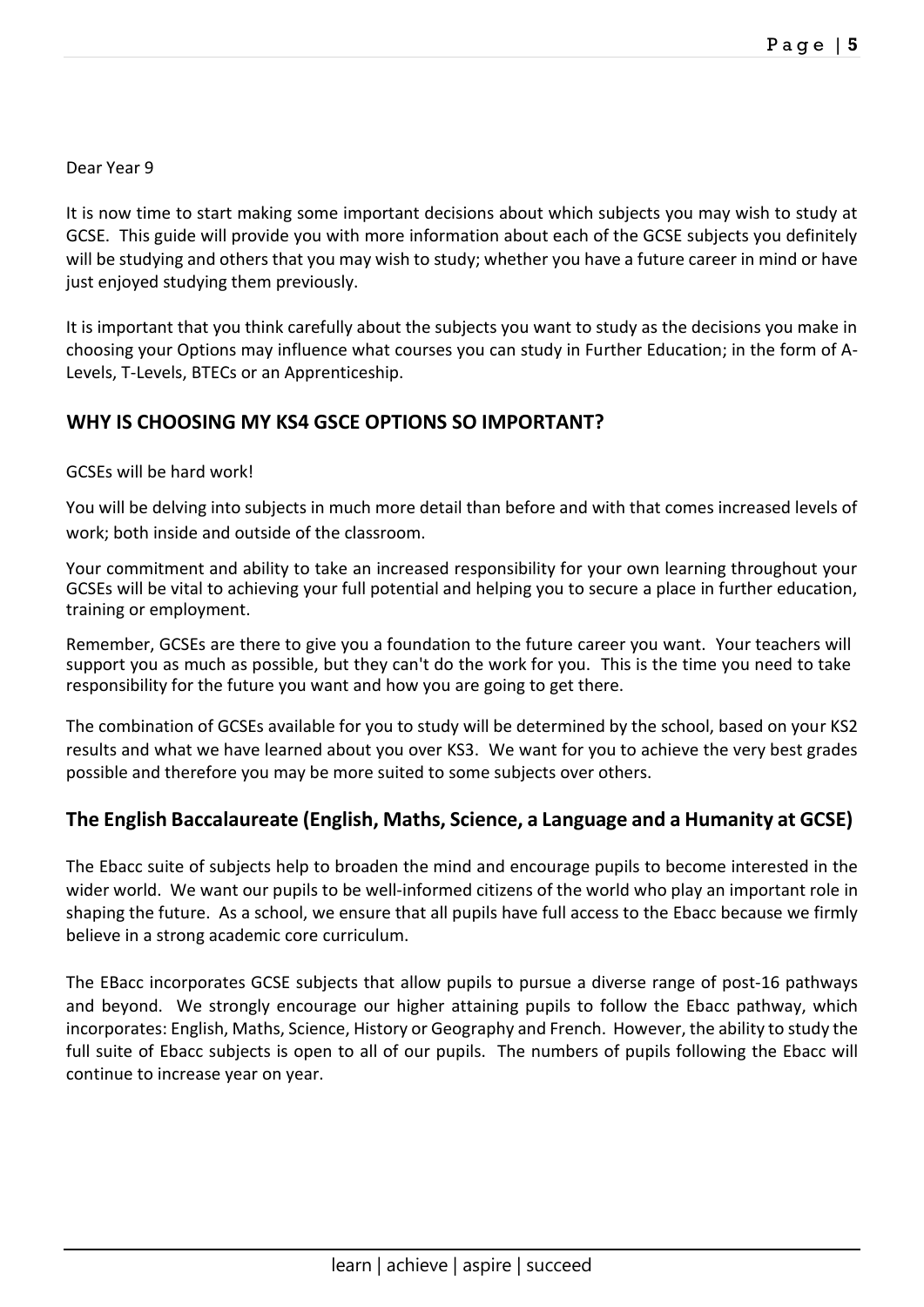## **Year 9 Curriculum Pathways and Options Choices**

|                                                                                                   | <b>Core Subjects</b>                                                                | <b>Option 1</b>                                                                                           | <b>Option 2</b>                                                                                                                     | Options 3 & 4                                       |
|---------------------------------------------------------------------------------------------------|-------------------------------------------------------------------------------------|-----------------------------------------------------------------------------------------------------------|-------------------------------------------------------------------------------------------------------------------------------------|-----------------------------------------------------|
| <b>EBACC</b><br>Strongly recommended for<br>pupils with KS2 Standardised<br>score 108+            | <b>PSHE</b>                                                                         | <b>History</b><br>Geography                                                                               | French/Spanish                                                                                                                      |                                                     |
| <b>Traditional</b><br>Strongly recommended for<br>pupils with KS2 Standardised<br>score 101 - 107 | <b>English Language</b><br><b>English Literature</b><br><b>Maths</b><br>Science     | <b>History</b><br>Geography                                                                               | French/Spanish* (strongly<br>advised)<br>Юr<br><b>Options Choice</b>                                                                | <b>Options Choice</b>                               |
| <b>Vocational</b><br>Strongly recommended for<br>pupils with KS2 Standardised<br>score 80 - 100   | <b>Core Religious Education</b><br>Core P.E.                                        | <b>History</b><br>Geography                                                                               | Engineering<br><b>Hairdressing</b><br><b>Health &amp; Social Care</b><br><b>Physical Education</b><br>Child development             |                                                     |
| <b>Options Choice:</b>                                                                            | Art & Design<br><b>Business Studies</b><br>Child Development<br>Engineering<br>Food | French<br>Spanish*<br>Geography<br><b>Hairdressing</b><br><b>Health and Social Care</b><br><b>History</b> | <b>Digital Information</b><br><b>Technology</b><br><b>Media Studies</b><br><b>Music</b><br>Photography<br><b>Physical Education</b> | <b>Religious Education</b><br><b>Textile Design</b> |

**\*** Pupils who opt for Spanish will need to attend one extra lesson a week after school for the remainder of Year 9.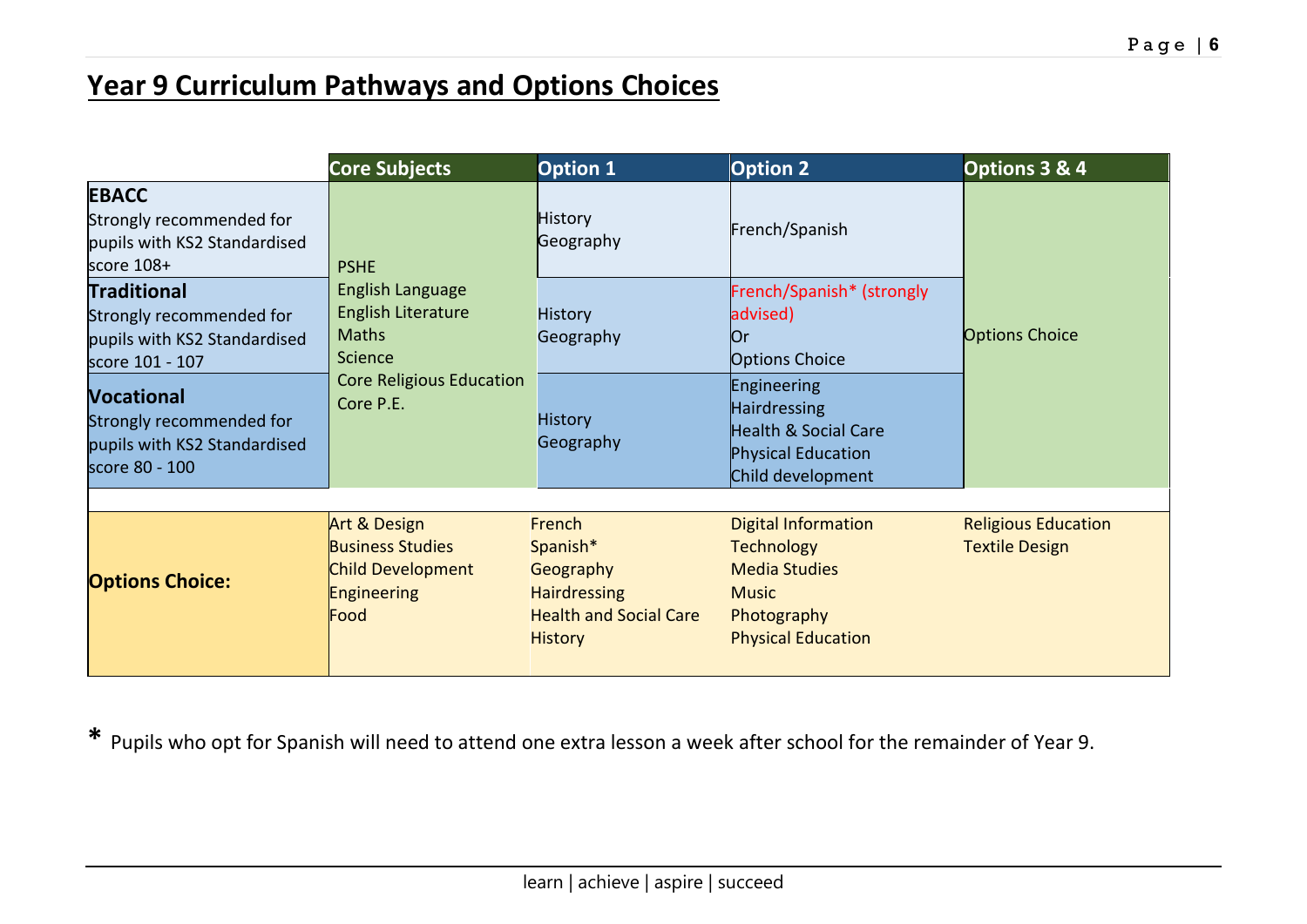## **Year 9 Options Timeline**

#### **Wednesday 23 March**

Options booklet made available to parents and pupils. Options Virtual Presentation for parents/carers on website Email to parents/carers explaining the process

#### **W/B Monday 28 March**

Year 9 Options presentations to take place during form time. Available to parents/carers/pupils on school website

#### **W/B Monday 11 April**

Letter to parents/carers regarding date and time of pupils' interviews with a Senior Member of Staff Form to pupils indicating initial preferences (NOT a final choice)

#### **W/B Monday 25 April**

Start of pupil interviews during the school day. Parental contact via phone (if requested)

**Monday 09 May** Choices made by pupils

**Monday 23 May** Letters/emails about final choices

#### **Fri 10 June**

Adjustments made/decisions finalised, and letters sent to parents/carers indicating final options choices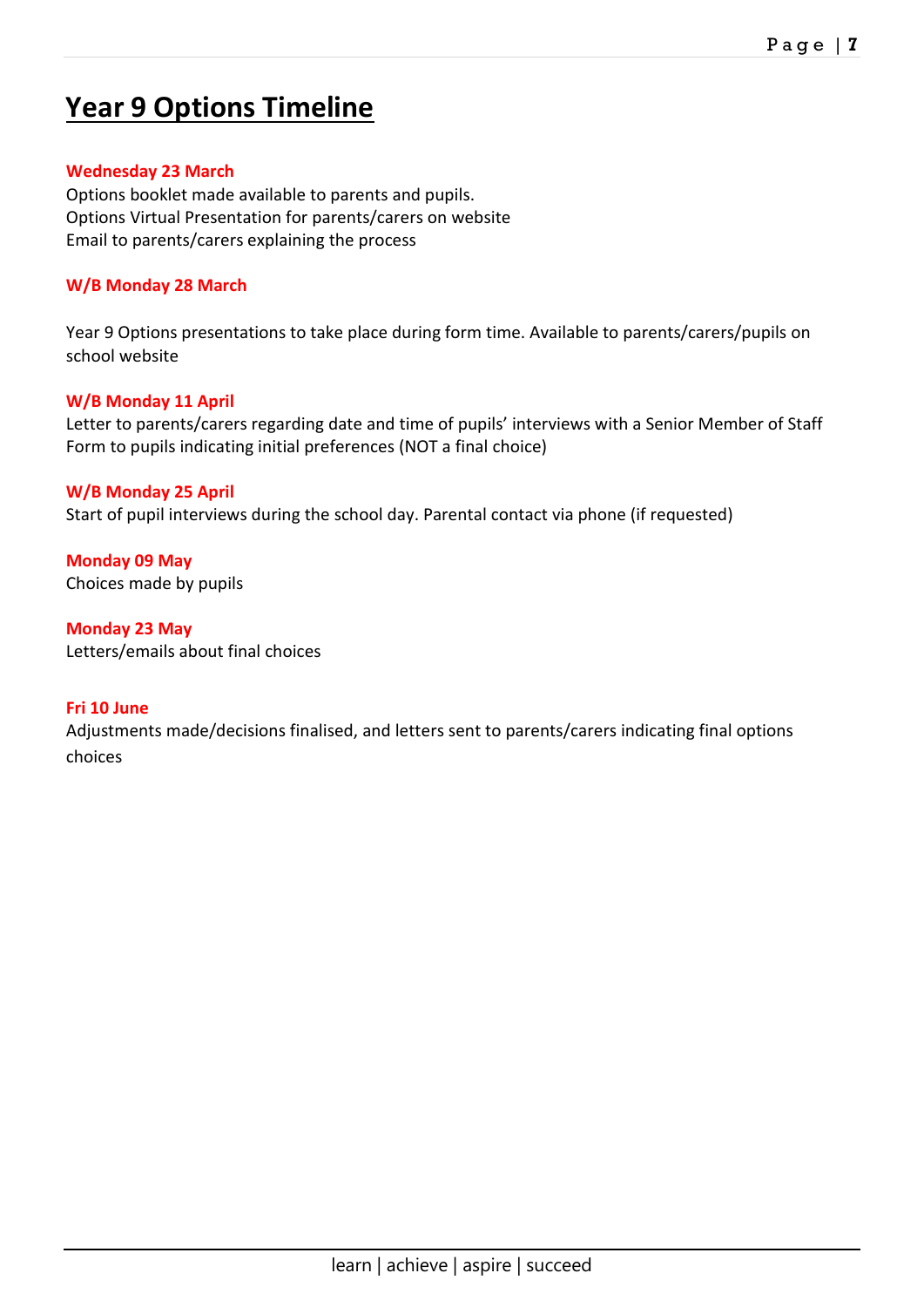## **Frequently Asked Questions**

#### **Who can help me make my decisions?**

- Your Form Teacher
- Your Head of Learning
- Your subject teachers
- Carer advisers
- Your parents/carers

#### **Are there any compulsory subjects?**

Yes, the following subjects are compulsory for all pupils in Years 10 and 11:

- English Language
- English Literature
- Maths
- **Science**
- Core Religious Education
- PSHE
- Core P.E.

#### **Why are some subjects compulsory?**

Since 2013 the government 'raised the participation age'. This means that they have increased the age that all young people are required to be in education or training. All young people must now continue in education, employment or training until the age of 18. The expectation is that by the end of KS4 you should have achieved the necessary skills to do well in life and secure a good job; for this reason, you must follow the compulsory GCSEs.

#### **How many options subjects can I choose?**

You must choose three options subjects.

#### **When can I choose my options subjects?**

You need to start thinking about which options subjects you would like to study as soon as possible. You will be able to say what options subjects you would like to take during your individual interview with a Senior Member of Staff.

#### **Will I get my three chosen options subjects?**

It is likely that you will be able to study the three subjects you have chosen. However, this may not be possible if:

- Your choices do not match your ability level.
- Too many pupils want to study that subject and it becomes over-subscribed.
- Not enough pupils want to study that subject and it has to be withdrawn.

#### **Can I change my mind after I have made my choices and had my individual interview?**

If you have chosen your three options carefully by listening and taking on-board the advice that you have been given, there should be no need to make changes. After the summer holidays, you will be unable to make changes, so consider your choices extremely carefully.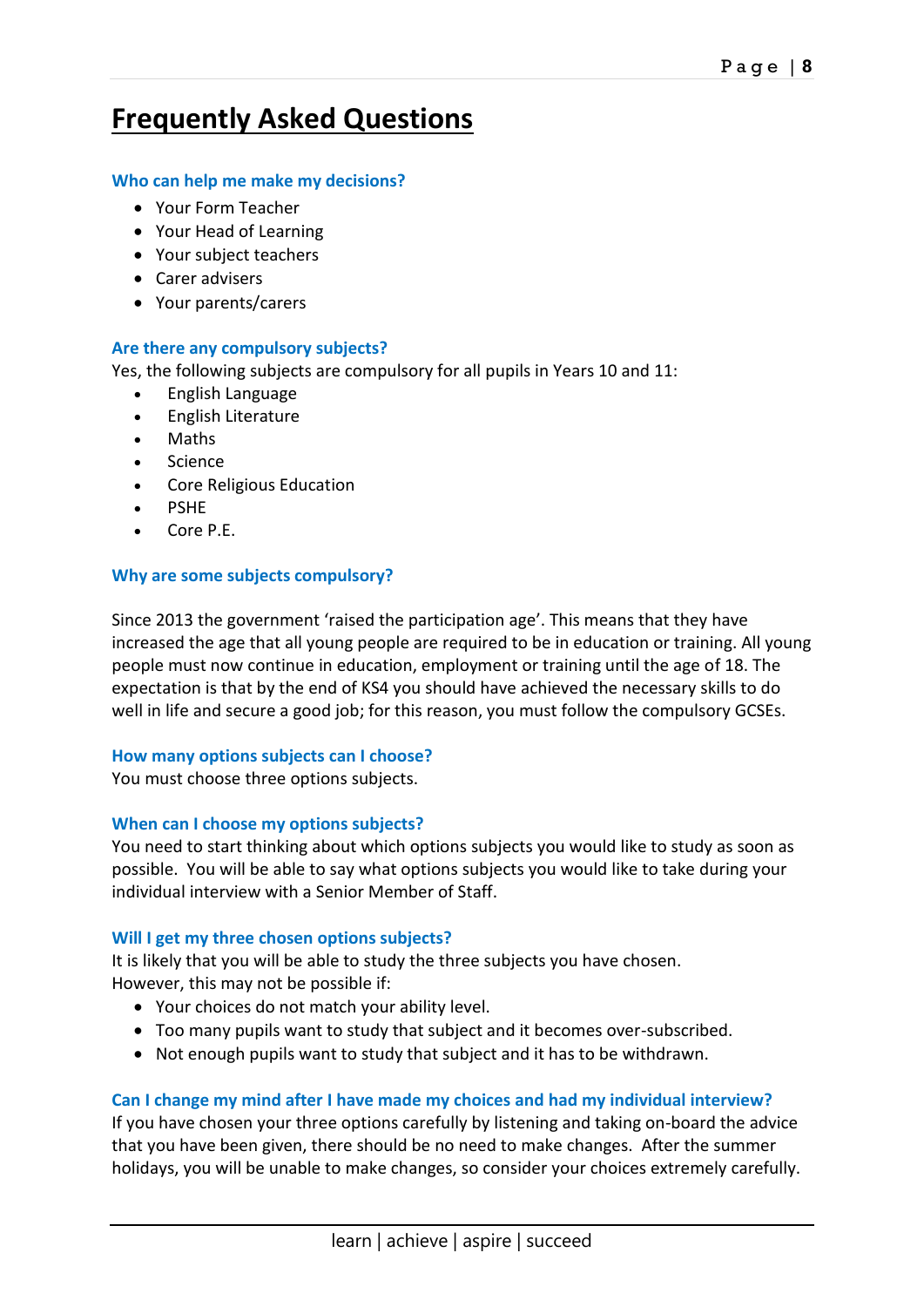### **Do**

- Read this booklet carefully;
- Use the Internet for careers information (I.A.G.);
- Think about your career interests;
- Choose subjects because you are good at them;
- Think about subjects you can achieve the best results from;
- Choose subjects you are interested in;
- Find out about subjects you are unsure of;
- Talk to your form tutor and teachers;
- Talk to your parents or carers;
- Keep your options open;
- Choose very carefully- changing subjects next year will not be possible.

## **Don't**

- Choose subjects you have not carefully looked into;
- Choose subjects because your friends have;
- Choose subjects because you like the teacher;
- Avoid subjects because you dislike the teacher;
- Make decisions without fully discussing them with your teachers and your parents or carers;
- Choose a subject because you think it will be 'easy' KS4 is about committing to a subject and working hard at it;
- Ignore subjects that are new to you;
- Leave everything to the last minute and make a rushed decision.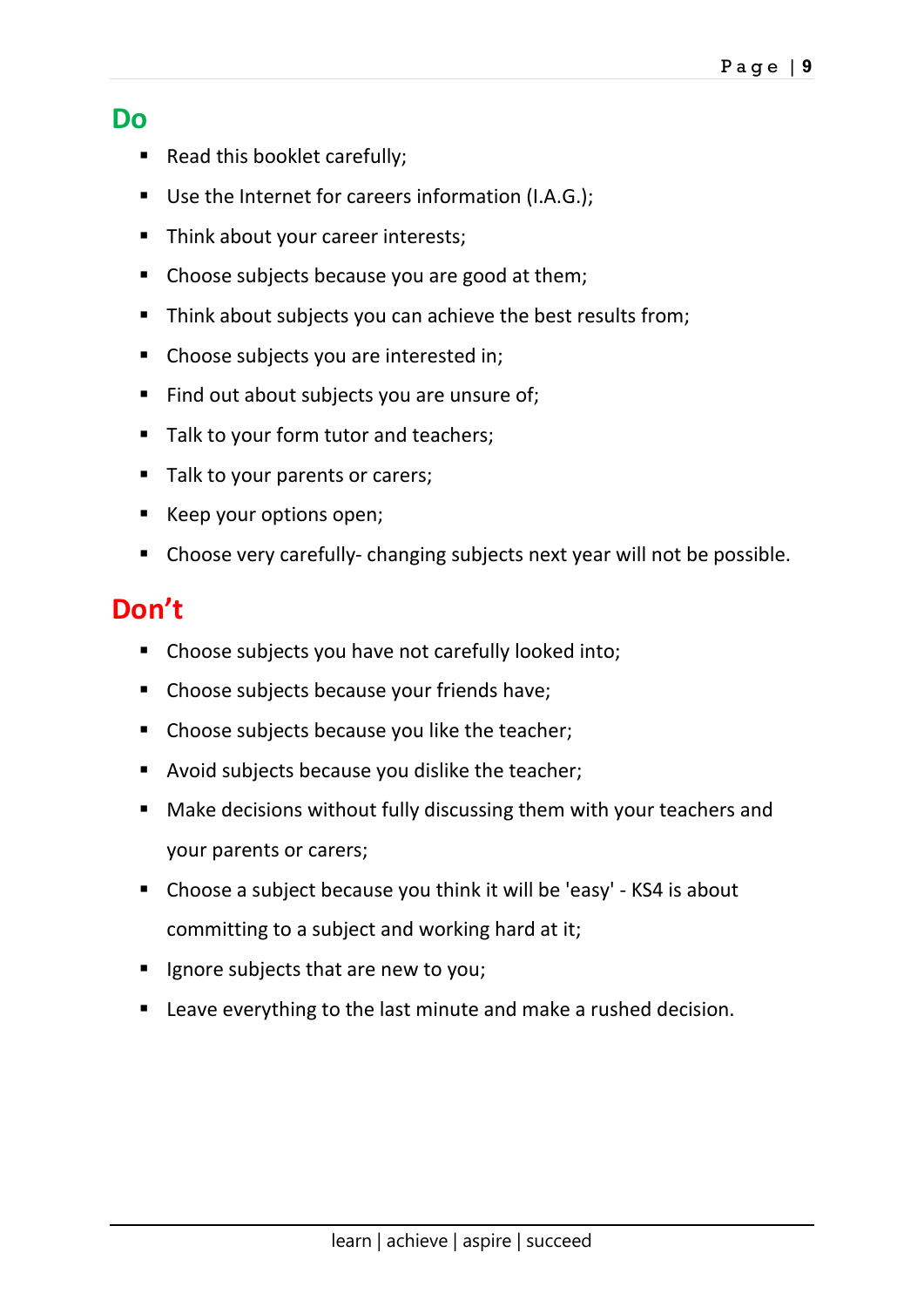## **Remember!**

**This is an important decision!**

**Think carefully about your options now; by doing so, you will find Years 10 and 11 successful and enjoyable.**

**After your choices have been confirmed at the end of Year 9, it will not be possible to change them in Year 10; therefore, it is imperative that you consider your options choices very carefully.**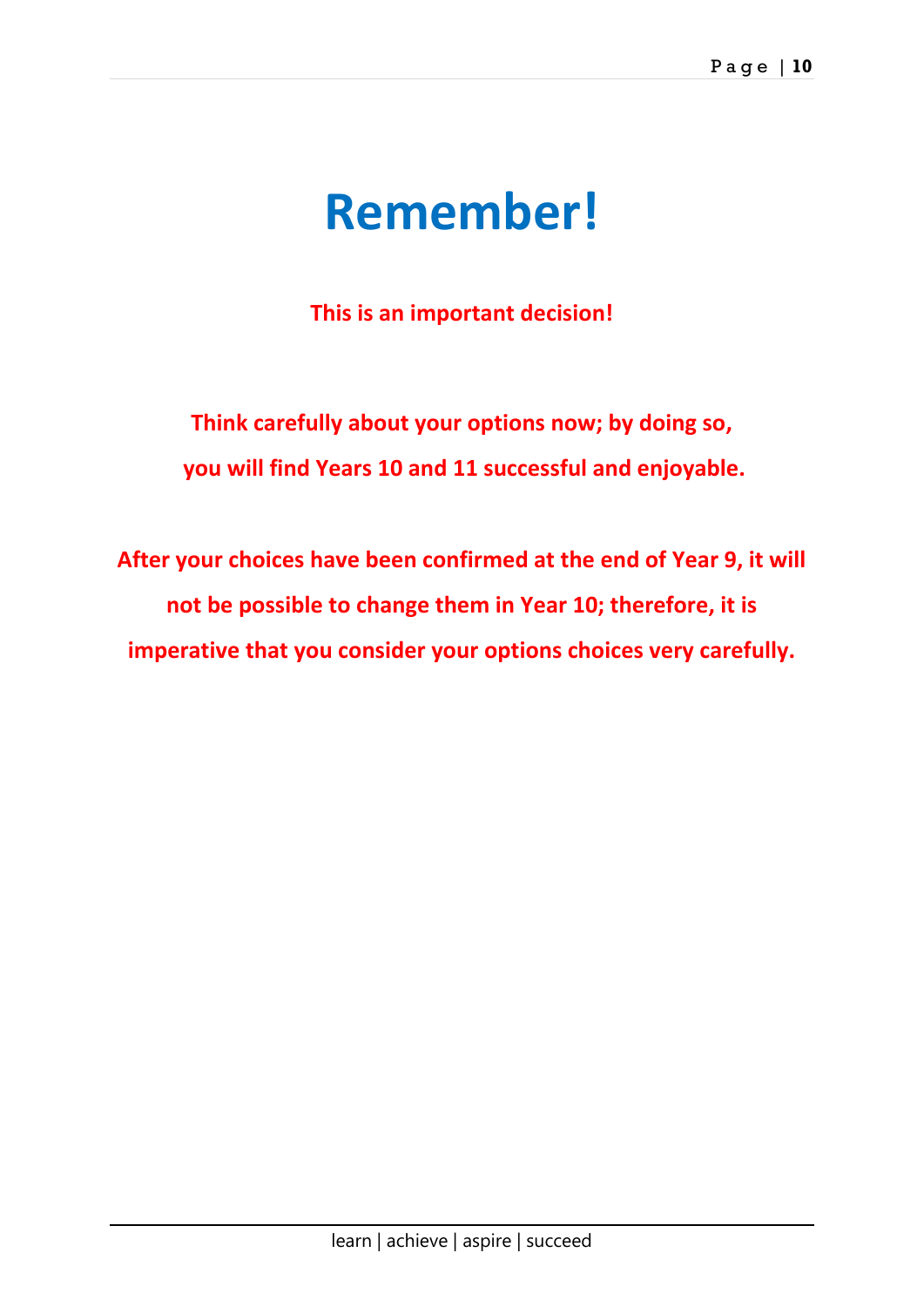| <b>Art and Design</b>                                                                                                                                                                                                                                                                                                                                                                                                                                                                                                                                                                                                                                                                                                                                              |                                                                                                                                                                                                                                                                                                                                                                                                                                                                                                                                                                                                                             |
|--------------------------------------------------------------------------------------------------------------------------------------------------------------------------------------------------------------------------------------------------------------------------------------------------------------------------------------------------------------------------------------------------------------------------------------------------------------------------------------------------------------------------------------------------------------------------------------------------------------------------------------------------------------------------------------------------------------------------------------------------------------------|-----------------------------------------------------------------------------------------------------------------------------------------------------------------------------------------------------------------------------------------------------------------------------------------------------------------------------------------------------------------------------------------------------------------------------------------------------------------------------------------------------------------------------------------------------------------------------------------------------------------------------|
| <b>Course information</b><br>AQA GCSE Art & Design (Unendorsed) AQA<br>8200<br>If you enjoy being creative, want to<br>increase your practical skills and improve<br>communication<br>analytical<br>your<br>and<br>research abilities, Art and Design is a great<br>choice.<br>You have already been studying Art in Years<br>7, 8 and 9. We have prepared you to do<br>GCSE and helped you to build up a sound<br>knowledge of Art and Design. It is now your<br>chance to really explore the subject,<br>develop skills, add your personality and<br>have fun.<br>If you are curious, inquisitive, creative and<br>like to use your practical skills and make<br>things, this is a brilliant course to give you a<br>solid foundation to branch off to different | What skills will I learn?<br>The Art tasks are there to problem solve. You<br>will analyse artwork and create your<br>own. Alongside improving your practical<br>expertise, you'll learn how to:<br>Develop, refine and record your ideas<br>Present a personal response that<br>realises your intentions<br>Improve your creative skills through the<br>effective and safe use of media,<br>materials, techniques, processes<br>and technologies<br>Successfully use visual language and the<br>formal elements e.g. colour, line, form,<br>shape, tone, texture<br>Use drawing skills for different needs<br>and purposes |
| careers in Art and Design.<br>Art is the first step to improving and<br>creating value in your own environment.                                                                                                                                                                                                                                                                                                                                                                                                                                                                                                                                                                                                                                                    |                                                                                                                                                                                                                                                                                                                                                                                                                                                                                                                                                                                                                             |
| What will I study?<br>You will do two projects and a further<br>study.                                                                                                                                                                                                                                                                                                                                                                                                                                                                                                                                                                                                                                                                                             | Where might it lead me?<br>You can continue your Art and Design studies<br>at AS, A-level and BTEC. You will be able to<br>choose areas of study to specialise in.                                                                                                                                                                                                                                                                                                                                                                                                                                                          |
| The first will be a 2D painting/drawing. The<br>project will be based on a past exam<br>question. You will study the work of other<br>artists and art movements, develop ideas<br>and experiment with a range of art<br>materials and techniques. You will collect<br>and record ideas which will lead you to<br>producing a final piece of work. We<br>encourage you to present a personal and<br>meaningful response, so you are free to<br>express yourself, opinions and thoughts.<br>The second project gets you to work in 3D<br>materials. The theme is also linked to a past                                                                                                                                                                               | If you don't want to take your Art and Design<br>studies further, the transferable skills you<br>gain will still be valuable. You'll develop<br>problem<br>solving,<br>creative<br>thinking,<br>investigation, research, communication and<br>teamwork skills, and gain the ability to<br>develop, refine and present ideas. Employers<br>and universities regard all of these highly.<br>Art opens the doors to some exciting careers:<br>Fashion design, Graphic design, Theatre<br>design, Animator, Video game designer,<br>Illustrator, Museum curator, Photographer,                                                  |
| exam question. You will follow the same<br>research, experimenting and planning as                                                                                                                                                                                                                                                                                                                                                                                                                                                                                                                                                                                                                                                                                 | Architect, Product design, Textiles design,<br>Ceramics, Advertising, Publishing, Interior<br>design, Fashion and media journalism, Hair                                                                                                                                                                                                                                                                                                                                                                                                                                                                                    |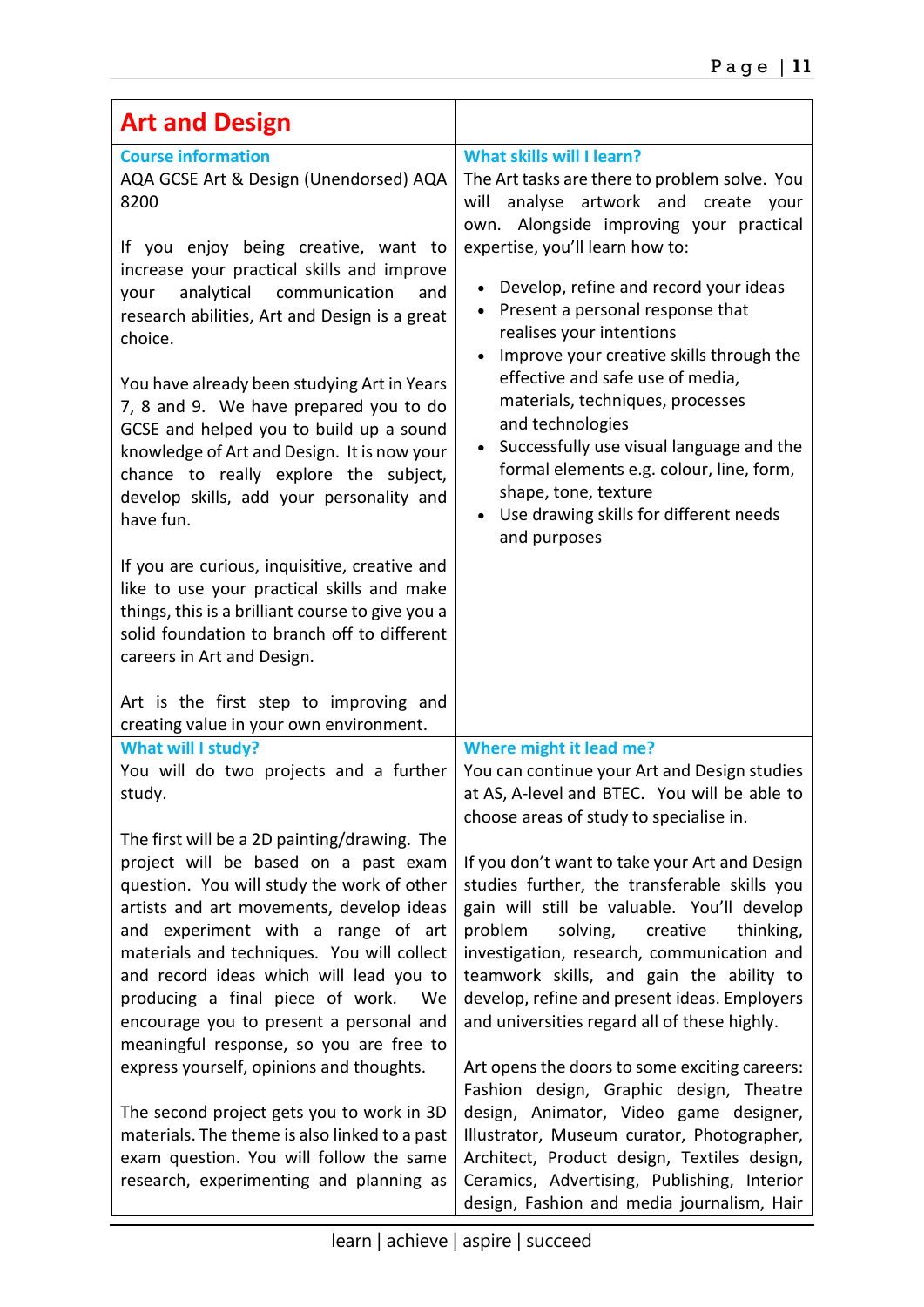| you did in project one, which will result in a<br>final piece of work.<br>You will be able to experiment with new<br>materials such as plaster, casting, clay<br>work, assemblage and wood construction.                                  | and make-up design, Retail design, Exhibition<br>design, Artist, Visual media and of course<br>teaching! |
|-------------------------------------------------------------------------------------------------------------------------------------------------------------------------------------------------------------------------------------------|----------------------------------------------------------------------------------------------------------|
| During each project we take you on an art<br>trip. This is documented and presented as<br>your further study. We have been to<br>Edinburgh,<br>Durham,<br>The<br>Yorkshire<br>Sculpture Park, Newcastle, Sunderland and<br>Middlesbrough. |                                                                                                          |
| Where possible we try to get you to meet a<br>local art practitioner who makes art for a<br>living. This allows you to experience the<br>lifestyle and requirements needed to make<br>a living from art.                                  |                                                                                                          |
| How will I study?<br>Classroom study, pair work, group work,<br>presentations and research.                                                                                                                                               | <b>Want to know more?</b><br>Please speak to any of the art teachers and<br>email Miss Siddiqui:         |
| We also hold a regular art club twice a week                                                                                                                                                                                              | Siddiquis@hebburn.net                                                                                    |
| to enable you to continue working on<br>projects and use specialised art equipment<br>and materials.                                                                                                                                      | Please also visit the curriculum section of the<br>website.                                              |
| One to one support is given in both<br>practical skills and help with annotation<br>and literacy.                                                                                                                                         |                                                                                                          |
| How will I be assessed?<br>The coursework which consists of the 2<br>projects is 60% of your GCSE.                                                                                                                                        |                                                                                                          |
| There is a final exam which is 40% of your<br>final GCSE.                                                                                                                                                                                 |                                                                                                          |
| Your work will be regularly assessed<br>formally through the school's assessment<br>windows.                                                                                                                                              |                                                                                                          |
| We give verbal and written assessment.                                                                                                                                                                                                    |                                                                                                          |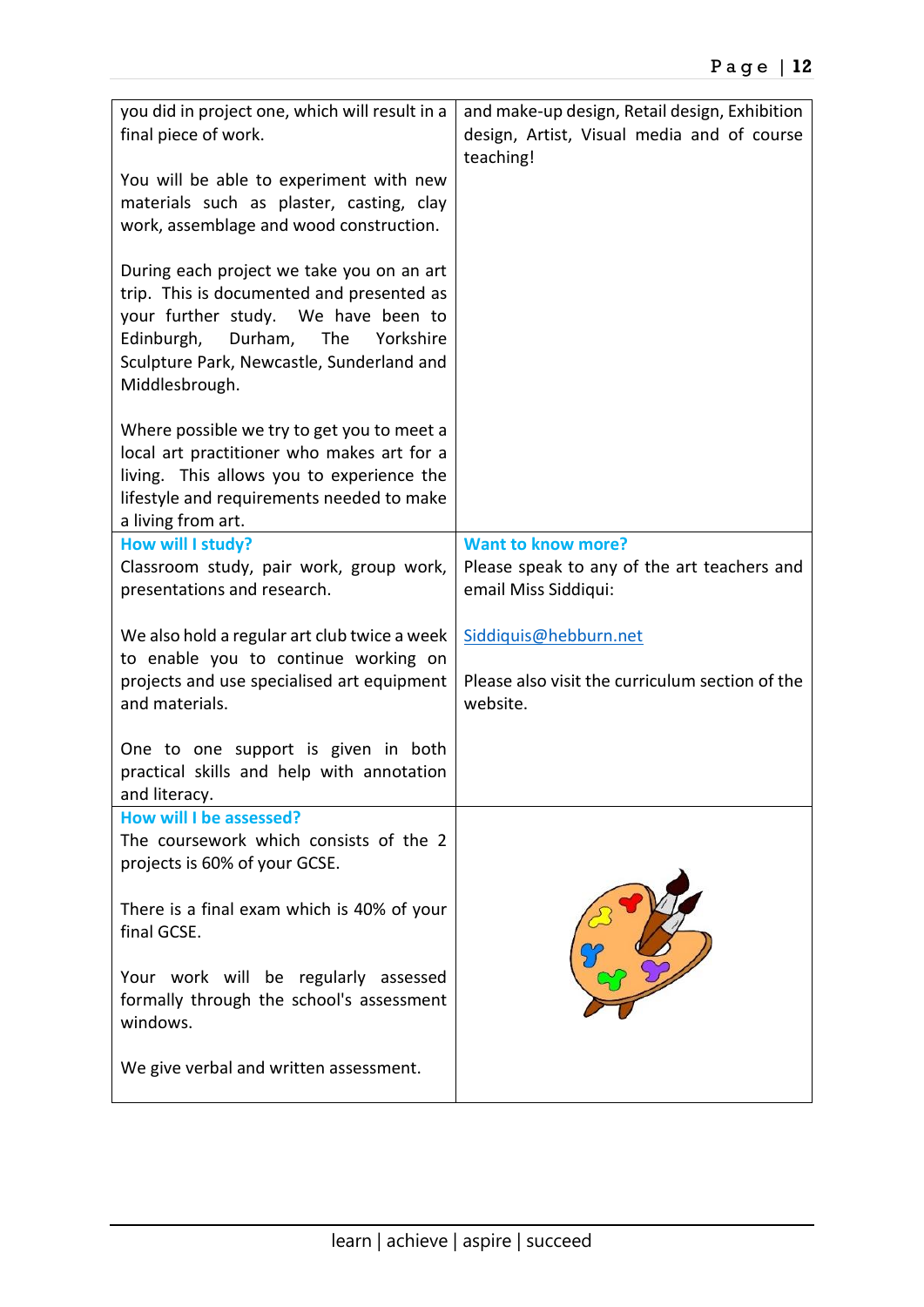| <b>Business Studies</b>                                                                                                                                                                                                                                                                                                                                                                           |                                                                                                                                                                                                                                                                                                                                                                 |
|---------------------------------------------------------------------------------------------------------------------------------------------------------------------------------------------------------------------------------------------------------------------------------------------------------------------------------------------------------------------------------------------------|-----------------------------------------------------------------------------------------------------------------------------------------------------------------------------------------------------------------------------------------------------------------------------------------------------------------------------------------------------------------|
| <b>Course information</b>                                                                                                                                                                                                                                                                                                                                                                         | What skills will I learn?                                                                                                                                                                                                                                                                                                                                       |
| <b>GCSE Edexcel Specification</b>                                                                                                                                                                                                                                                                                                                                                                 | As a result of studying Business                                                                                                                                                                                                                                                                                                                                |
| Business studies / Enterprise will be new to you as<br>a subject, but that does not matter!<br>You might have an interest in business and want to<br>start your own business one day. You may have an<br>enquiring mind and be interested in learning about<br>the world around you, how businesses are set up,<br>and what it is that makes someone a great<br>entrepreneur.                     | Studies, you can expect to gain many<br>valuable transferable skills which can<br>be put to use in both everyday<br>life or in<br>your chosen<br>career<br>pathway. You will have<br>better<br>employability<br>skills,<br>improved<br>communication<br>skills<br>and<br>an<br>awareness of business from the<br>perspective of an employer and an<br>employee. |
|                                                                                                                                                                                                                                                                                                                                                                                                   |                                                                                                                                                                                                                                                                                                                                                                 |
| What will I study?<br>By choosing Business Studies you will be learning<br>how to set up a business, how businesses grow and<br>how they function.<br>Theme one: Starting a business:<br>1.1 Enterprise and entrepreneurship<br>1.2 Spotting a business opportunity<br>1.3 Putting a business idea into practice<br>1.4 Making the business effective<br>1.5 Understanding external influences on | Where might it lead me?<br>To work in the business world, you<br>need:<br>Good communication skills and,<br>for some jobs, the ability to<br>negotiate<br>Teamworking skills<br>ICT skills and some ability with<br>figures<br>A thorough and accurate<br>approach to work.                                                                                     |
| business                                                                                                                                                                                                                                                                                                                                                                                          | Examples of specific business-                                                                                                                                                                                                                                                                                                                                  |
| Theme 2: Building a business:                                                                                                                                                                                                                                                                                                                                                                     | related opportunities include:                                                                                                                                                                                                                                                                                                                                  |
| 2.1 Growing the business                                                                                                                                                                                                                                                                                                                                                                          | Sales                                                                                                                                                                                                                                                                                                                                                           |
| 2.2 Making marketing decisions                                                                                                                                                                                                                                                                                                                                                                    | Marketing and advertising                                                                                                                                                                                                                                                                                                                                       |
| 2.3 Making operational decisions                                                                                                                                                                                                                                                                                                                                                                  | Finance and accounting                                                                                                                                                                                                                                                                                                                                          |
| 2.4 Making final decisions                                                                                                                                                                                                                                                                                                                                                                        | Human resources                                                                                                                                                                                                                                                                                                                                                 |
| 2.5 Making human resource decisions                                                                                                                                                                                                                                                                                                                                                               | <b>Buying</b><br>Logistics                                                                                                                                                                                                                                                                                                                                      |
| How will I study?<br>Classroom<br>study, pair work, group<br>work,<br>presentations and research.                                                                                                                                                                                                                                                                                                 | <b>Want to know more?</b><br><b>Email Mrs Phillips</b><br>phillipsa@hebburn.net<br>Visit the curriculum section of the<br>school website.                                                                                                                                                                                                                       |
| How will I be assessed?                                                                                                                                                                                                                                                                                                                                                                           |                                                                                                                                                                                                                                                                                                                                                                 |
| Students will be assessed formally via the<br>school's assessment windows. Assessments are<br>always exam-style questions and marked using the<br>exam board criteria. Teacher assessments will<br>take place throughout the year.                                                                                                                                                                |                                                                                                                                                                                                                                                                                                                                                                 |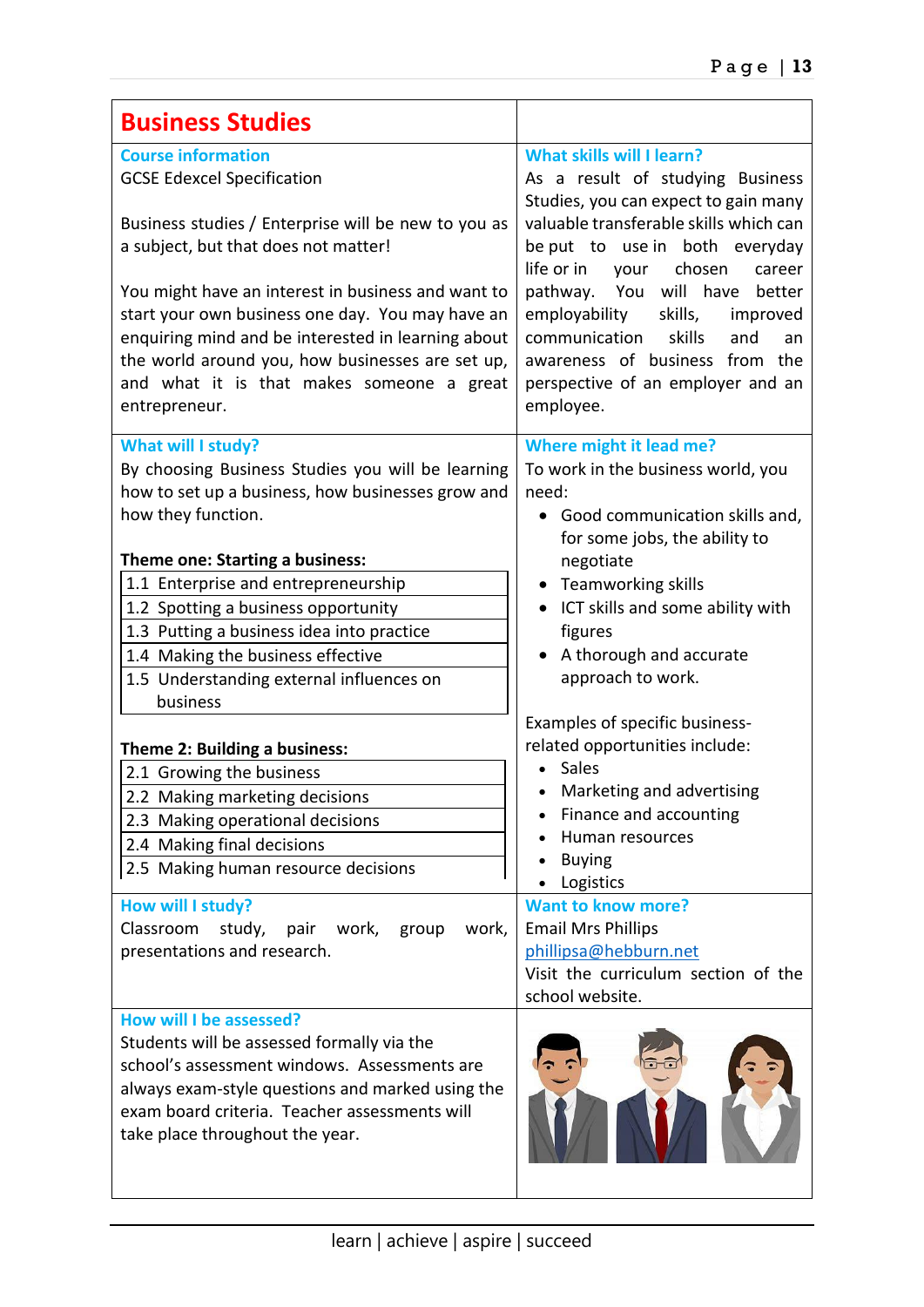| <b>Child Development</b>                                                                                                                                                                                                                                                                                                                                                                                                                                                                                                                                                                               |                                                                                                                                                                                                                                                                                                                                                                                                                                                                                                                                                                                                                                       |
|--------------------------------------------------------------------------------------------------------------------------------------------------------------------------------------------------------------------------------------------------------------------------------------------------------------------------------------------------------------------------------------------------------------------------------------------------------------------------------------------------------------------------------------------------------------------------------------------------------|---------------------------------------------------------------------------------------------------------------------------------------------------------------------------------------------------------------------------------------------------------------------------------------------------------------------------------------------------------------------------------------------------------------------------------------------------------------------------------------------------------------------------------------------------------------------------------------------------------------------------------------|
| <b>Course information</b><br>NCFE CACHE Level 2 Technical Award in<br>Child Development and Care in the Early<br>Years                                                                                                                                                                                                                                                                                                                                                                                                                                                                                 | <b>What skills will I learn?</b><br>Learners will develop the following skills that will<br>inform future training and work in the early years<br>sector:<br>• decision making<br>observation<br>resourcefulness<br>problem solving<br>planning<br>evaluation<br>reflection<br>interpersonal skills<br>$\bullet$<br>professional behaviours<br>respect and appreciation of others<br>an ability to reflect upon their preferred<br>$\bullet$<br>learning style and identify relevant study skills                                                                                                                                     |
| <b>What will I study?</b><br>This qualification will promote the learner's<br>understanding of children (birth to 5 years)<br>and will focus on:<br>holistic child development<br>factors that influence a child's<br>development<br>care routines and activities to support<br>a child<br>regulation, policies, and procedures in<br>the early years<br>expectations of an early years<br>practitioner<br>roles and responsibilities within early<br>years settings<br>the importance of observations in<br>early years childcare<br>the purpose of planning in early years<br>$\bullet$<br>childcare | Where might it lead me?<br>Learners will be able to progress to further<br>relevant Level 2 programmes of study or Level 3<br>programmes of study including Early Years,<br>Childcare and Education or a T Level programme in<br>Education and Childcare - allowing for entry into<br>the workforce and higher education.<br>Learners may also progress to an apprenticeship<br>route in early years or the childcare sector at<br>either Level 2 or Level 3.<br>All these routes will support progression into a<br>variety of occupations including early years<br>practitioners, early years educators and teaching<br>assistants. |
| How will I study?<br>Classroom study, pair work, group work,<br>presentations and research.                                                                                                                                                                                                                                                                                                                                                                                                                                                                                                            | <b>Want to know more?</b><br>This is a link to the draft specification for the new<br>qualification for learners beginning the course in<br>September 2022<br>https://www.ncfe.org.uk/media/tlffyqit/603-7012-9-<br>qualification-specification-version-1-0-draft.pdf                                                                                                                                                                                                                                                                                                                                                                 |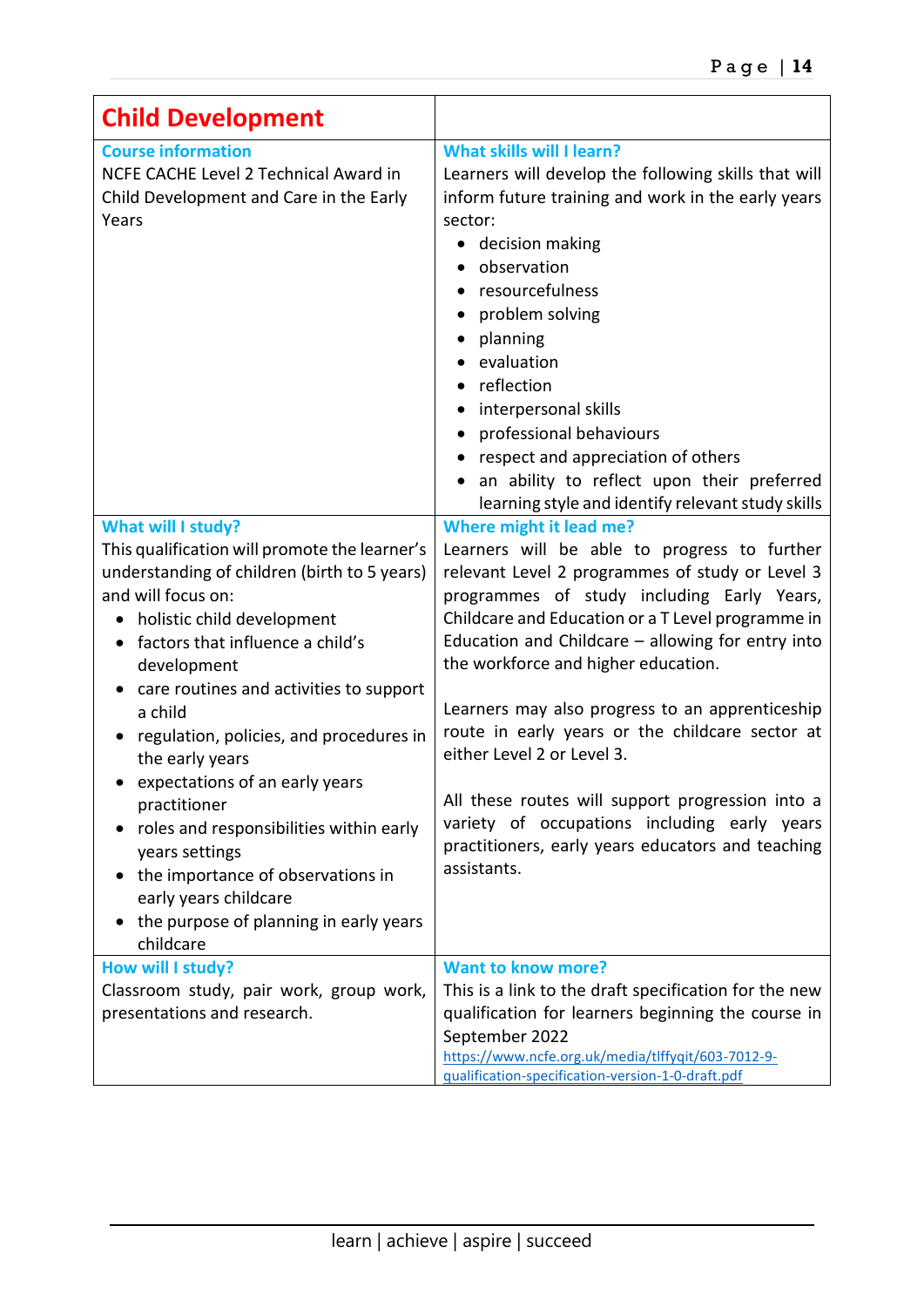#### **How will I be assessed?**

- 50% of the course is an externally set, internally marked synoptic project.
- 50% of the course is an externally set and externally marked exam.

This will give an overall grade at pass, merit, distinction or distinction\*.

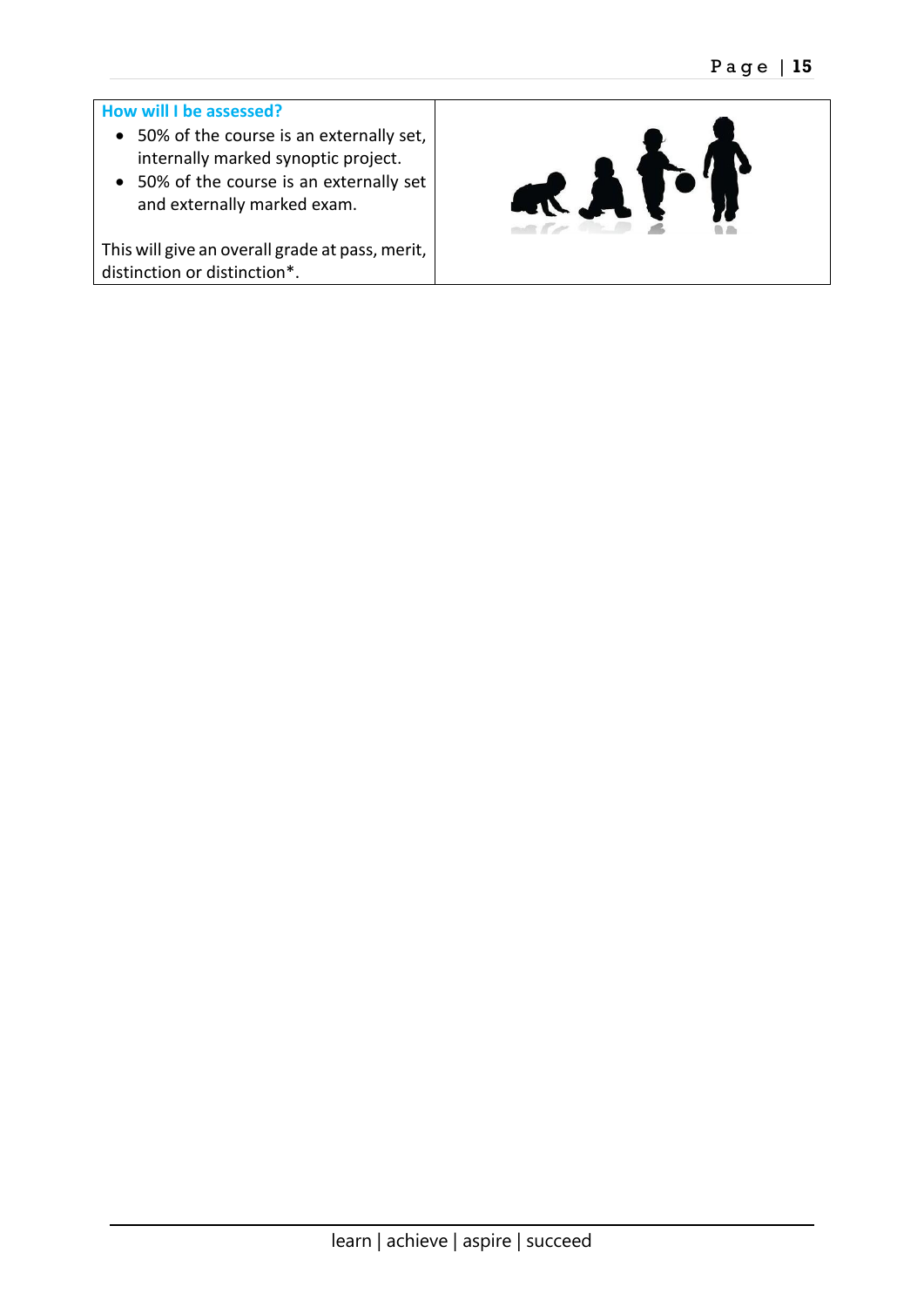| <b>Engineering</b>                                                                                                                                                                                                                                                                                                                                                                                                                                                                                                                                                                                                                                                                                                                                                                                                                                                                                          |                                                                                                                                                                                                                                                                                                                                                                                                                                                                                                                                                                |
|-------------------------------------------------------------------------------------------------------------------------------------------------------------------------------------------------------------------------------------------------------------------------------------------------------------------------------------------------------------------------------------------------------------------------------------------------------------------------------------------------------------------------------------------------------------------------------------------------------------------------------------------------------------------------------------------------------------------------------------------------------------------------------------------------------------------------------------------------------------------------------------------------------------|----------------------------------------------------------------------------------------------------------------------------------------------------------------------------------------------------------------------------------------------------------------------------------------------------------------------------------------------------------------------------------------------------------------------------------------------------------------------------------------------------------------------------------------------------------------|
| <b>Course information</b><br><b>NCFE Engineering course</b><br>Ncfe level 1-2-technical award in<br>engineering 603-2963-4<br><b>NCFE Level 1/2 Technical Award in</b><br>Engineering (qualhub.co.uk)                                                                                                                                                                                                                                                                                                                                                                                                                                                                                                                                                                                                                                                                                                       | <b>What skills will I learn?</b><br>The study of engineering is the application of<br>maths and science to solve real world<br>problems. This involves an understanding of<br>the different disciplines of engineering and<br>how they have shaped the products and<br>projects of the modern world.<br>Learners will be able to read technical<br>drawings, select appropriate materials along<br>with tools and machinery, and know how to<br>carry out a practical task, working in a safe<br>manner in line with current health and safety<br>legislation. |
| What will I study?<br>This qualification focuses on an applied<br>study of the engineering sector. Learners<br>will gain a broad understanding and<br>knowledge of working in a broad range of<br>Engineering sectors.<br>This qualification shows learners how<br>science and maths are applied in<br>engineering, students are shown how to<br>read engineering drawings, the properties<br>and characteristics of engineering<br>materials and know why specific materials<br>are selected for engineering applications.<br>Students learn about engineering tools,<br>equipment and machines, and produce<br>hand-drawn and Computer Aided Design<br>(CAD) engineering drawings. Students are<br>taught production planning techniques and<br>apply processing skills and techniques to<br>materials for manufacturing tasks.<br>Students are shown how to create, present<br>and evaluate design work. | Where might it lead me?<br>This Course prepares students for careers in<br>the following engineering sectors;<br>Mechanical,<br>electrical<br>electronic,<br>and<br>aerospace, communications, chemical, civil,<br>automotive, biomedical, software and civil<br>engineering.                                                                                                                                                                                                                                                                                  |
| How will I study?<br>Students study theory through a variety of<br>written and practical tasks towards an<br>external exam Unit 01. Regular module<br>tests track progress and the students are<br>encouraged to complete a course booklet<br>during and after school.<br>From December of Year 11 a practical task<br>known as the Synoptic Project is set by the<br>exam board to be completed in 72 GLH                                                                                                                                                                                                                                                                                                                                                                                                                                                                                                  | <b>Want to know more?</b><br>Email or call Mr S Williams, Head of<br>Technology:<br>williams@hebburn.net<br>or refer to the curriculum page of the school<br>website.                                                                                                                                                                                                                                                                                                                                                                                          |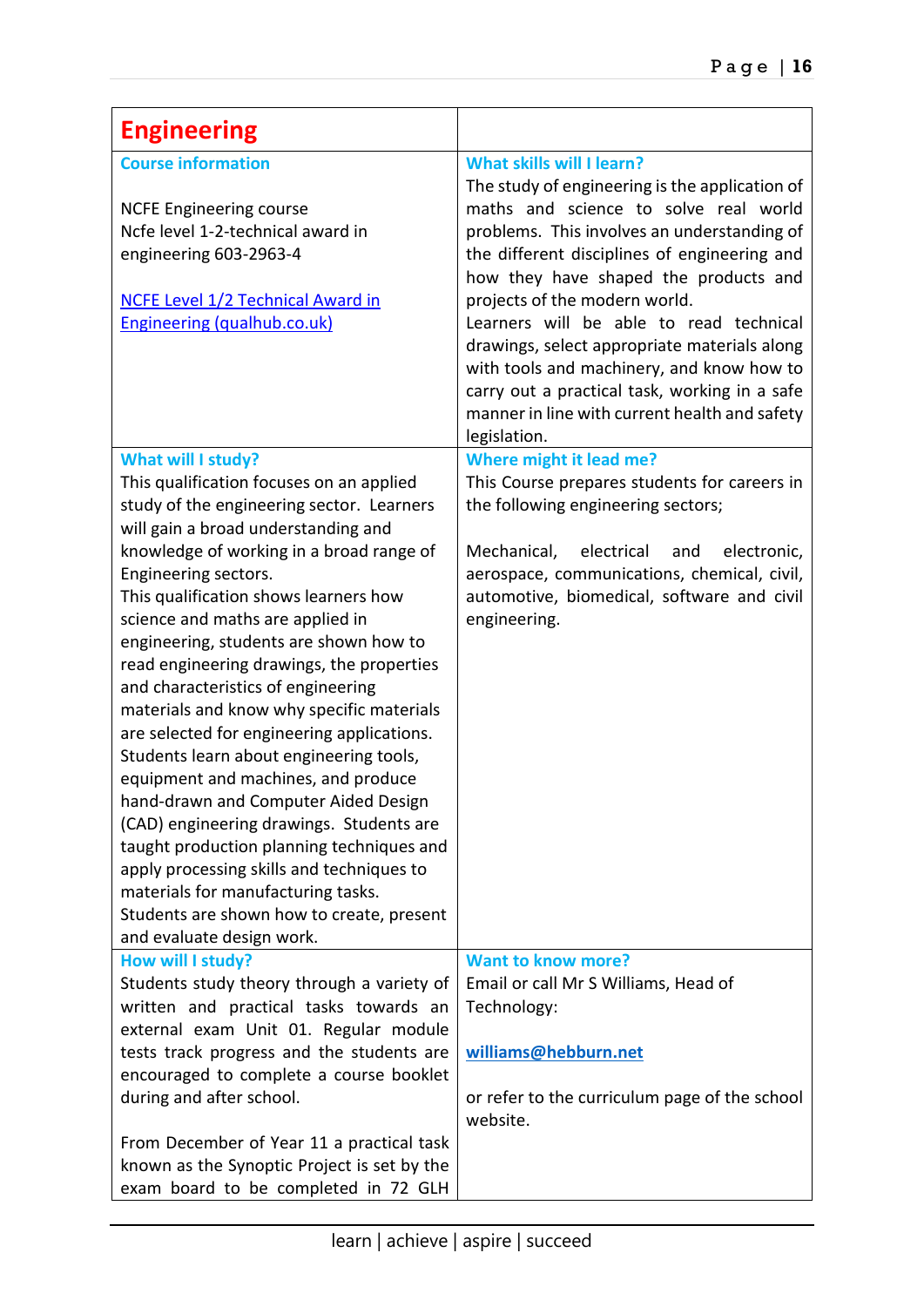| working as independently as possible<br>applying their knowledge with teacher<br>support.                                                                                                               |  |
|---------------------------------------------------------------------------------------------------------------------------------------------------------------------------------------------------------|--|
| How will I be assessed?<br>External exam Unit 01 48 GLH this has 40%<br>weighting and is externally assessed by                                                                                         |  |
| written examination.                                                                                                                                                                                    |  |
| From December of year 11 a practical task<br>is set by the exam board to be completed in<br>72 GLH. Unit 02 this has 60% Weighting and<br>Internally assessed and moderated<br>is<br>(synoptic project) |  |
| Unit grades: NYA, L1P, L1M, L1D, L2P, L2M,<br>L <sub>2</sub> D                                                                                                                                          |  |
| <b>TOTAL 120 GLH</b>                                                                                                                                                                                    |  |
| 100% Overall qualification grades: NYA, L1P,<br>L1M, L1D, L1D*, L2P, L2M, L2D, L2D*                                                                                                                     |  |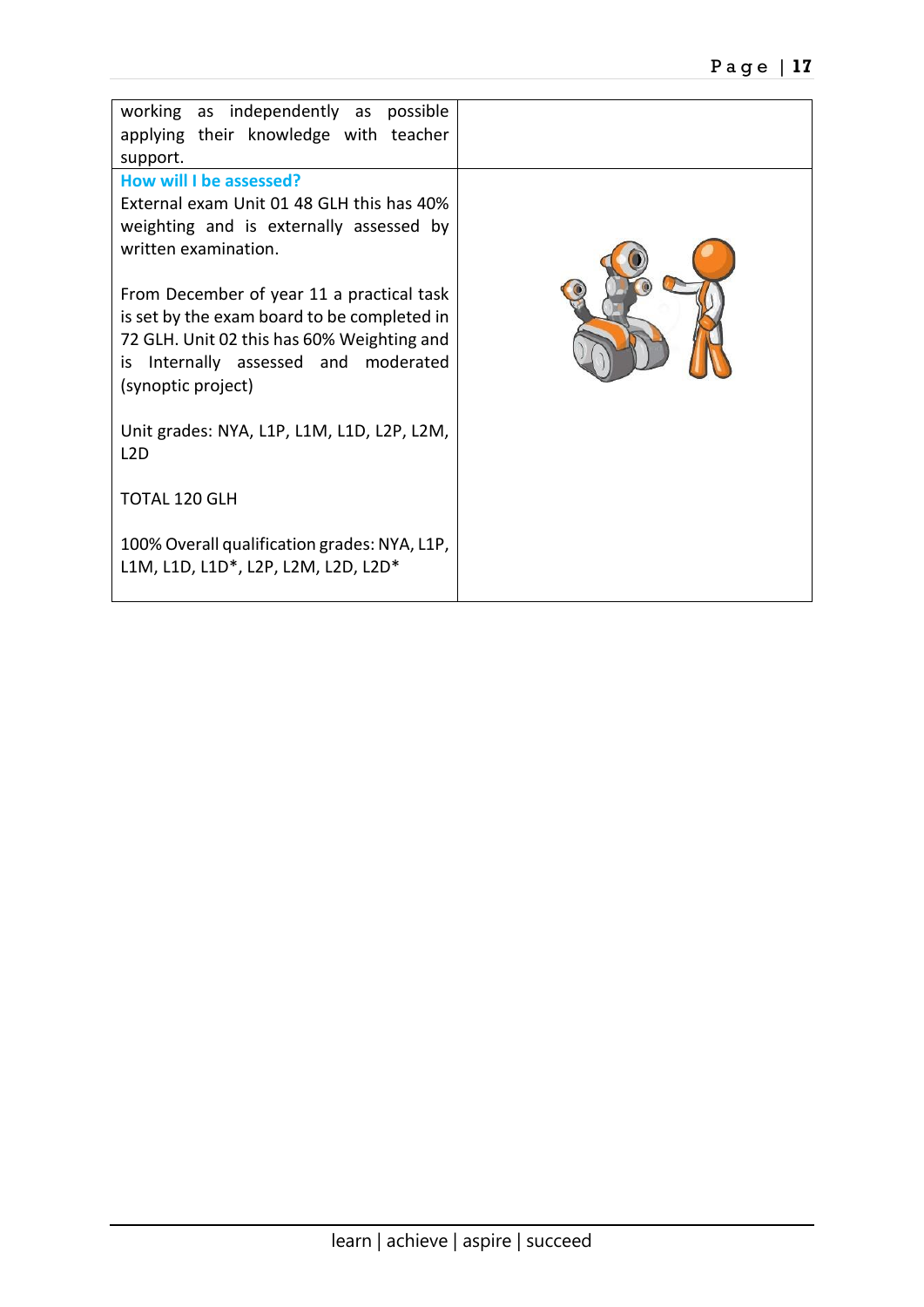| <b>Food Preparation and</b>                                                                                                                                                                                                                                                                                                                                                                                                                                                                                                                                                                                                                                                                                                                                                                                          |                                                                                                                                                                                                                                                                                                                                                                                                                                                                                                                                                                                                                                                                                                                       |
|----------------------------------------------------------------------------------------------------------------------------------------------------------------------------------------------------------------------------------------------------------------------------------------------------------------------------------------------------------------------------------------------------------------------------------------------------------------------------------------------------------------------------------------------------------------------------------------------------------------------------------------------------------------------------------------------------------------------------------------------------------------------------------------------------------------------|-----------------------------------------------------------------------------------------------------------------------------------------------------------------------------------------------------------------------------------------------------------------------------------------------------------------------------------------------------------------------------------------------------------------------------------------------------------------------------------------------------------------------------------------------------------------------------------------------------------------------------------------------------------------------------------------------------------------------|
| <b>Nutrition</b>                                                                                                                                                                                                                                                                                                                                                                                                                                                                                                                                                                                                                                                                                                                                                                                                     |                                                                                                                                                                                                                                                                                                                                                                                                                                                                                                                                                                                                                                                                                                                       |
| <b>Course information</b><br><b>GCSE Awarding Body: Eduqas</b><br>Why choose Food Preparation and<br><b>Nutrition (FPN)?</b><br>FPN is a fun and practical GCSE subject<br>that gives students an understanding of<br>the key principles of food commodities,<br>preparation, cookery, and nutrition.<br>The qualification equips students with<br>knowledge and practical skills, as well as<br>encouraging them to make informed<br>decisions about food.<br>Students acquire the confidence to be able<br>to feed themselves and others now, and in<br>later life. It must be added that this<br>course is based around theory and writing<br>and not based just on cooking alone.<br>All students will have to financially<br>contribute to the course by bringing their<br>own ingredients for cooking lessons. | What skills will I learn?<br><b>Subject Specific Skills:</b><br><b>Food Recognition</b><br><b>Food Preparation Techniques</b><br><b>Methods of Cookery</b><br><b>Food Presentation</b><br>Knife Skills and Safe Handling<br><b>Food Safety</b><br><b>Diet and Nutrition</b><br><b>Food Timings</b><br><b>Food Purchasing</b><br>Food Origin and Quality<br><b>Transferable Skills:</b><br><b>Confidence Building</b><br><b>Communication Skills</b><br><b>Numeracy Skills</b><br><b>Time Management</b><br><b>Employability Skills</b><br>Life Skills<br><b>Budgeting</b>                                                                                                                                             |
| What will I study?<br><b>GCSE Specific Unit Content:</b><br><b>Food Commodities</b><br><b>Principles of Nutrition</b><br>Diet and Good Health<br>The Science of Food<br>Food Provenance (Where food comes<br>from)<br>Cooking Skills and Food Preparation                                                                                                                                                                                                                                                                                                                                                                                                                                                                                                                                                            | Where might it lead me?<br><b>Progression Opportunities:</b><br>FPN can be a platform to many different<br>progression avenues.<br>These could be vocational and technical<br>qualifications in a Further Education College,<br>A-Levels at a Sixth Form College, T-Levels or<br>workplace apprenticeship. The foundations<br>of all offer the potential foundations for<br>employment or Higher Education.<br><b>Potential Careers from FPN:</b><br>There are a whole range of professions that<br>are linked to FPN as a subject. A selection of<br>them are:<br>Food Writer/Food Blogger<br>Chef/Cook/Baker/Pastry Chef<br>Dietitian<br>Food Product Development Scientist<br>Hospitality Management/Restauranteur |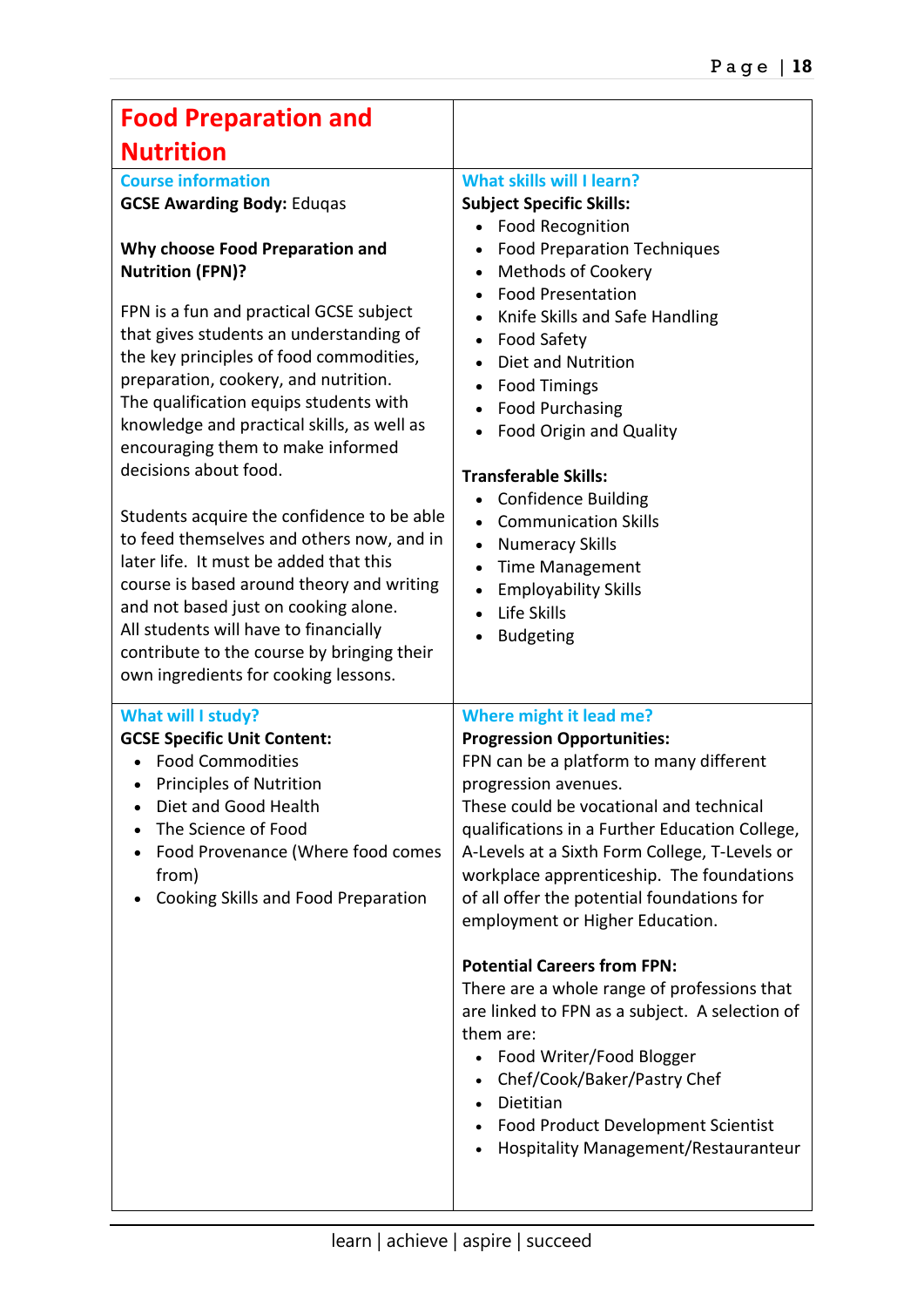| How will I study?<br>Food room-based learning, cooking skills<br>using the equipment and making recipes<br>and learning cooking methods and skills.<br>There is also theory-based work which<br>involves writing up evaluations<br>and<br>learning about Food and Nutrition.                                                                                                                                                                                                                                                                                                                                                                                                                 | <b>Want to know more?</b><br>Contact Mr Cousins in Room 104 for a<br>prospectus, or email to arrange a chat:<br>cousinsm@hebburn.net |
|----------------------------------------------------------------------------------------------------------------------------------------------------------------------------------------------------------------------------------------------------------------------------------------------------------------------------------------------------------------------------------------------------------------------------------------------------------------------------------------------------------------------------------------------------------------------------------------------------------------------------------------------------------------------------------------------|--------------------------------------------------------------------------------------------------------------------------------------|
| How will I be assessed?<br><b>GCSE Assessment and Grading:</b><br>This GCSE is awarded on the grade scale of<br>9 (highest) to 1 (lowest).<br>Students undertake two Non-Examination<br>Assessments (NEA) as well as an externally<br>set formal written exam. Theory is very<br>much embedded into the practical<br>components of the qualification and on<br>average, students cook every week in<br>school to ensure thorough and robust<br>development of practical skills. This GCSE<br>is very hands-on which students find<br>enjoyable and engaging, however, there<br>are written elements to this course<br>which cannot be overlooked.<br>A brief summary of assessment is below. |                                                                                                                                      |
| <b>Component 1:</b><br>Written Examination (1Hr 45 Mins)<br>50% GCSE Qualification<br><b>Component 2:</b><br><b>NEA1 Practical Food Investigation</b><br>(Total 8 Hour classroom cookery<br>experiments over Year 11)<br><b>NEA2 Practical Creative Cookery</b><br>Assessment<br>(3 Hour Practical Exam)<br>50% GCSE Qualification<br>Both NEAs Internally Marked and<br>Moderated.                                                                                                                                                                                                                                                                                                          |                                                                                                                                      |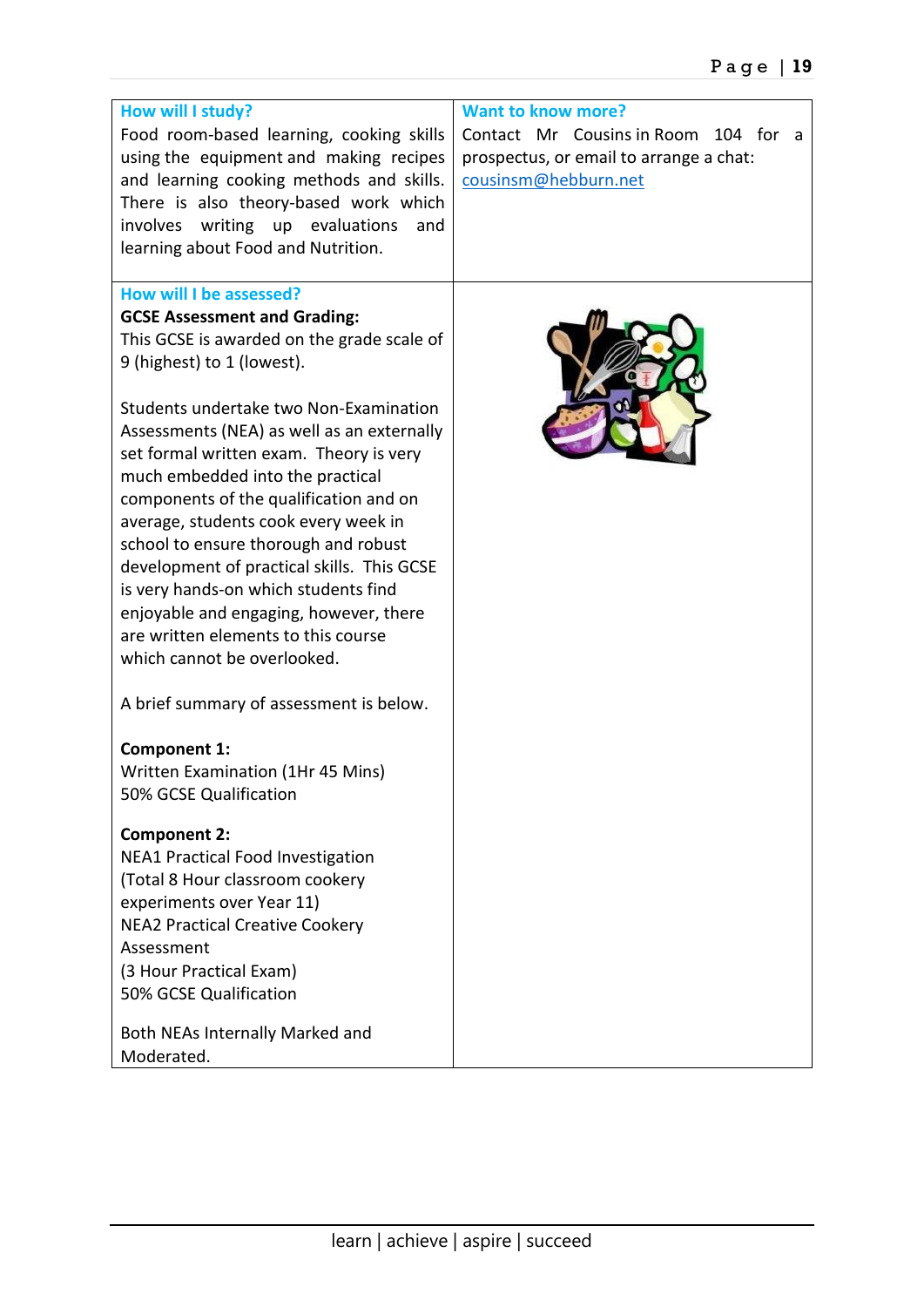| <b>French</b>                                                                                                                                                                                                                                          |                                                                                                                                                                                                                                                                                                                                   |
|--------------------------------------------------------------------------------------------------------------------------------------------------------------------------------------------------------------------------------------------------------|-----------------------------------------------------------------------------------------------------------------------------------------------------------------------------------------------------------------------------------------------------------------------------------------------------------------------------------|
| <b>Course information</b><br><b>GCSE AQA Specification</b><br>Pupils will develop their skills in reading,<br>writing, speaking and listening, in order to<br>become increasingly familiar with the<br>challenging requirements of the linear<br>exam. | <b>What skills will I learn?</b><br>Working hard at studying a language you<br>develop<br>your communication<br>skills<br>in i<br>general, and, if you have spent time studying<br>also<br>abroad, you<br>will<br>have<br>gained<br>independence, flexibility and organisational<br>skills - all qualities that employers' value. |
| The GCSE course in French aims:<br><b>2</b> To develop the ability to understand<br>and use French for the purposes of<br>practical communication.<br>7 To provide some insight into the<br>culture of France and other French<br>speaking countries.  | Developing our foreign language skills can<br>benefit us as individuals, as well as helping<br>the UK conduct trade with the rest of the<br>world.                                                                                                                                                                                |
| What will I study?<br>Students study all of the following themes<br>on which the assessments are based:                                                                                                                                                | Where might it lead me?<br>With good language skills, you can widen<br>your search for work across the world.                                                                                                                                                                                                                     |
| Theme 1: Identity and culture<br>Theme 2: Local, national,<br>$\bullet$<br>international and global areas of<br>interest<br>Theme 3: Current and future study<br>$\bullet$<br>and employment                                                           | Many UK companies have commercial links<br>with Europe and beyond, and<br>many<br>multinational firms have bases in Britain. So,<br>as the workplace becomes more global,<br>more people can expect to travel abroad as<br>part of their job and the ability to speak<br>another<br>language<br>would<br>be<br>most               |
| include<br>relationships,<br><b>Topics</b><br>home,<br>education, leisure, lifestyle and customs,<br>the environment, work experience and<br>health issues.                                                                                            | advantageous.                                                                                                                                                                                                                                                                                                                     |
| How will I study?<br>Classroom based. Pupils will develop their<br>skills in reading, writing, speaking and<br>listening. Core tasks such as translation,<br>role plays and spontaneous response to                                                    | <b>Want to know more?</b><br>Email Mrs Beckford:<br>beckfordr@hebburn.net                                                                                                                                                                                                                                                         |
| picture prompts will be common classroom<br>and assessment activities. Pupils may work<br>individually, in groups or pairs.                                                                                                                            | Visit the curriculum section of the school<br>website                                                                                                                                                                                                                                                                             |
| How will I be assessed?<br>Listening and Understanding (25%)<br>1.<br>Speaking (25%)<br>2.<br>Reading and Understanding (25%)<br>3.<br>Writing (25%)<br>4.                                                                                             |                                                                                                                                                                                                                                                                                                                                   |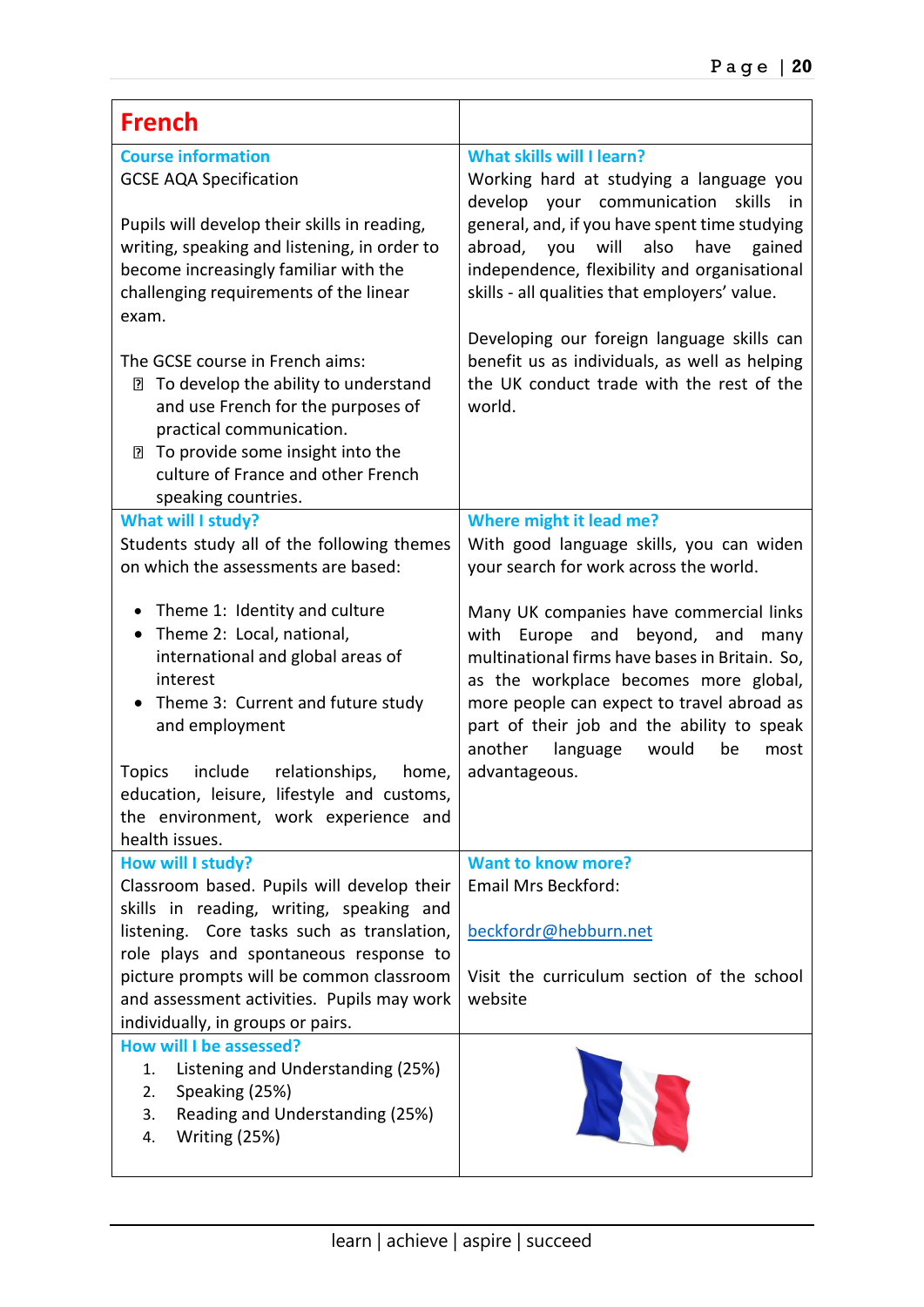| <b>Geography</b>                                                                                                                                                                                                                                                                                                              |                                                                                                                                                                                                                                |
|-------------------------------------------------------------------------------------------------------------------------------------------------------------------------------------------------------------------------------------------------------------------------------------------------------------------------------|--------------------------------------------------------------------------------------------------------------------------------------------------------------------------------------------------------------------------------|
| <b>Course information</b><br><b>Eduqas GCSE Geography A Specification</b>                                                                                                                                                                                                                                                     | What skills will I learn?<br>Pupils will develop the ability to think:                                                                                                                                                         |
| In Geography we use an enquiry approach<br>to the study of geographical information,<br>issues and concepts that should enable<br>pupils to develop the ability to think like a<br>geographer'.                                                                                                                               | Creatively by posing questions that<br>relate to geographical processes and<br>concepts.<br>Scientifically by collecting, presenting<br>and analysing evidence from a range of<br>sources.                                     |
| The course offers pupils the opportunity to<br>travel the world from their classroom,<br>exploring case studies in the UK, higher<br>income countries (HICs), newly                                                                                                                                                           | Independently by applying geographical<br>knowledge, understanding and skills to<br>real world contexts                                                                                                                        |
| industrialised countries (NICs) and lower<br>income countries (LICs). Pupils also have<br>the opportunity to conduct two<br>geographical fieldwork investigations<br>outside of school which will help pupils<br>develop and apply their knowledge and<br>understanding of topics related to physical<br>and human geography. | Pupils will also apply functional skills (such<br>as literacy, numeracy and ICT) into real-life<br>contexts and contemporary situations and<br>issues.                                                                         |
| <b>What will I study?</b>                                                                                                                                                                                                                                                                                                     | Where might it lead me?                                                                                                                                                                                                        |
| Component 1<br>Landscapes and Physical Processes<br><b>Rural-Urban Links</b><br>$\bullet$                                                                                                                                                                                                                                     | Geography offers a wide range of<br>employment opportunities such as:                                                                                                                                                          |
| <b>Tectonic Landscapes and Hazards</b><br>$\bullet$                                                                                                                                                                                                                                                                           | Cartographer; Climatologist; Conservation                                                                                                                                                                                      |
| Component 2<br>Weather, Climate and Ecosystems<br>Development and Resource Issues<br>Social Development Issues                                                                                                                                                                                                                | Officer; Delivery Manager; Earth Scientist;<br>Economic Development Planner; Geographic<br>Information Specialist; Geologist; Health<br>Services Planner; Hydrologist; Map, Air<br>Photo & Satellite Image Interpreter; Market |
| Component 3<br>Two fieldwork enquiries, one in a physical<br>geography environment (e.g. coast) and<br>one in a human geography environment<br>(e.g. urban area)                                                                                                                                                              | Researcher; Natural Resource Manager;<br>Police; Soil Scientist; Teacher; Tourism<br>Development Officer; Traffic Manager;<br>Travel Agent; Urban/City Planner;<br>Vulcanologist; Water Resource Manager                       |
| How will I study?                                                                                                                                                                                                                                                                                                             | <b>Want to know more?</b>                                                                                                                                                                                                      |
| Classroom study, pair work, group work,<br>fieldwork, independent research and<br>presentations.                                                                                                                                                                                                                              | Speak to or email Mr Blake<br>blakej@hebburn.net                                                                                                                                                                               |
|                                                                                                                                                                                                                                                                                                                               | or Miss Murray                                                                                                                                                                                                                 |
|                                                                                                                                                                                                                                                                                                                               | murrayl@hebburn.net                                                                                                                                                                                                            |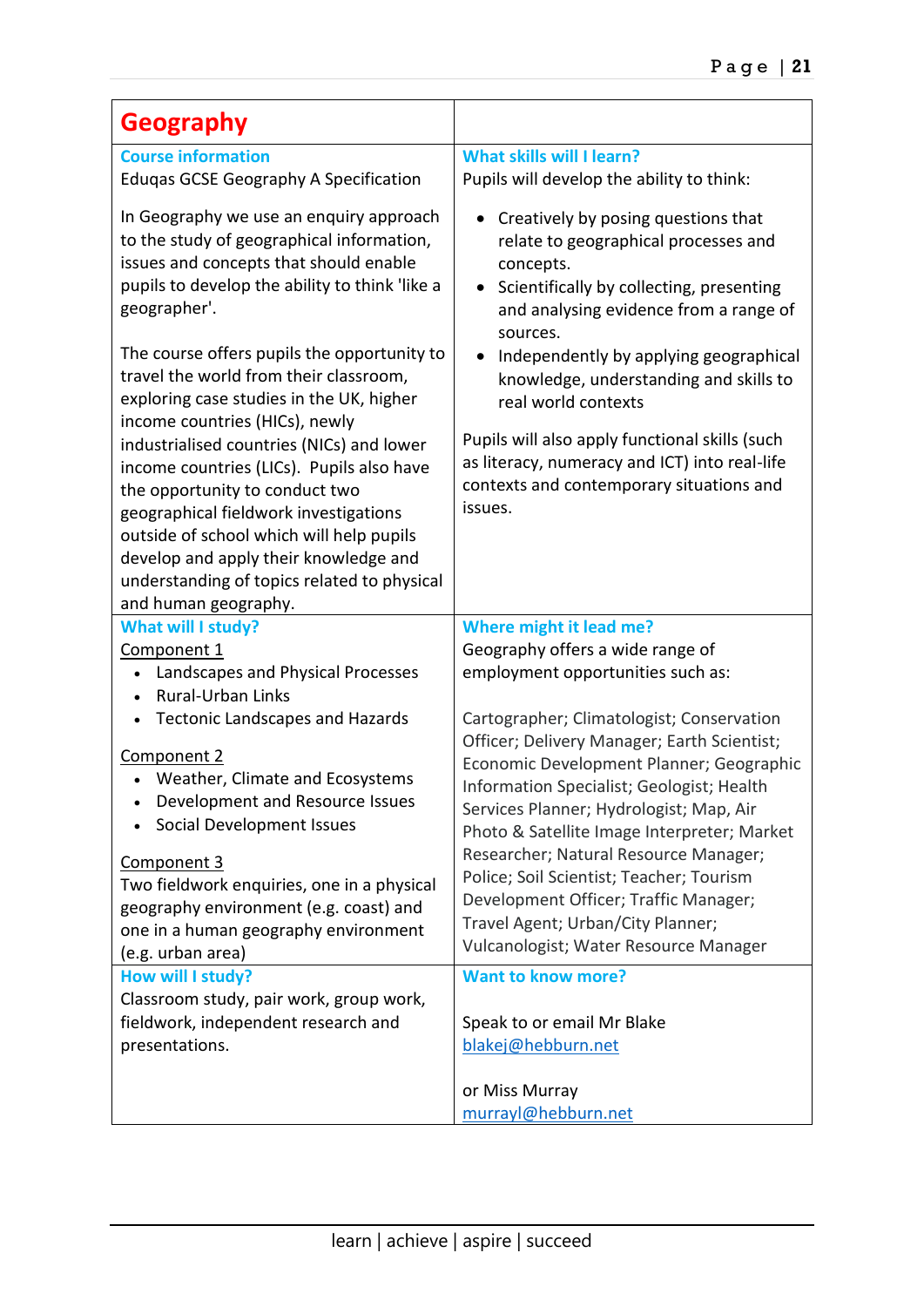| How will I be assessed?<br>Students will be assessed formally via the<br>school's assessment windows and at the<br>end of Year 11. |  |
|------------------------------------------------------------------------------------------------------------------------------------|--|
| Pupils will take three formal examinations<br>at the end of Year 11 (100% of GCSE)                                                 |  |
| Component 1:<br>Changing Physical and Human Landscapes<br>$(1$ hour 30 minutes $-$ 35% of GCSE)                                    |  |
| <b>Component 2:</b><br>Environmental and Development Issues (1<br>hour 30 minutes $-$ 35% of GCSE)                                 |  |
| <b>Component 3:</b><br>Applied Fieldwork Enquiry (1 hour 30<br>minutes $-30\%$ of GCSE)                                            |  |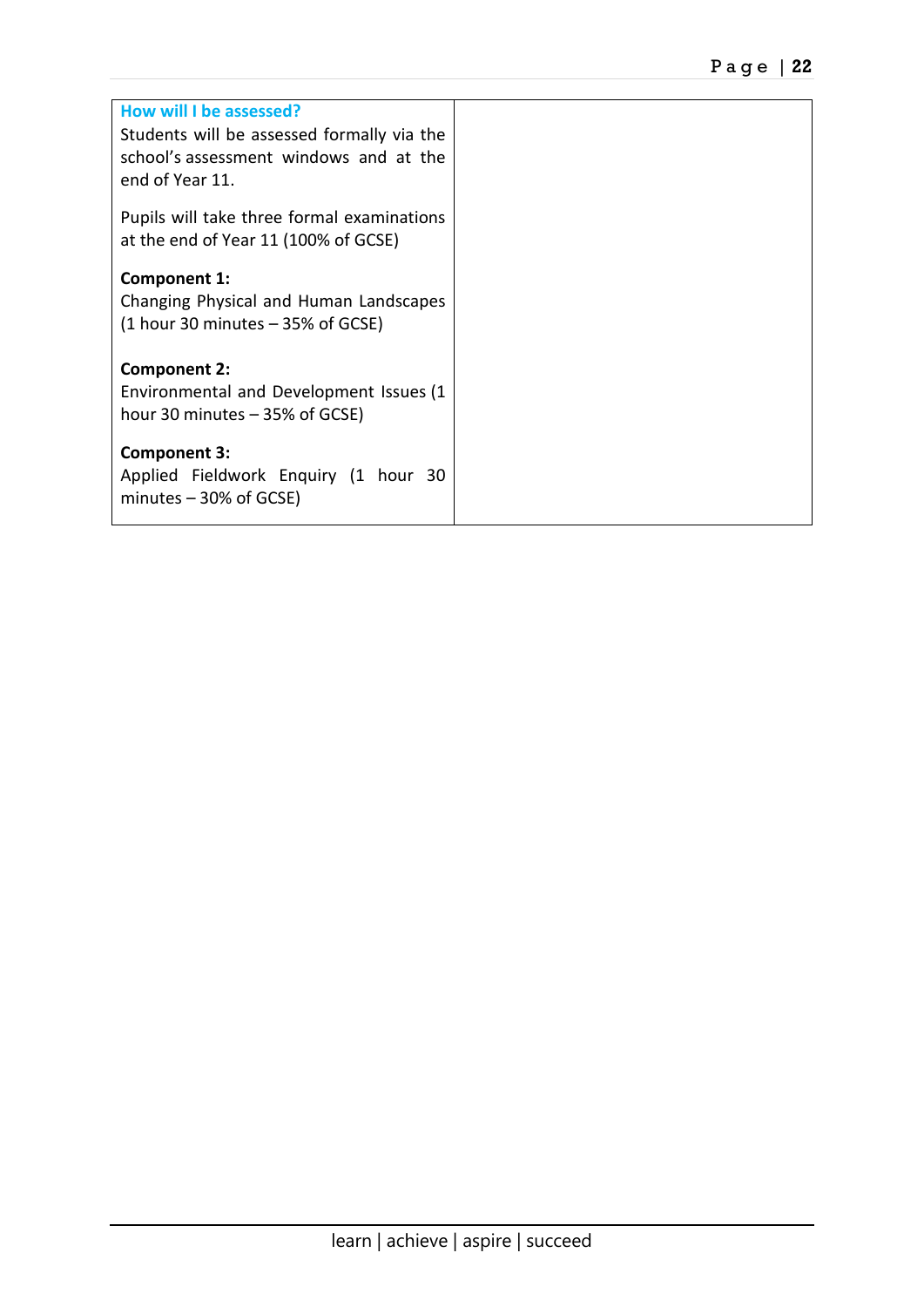| <b>Hairdressing and Beauty</b>                                                                                                                                                                                                                                                                                                                                                                                                                                                                            |                                                                                                                                                                                                                                                                                                                                                                                                                    |
|-----------------------------------------------------------------------------------------------------------------------------------------------------------------------------------------------------------------------------------------------------------------------------------------------------------------------------------------------------------------------------------------------------------------------------------------------------------------------------------------------------------|--------------------------------------------------------------------------------------------------------------------------------------------------------------------------------------------------------------------------------------------------------------------------------------------------------------------------------------------------------------------------------------------------------------------|
| <b>Therapy</b>                                                                                                                                                                                                                                                                                                                                                                                                                                                                                            |                                                                                                                                                                                                                                                                                                                                                                                                                    |
| <b>Course information</b><br>VTCT Hairdressing & Beauty therapy<br>Level 2 Certificate<br>Hairdressing and beauty therapy has been<br>and remains an extremely popular<br>vocational area that many young people<br>are enthused by and aspire too.<br>The aim of this qualification is to use the<br>hair and beauty sector as a vehicle to<br>develop learners more broadly, so they are<br>prepared and equipped with the<br>knowledge, understanding and skills to<br>pursue a career in any context. | <b>What skills will I learn?</b><br>The VTCT Level 2 Certificate in Hairdressing<br>and Beauty Therapy (VRQ) is a Technical<br>Award specifically for 14-16 year olds. This<br>qualification aims to support young people<br>to:<br>develop a broad and comprehensive<br>understanding of the hair and beauty<br>sector<br>develop knowledge which spans the<br>entire vocational sector and related<br>industries |
| What will I study?<br>Assignment 1 - Hair & Beauty Science.<br>Assignment 2 - Hair and Beauty Research<br>Project<br>Assignment 3 - Hair and Beauty Design<br><b>Brief</b><br>Online Exam - Understanding the Hair and<br><b>Beauty Sector</b>                                                                                                                                                                                                                                                            | Where might it lead me?<br>The qualification will support progression<br>within the hair and beauty sector and more<br>broadly.                                                                                                                                                                                                                                                                                    |
| How will I study?<br>You will work on your practical skills in the<br>school-based salon and work on computers<br>for your research and assignment tasks                                                                                                                                                                                                                                                                                                                                                  | <b>Want to know more?</b><br>Visit the curriculum section of the school<br>website or email VanhoofJ@hebburn.net                                                                                                                                                                                                                                                                                                   |
| How will I be assessed?<br>Three written assignments and one online<br>exam.<br>You will be awarded a Pass, Merit or<br><b>Distinction</b>                                                                                                                                                                                                                                                                                                                                                                |                                                                                                                                                                                                                                                                                                                                                                                                                    |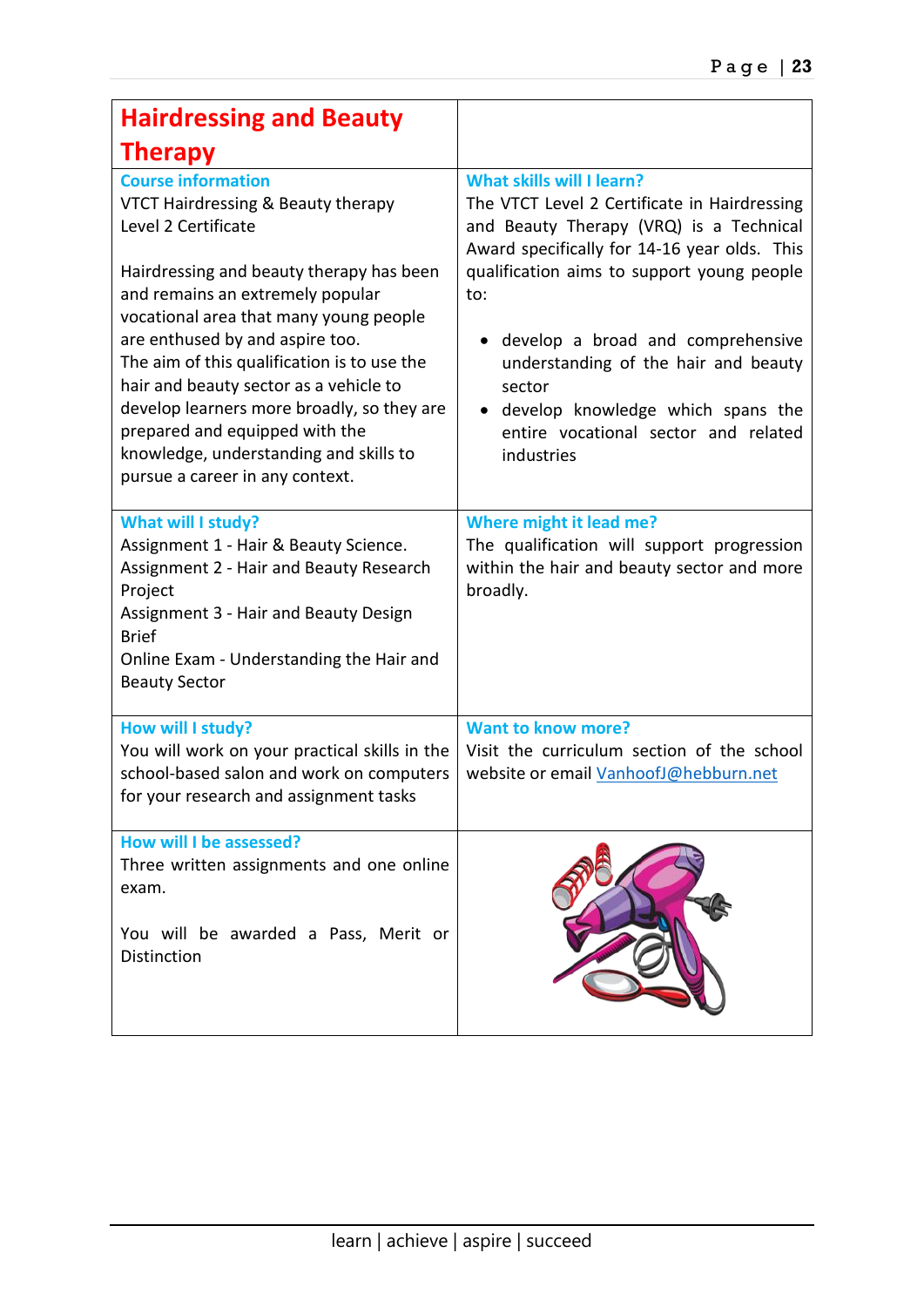| <b>Health and Social Care</b>                                                                                                                                                                                                                                                                                                                                                                                                                                    |                                                                                                                                                                                                                                                                                                                                                                                                                                                                                                                                 |
|------------------------------------------------------------------------------------------------------------------------------------------------------------------------------------------------------------------------------------------------------------------------------------------------------------------------------------------------------------------------------------------------------------------------------------------------------------------|---------------------------------------------------------------------------------------------------------------------------------------------------------------------------------------------------------------------------------------------------------------------------------------------------------------------------------------------------------------------------------------------------------------------------------------------------------------------------------------------------------------------------------|
| <b>Course information</b><br>BTEC Level 1 and Level 2 Tech Award in<br><b>Health and Social Care</b><br>If you want to make a difference to<br>people's lives in a positive way and at the<br>same time gain life skills, then a<br>qualification in health and social care is<br>the route for you! This exciting and<br>challenging course will introduce you to<br>the health and social care sector                                                          | <b>What skills will I learn?</b><br>This qualification is designed to give you the<br>knowledge, understanding and skills you need<br>to work with people accessing health and<br>social care services. You will learn how to:<br>Empathise with service users<br>Adapt to change<br>Empower service users and promote<br>independence<br>Deliver care values in a compassionate<br>$\bullet$<br>way<br>Promote anti-discriminatory practice<br>Use health indicators and interpret data.                                       |
| What will I study?<br>You will study three components which<br>will include many of the skills that are used<br>by health care professionals on a day-to-<br>day basis, such as accessing people's<br>health and wellbeing and designing<br>individualised health care plans.<br>Component 1:<br>Human Lifespan Development<br><b>Component 2:</b><br><b>Health and Social Care Services and</b><br>Values<br><b>Component 3:</b><br><b>Health and Wellbeing</b> | <b>Where might it lead me?</b><br>This Health and Social Care qualification has<br>been designed to provide an opportunity to<br>gain a broad understanding of the health and<br>social care sector, supporting progression<br>onto a higher level vocational course or<br>apprenticeship and prepare you for<br>employment in various sectors including:<br><b>Medicine and Nursing</b><br><b>Alternative Therapies</b><br>$\bullet$<br><b>Medical Technology</b><br><b>Social Services</b><br>$\bullet$<br><b>Social Care</b> |
| How will I study?<br>This will be classroom-based study with<br>work, group work<br>and<br>class<br>pair<br>discussions.<br>You will need to research topics and<br>present your findings.<br>will<br>have<br>the<br>You<br>opportunity<br>to<br>demonstrate your skills and knowledge in<br>health and social care scenarios. You<br>could consider work experience in a<br>health and social care setting                                                      | <b>Want to know more?</b><br>Visit the curriculum section of the school<br>website                                                                                                                                                                                                                                                                                                                                                                                                                                              |
| How will I be assessed?<br>You will be assessed in two different<br>ways.<br>Components 1 and 2 are through internal<br>assessment. You will be given an<br>assignment brief which will give you an                                                                                                                                                                                                                                                              | hea<br>and<br>C21                                                                                                                                                                                                                                                                                                                                                                                                                                                                                                               |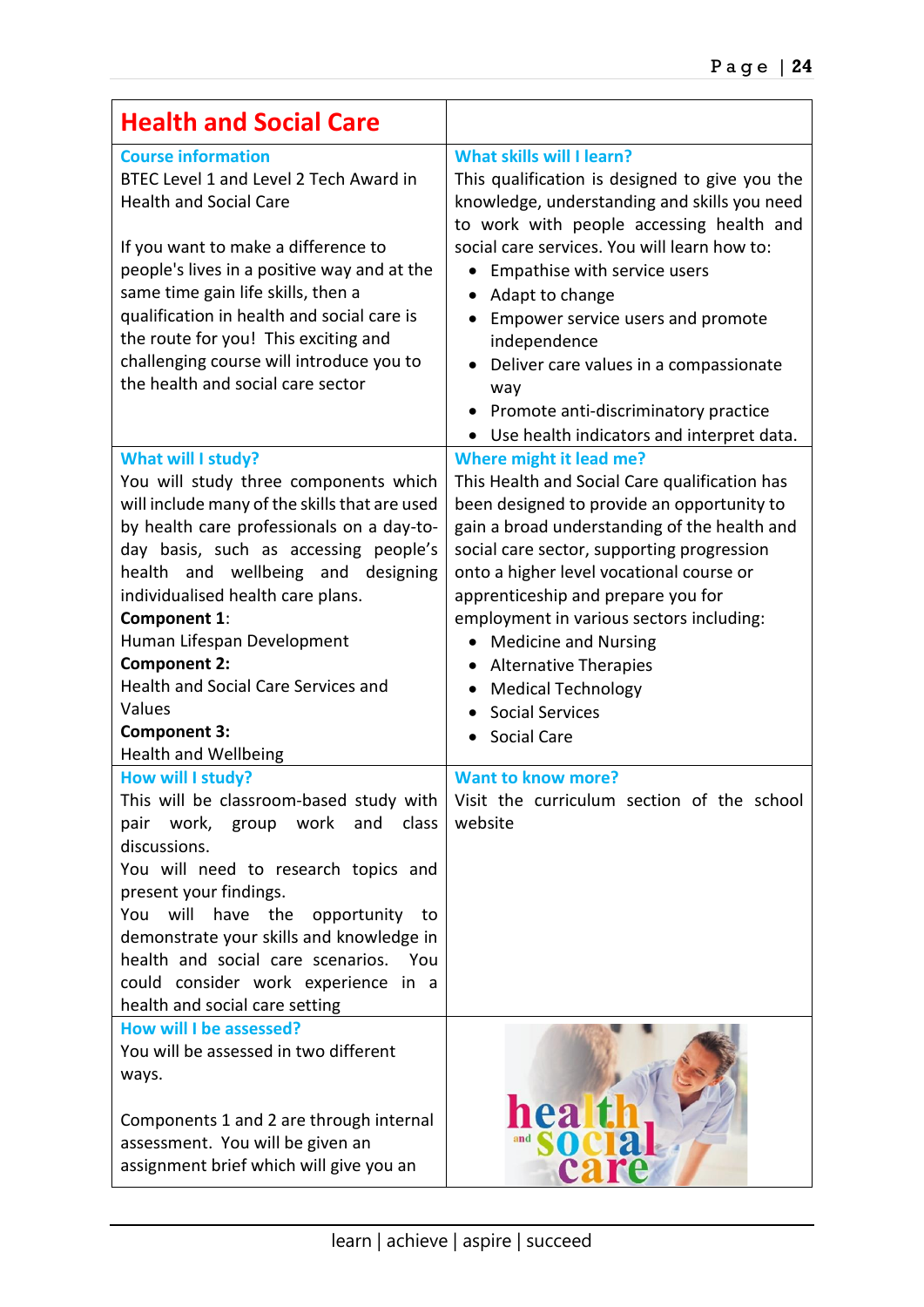| opportunity to demonstrate your<br>knowledge and skills. |
|----------------------------------------------------------|
| Component 3 is an externally assessed                    |
| exam which will be tasks set and marked                  |
| by the exam board. You will have a set                   |
| time to complete these tasks.                            |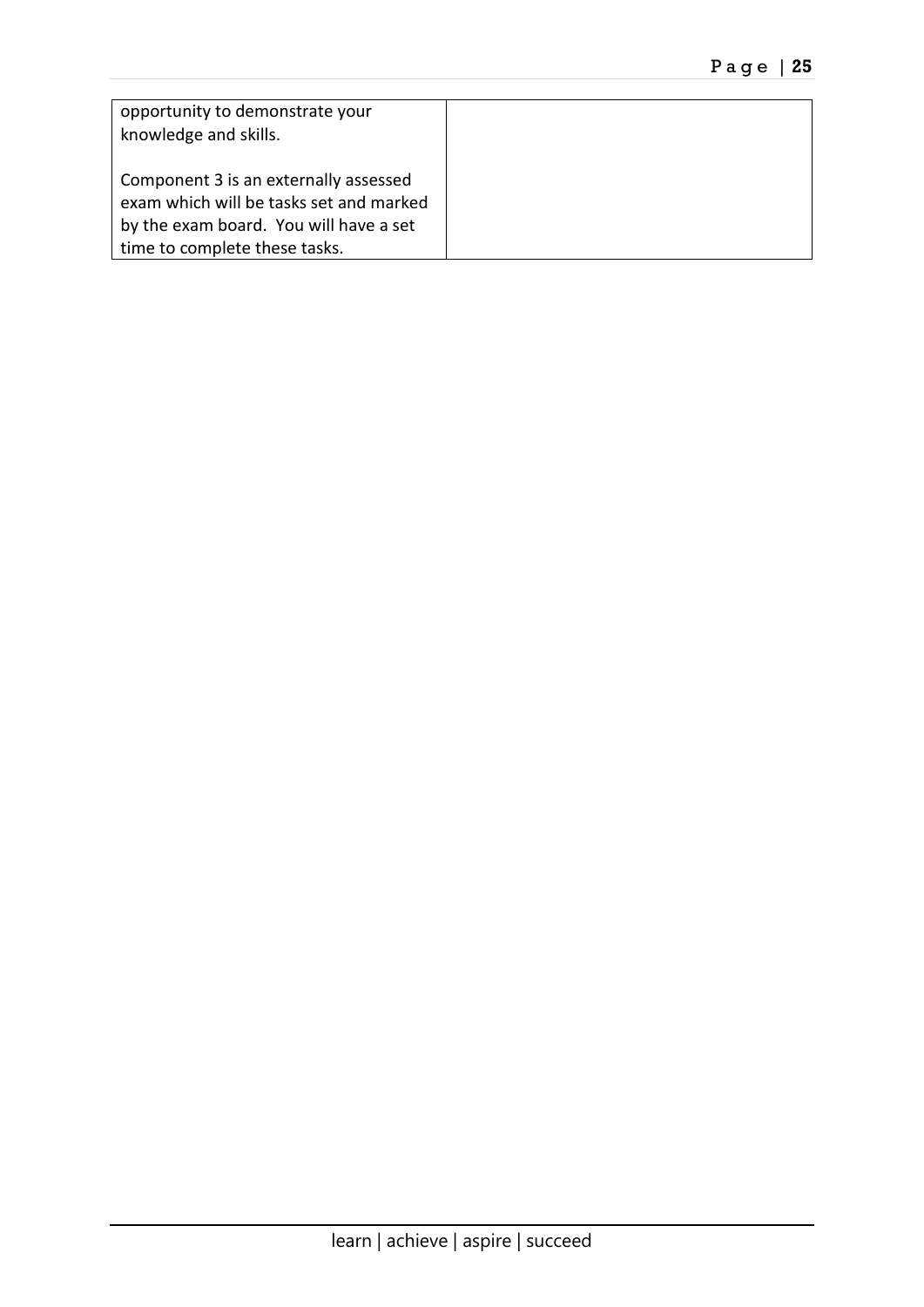| <b>History</b>                                                                                                                                                                                                                                                                                                                                                                                                                                                                                                                                                                                                                                                                                                                                                                                                                                                                                                           |                                                                                                                                                                                                                                                                                                                         |
|--------------------------------------------------------------------------------------------------------------------------------------------------------------------------------------------------------------------------------------------------------------------------------------------------------------------------------------------------------------------------------------------------------------------------------------------------------------------------------------------------------------------------------------------------------------------------------------------------------------------------------------------------------------------------------------------------------------------------------------------------------------------------------------------------------------------------------------------------------------------------------------------------------------------------|-------------------------------------------------------------------------------------------------------------------------------------------------------------------------------------------------------------------------------------------------------------------------------------------------------------------------|
| <b>Course information</b><br><b>GCSE AQA Specification</b>                                                                                                                                                                                                                                                                                                                                                                                                                                                                                                                                                                                                                                                                                                                                                                                                                                                               | What skills will I learn?<br>Apart from studying a wide range of exciting<br>historic periods, you will learn a range of                                                                                                                                                                                                |
| Courses based on this specification should<br>encourage students to:<br>develop and extend their knowledge<br>and understanding of specified key<br>events, periods and societies in local,<br>British, and wider world history, and<br>of the wide diversity of human<br>experience<br>engage in historical enquiry to develop<br>as independent learners and as critical<br>and reflective thinkers<br>develop the ability to ask relevant<br>questions about the past, to<br>investigate issues critically and to<br>make valid historical claims by using a<br>range of sources in their historical<br>context<br>develop an awareness of why people,<br>events and developments have been<br>accorded historical significance and<br>how and why different interpretations<br>have been constructed about them<br>organise and communicate their<br>historical knowledge and<br>understanding in different ways and | handy skills that will help you with A-levels<br>and future work.<br>These include:<br>excellent communication and writing<br>skills<br>how to construct an argument<br>$\bullet$<br>research and problem skills<br>٠<br>investigation and problem-solving skills<br>$\bullet$<br>analytical and interpretation skills. |
| reach substantiated conclusions.<br><b>What will I study?</b>                                                                                                                                                                                                                                                                                                                                                                                                                                                                                                                                                                                                                                                                                                                                                                                                                                                            | Where might it lead me?                                                                                                                                                                                                                                                                                                 |
| The GCSE History content comprises the<br>following elements:                                                                                                                                                                                                                                                                                                                                                                                                                                                                                                                                                                                                                                                                                                                                                                                                                                                            | Studying history can lead on to some exciting<br>career options, including:<br>· Journalism                                                                                                                                                                                                                             |
| Paper 1: Understanding the Modern World                                                                                                                                                                                                                                                                                                                                                                                                                                                                                                                                                                                                                                                                                                                                                                                                                                                                                  | $\bullet$ Law<br>• Business                                                                                                                                                                                                                                                                                             |
| One period study (America 1920-73:<br>opportunity and inequality)<br>One wider world depth study (conflict<br>and tension in the inter war years<br>1919-1939)                                                                                                                                                                                                                                                                                                                                                                                                                                                                                                                                                                                                                                                                                                                                                           | • Politics<br>• Archaeology<br>• Marketing<br>• Teaching.                                                                                                                                                                                                                                                               |
| <b>Paper 2: Shaping the Nation</b><br>One thematic study (Health and the<br>People c1000-the present day)                                                                                                                                                                                                                                                                                                                                                                                                                                                                                                                                                                                                                                                                                                                                                                                                                | Game developers, film and TV often have<br>historical consultants. Assassins' creed is<br>well known for much of its historical<br>accuracy.                                                                                                                                                                            |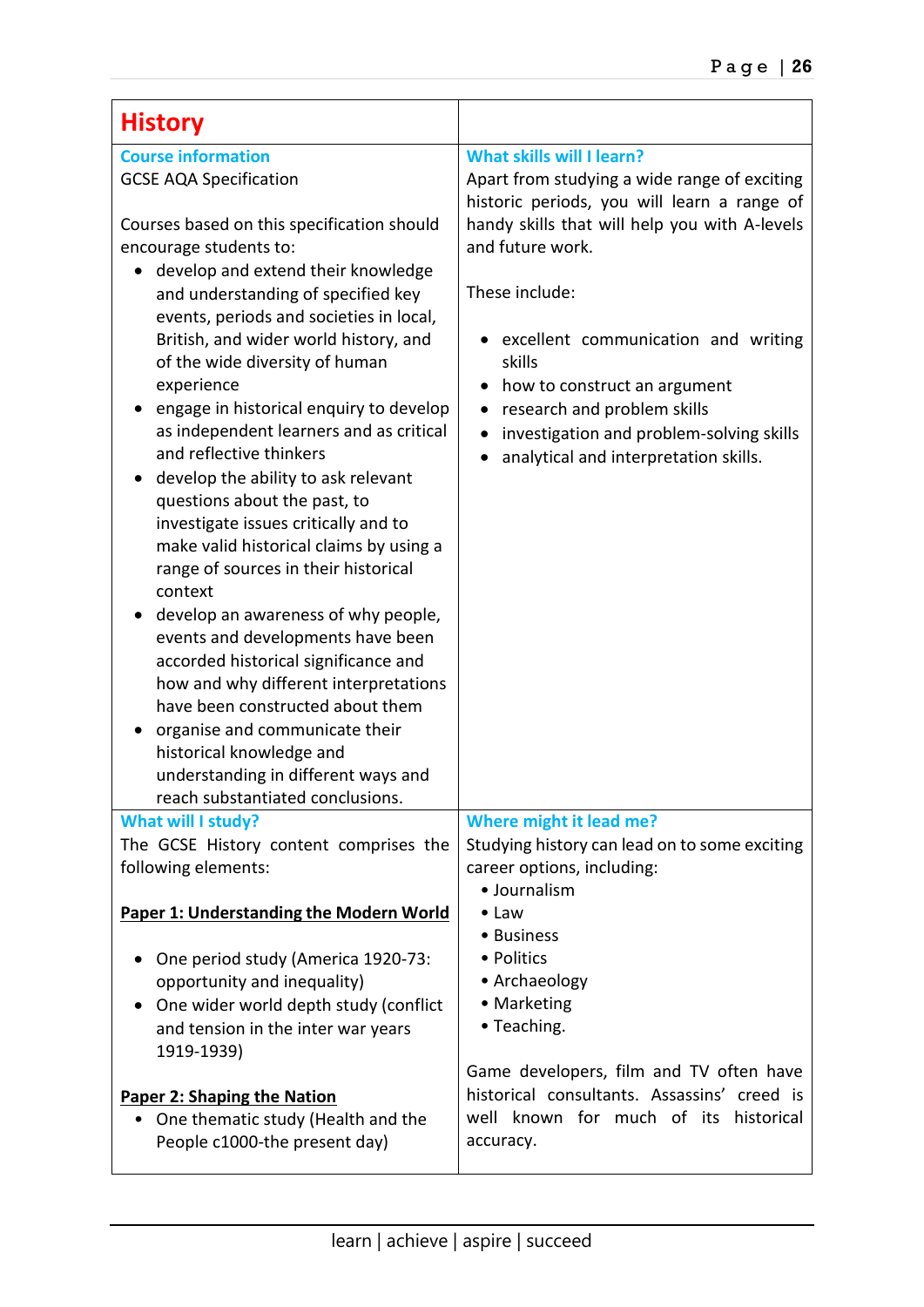| • One British depth study including the<br>historic environment. (Elizabethan<br>England 1568-1603) | Not to mention other exciting careers that<br>your transferable skills will open up to you. |
|-----------------------------------------------------------------------------------------------------|---------------------------------------------------------------------------------------------|
| How will I study?                                                                                   | Want to know more?                                                                          |
| Work will be classroom based and allow                                                              |                                                                                             |
| pupils to develop the skills needed to                                                              | Email: bowmanr@hebburn.net or message                                                       |
| complete the examinations. Group work,                                                              | on teams.                                                                                   |
| presentations and class discussion will be                                                          |                                                                                             |
| key in developing an understanding of<br>different historical perspectives.                         | Visit the curriculum section of the school<br>website.                                      |
|                                                                                                     |                                                                                             |
| <b>How will I be assessed?</b>                                                                      |                                                                                             |
| Paper 1: Understanding the Modern World                                                             |                                                                                             |
|                                                                                                     |                                                                                             |
| Written exam: 2 hours                                                                               |                                                                                             |
| • 84 marks (including 4 marks for<br>spelling, punctuation and grammar                              | Histe                                                                                       |
| 50% of GCSE                                                                                         |                                                                                             |
| • Section $A - six$ compulsory questions                                                            |                                                                                             |
| $(40$ marks)                                                                                        |                                                                                             |
| • Section $B$ – four compulsory questions                                                           |                                                                                             |
| $(40$ marks)                                                                                        |                                                                                             |
| <b>Paper 2: Shaping the Nation</b>                                                                  |                                                                                             |
|                                                                                                     |                                                                                             |
| Written exam: 2 hours                                                                               |                                                                                             |
| • 84 marks (including 4 marks for                                                                   |                                                                                             |
| spelling, punctuation and grammar                                                                   |                                                                                             |
| • 50% of GCSE                                                                                       |                                                                                             |
| • Section A - four compulsory questions<br>$(40$ marks)                                             |                                                                                             |
| • Section $B$ – four compulsory questions                                                           |                                                                                             |
| (40 marks)                                                                                          |                                                                                             |
|                                                                                                     |                                                                                             |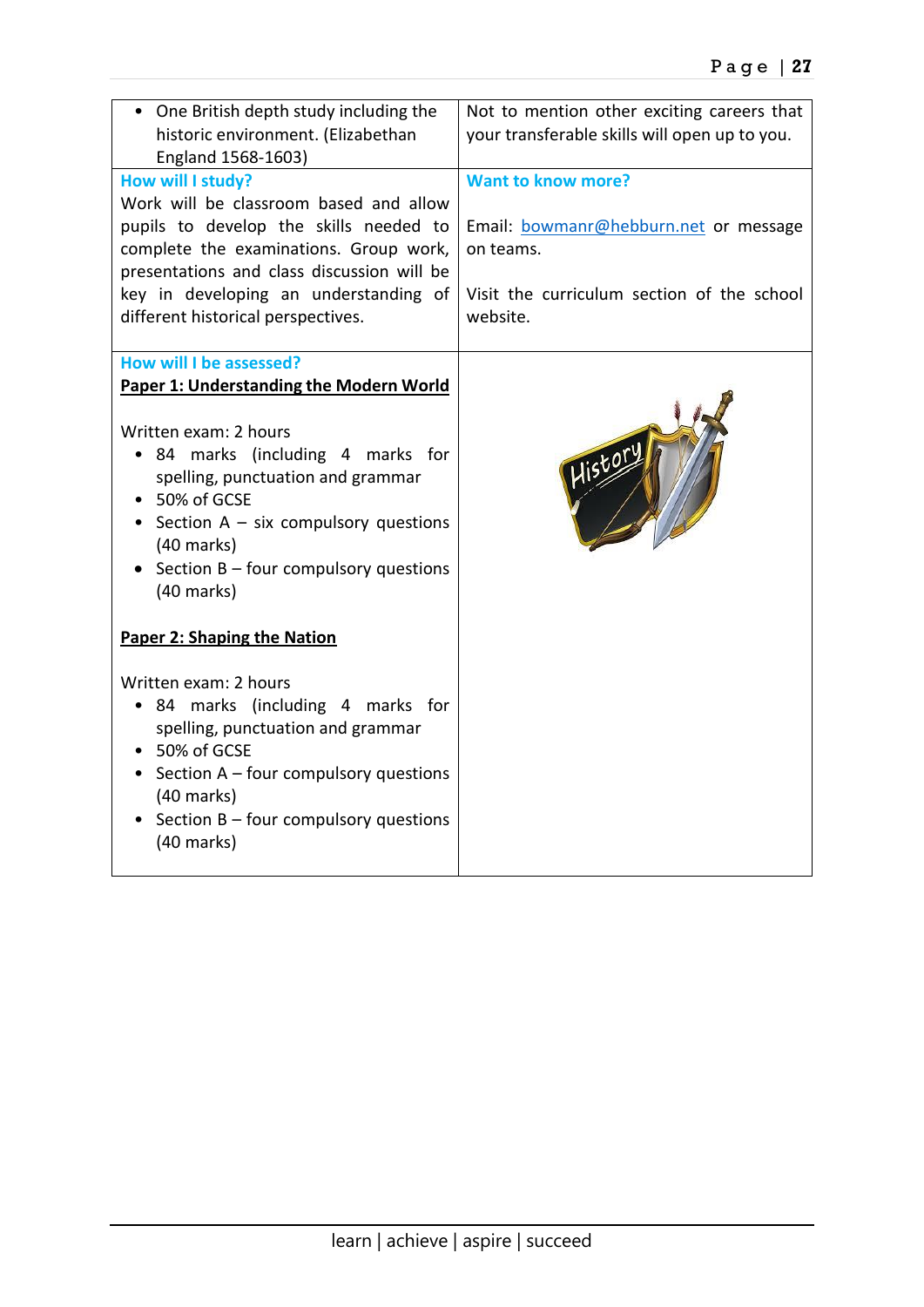| <b>Digital Information Technology</b>                                                                                                                                                                                                                                                                                                                                                                                                                                                |                                                                                                                                                                                                                                                                                                                                                                                                                                                                      |
|--------------------------------------------------------------------------------------------------------------------------------------------------------------------------------------------------------------------------------------------------------------------------------------------------------------------------------------------------------------------------------------------------------------------------------------------------------------------------------------|----------------------------------------------------------------------------------------------------------------------------------------------------------------------------------------------------------------------------------------------------------------------------------------------------------------------------------------------------------------------------------------------------------------------------------------------------------------------|
| (DIT)                                                                                                                                                                                                                                                                                                                                                                                                                                                                                |                                                                                                                                                                                                                                                                                                                                                                                                                                                                      |
| <b>Course information</b><br><b>BTEC Level 2 Tech Award in Digital</b><br><b>Information Technology</b><br>In this course you will learn about digital<br>technology. You will develop your skills<br>and knowledge in creating and using digital<br>products as well as understanding the<br>processes and attitudes used in the sector<br>such as how organisations collect and use<br>data to make decisions, virtual workplaces,<br>cyber security and legal and ethical issues. | <b>What skills will I learn?</b><br><b>Key skills</b><br>Project planning, designing and creating<br>user interfaces, creating dashboards to<br>present and interpret data.<br><b>Understanding</b><br>Effective ways of working in DIT, iterative<br>design process, cyber security, virtual<br>working, legal and ethical codes of conduct.<br>Develop attitudes that are considered most<br>important in DIT, including personal<br>management and communication. |
| What will I study?<br>There are three main areas that you will<br>focus on.                                                                                                                                                                                                                                                                                                                                                                                                          | <b>Where might it lead me?</b><br>This is an excellent qualification for potential<br>future careers in any technology-based<br>sector. The qualification will help you to                                                                                                                                                                                                                                                                                           |
| <b>User Interface Design and Project</b><br><b>Planning</b><br>This relates to the design and creation of<br>user interfaces and multimedia products.                                                                                                                                                                                                                                                                                                                                | understand how business uses technology.<br><b>This</b><br>could<br>be<br>games development<br>a<br>reflections<br>Ubisoft<br>like<br>company<br>in<br>Newcastle or Epic Games in Sunderland.                                                                                                                                                                                                                                                                        |
| <b>Collecting, Presenting and Interpreting</b><br>Data<br>This unit focusses on the creation and<br>usage of large data structures and how AI<br>can be used to analyse data for the benefit<br>of an organisation or individual.                                                                                                                                                                                                                                                    | The qualification will also support you if you<br>want to pursue data-based careers such as<br>working in 'big-data' or social<br>media<br>companies such as TikTok or Google.                                                                                                                                                                                                                                                                                       |
| <b>Effective Digital Working Practices Exam</b><br>This unit explores how modern information<br>technology is evolving, legal and ethical<br>data issues, and the use of cyber security.                                                                                                                                                                                                                                                                                             |                                                                                                                                                                                                                                                                                                                                                                                                                                                                      |
| How will I study?<br>You will study in one of the Digital<br>Information Technology rooms.<br>The learning will be a mix of class-based<br>research and study, as well as practical<br>project-based tasks.<br>How will I be assessed?                                                                                                                                                                                                                                               | <b>Want to know more?</b><br>Email Mr Frame Framer@hebburn.net<br>or Miss Shield ShieldJ@hebburn.net<br>for more information or visit the curriculum<br>section of the school website.                                                                                                                                                                                                                                                                               |

You will be assessed over six assignments and a final exam.

#### **Exploring User Interface Design Principles and Project Planning Techniques (30%)**

- 1. explore user interface design and development principles.
- 2. investigate how to use project planning techniques to manage a digital project.
- 3. discover how to develop and review a digital user interface.

**Collecting, Presenting and Interpreting Data (30%)**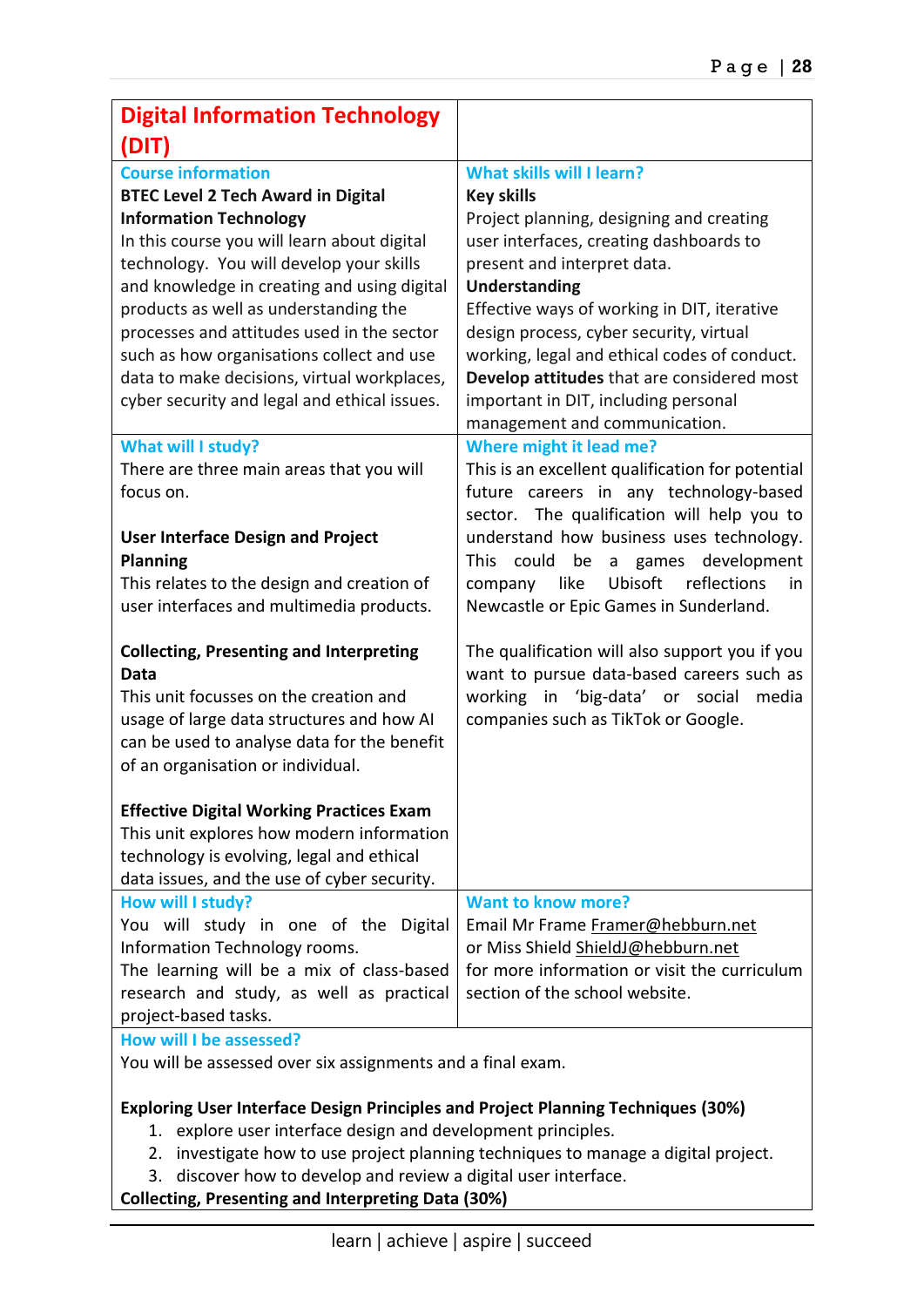- 4. explore how data impacts on individuals and organisations
- 5. draw conclusions and make recommendations on data intelligence.
- 6. develop a dashboard using data manipulation tools.

#### **Effective Digital Working Practices Exam (40%)**

7. Scenario-based external 1hr 30 min written exam where students demonstrate their knowledge to propose digital solutions to realistic situations.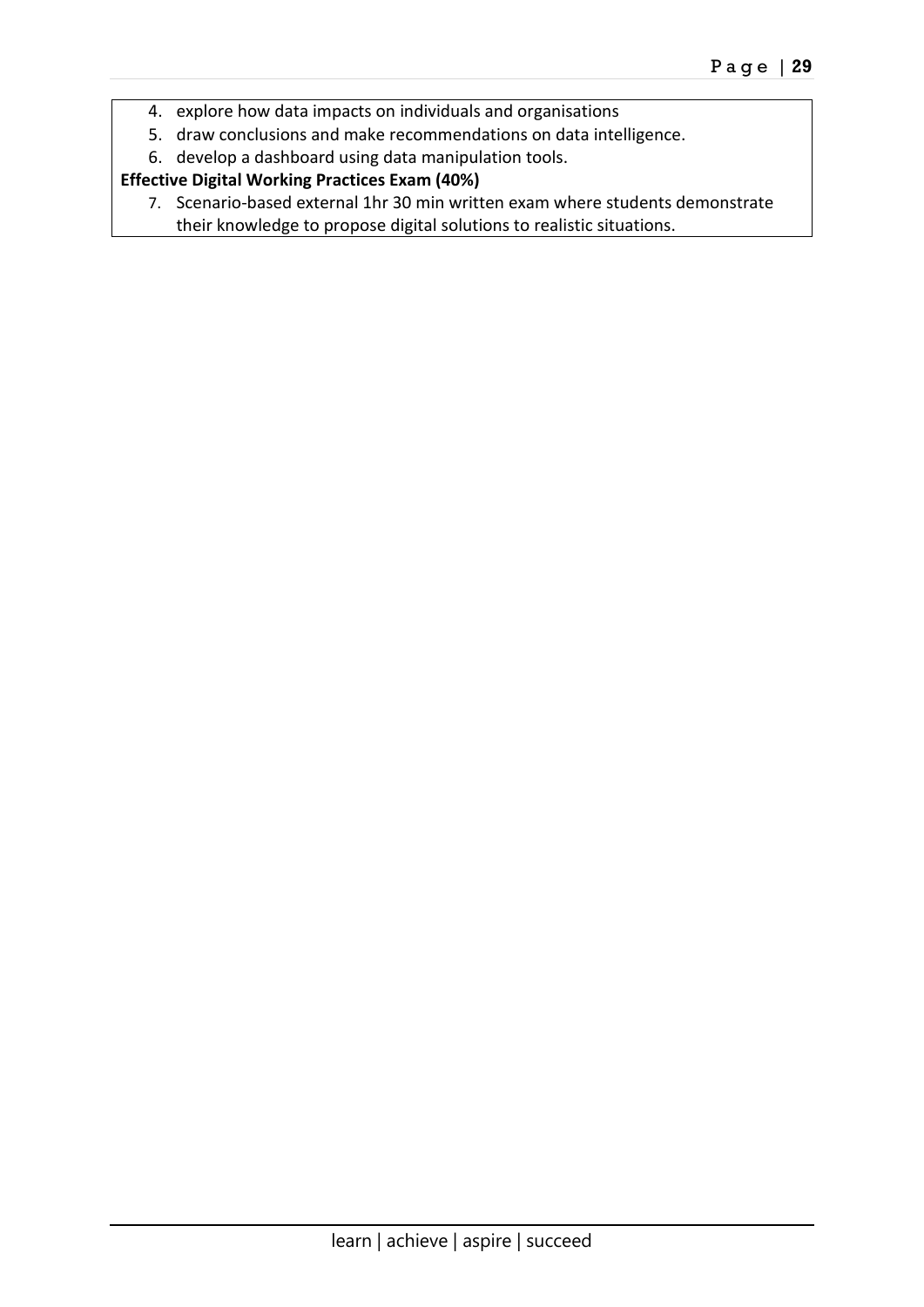| <b>Media Studies</b>                                                                                                                                                    |                                                                                                                                                                                                                                                  |
|-------------------------------------------------------------------------------------------------------------------------------------------------------------------------|--------------------------------------------------------------------------------------------------------------------------------------------------------------------------------------------------------------------------------------------------|
| <b>Course Information</b>                                                                                                                                               | <b>What skills will I learn?</b><br><b>Generic skills:</b>                                                                                                                                                                                       |
| <b>GCSE Media Studies</b><br><b>Exam Board: Edugas</b>                                                                                                                  | In analysing the media, learners will:                                                                                                                                                                                                           |
| Media Studies takes a dynamic, modern look<br>at the <b>powerful</b> world of media around us.                                                                          | Demonstrate skills of enquiry, critical<br>thinking and analysis                                                                                                                                                                                 |
| Over the two-year course pupils will study a<br>broad range of media forms, including:                                                                                  | Analyse and compare how media<br>products construct and communicate<br>meaning and generate intended                                                                                                                                             |
| advertising and marketing<br>television<br>magazines                                                                                                                    | interpretations and responses<br>• Respond through discursive writing<br>to show knowledge and                                                                                                                                                   |
| newspapers<br>$\bullet$<br>radio<br>$\bullet$<br>video games<br>social media                                                                                            | understanding of media issues<br>• Use subject-specific terminology<br>appropriately                                                                                                                                                             |
| music videos                                                                                                                                                            | <b>NEA Coursework Specific Skills:</b><br>Pupils will choose to develop skills in:                                                                                                                                                               |
| The course develops a well-rounded<br>knowledge and understanding of four main<br>areas of media theory and prominent<br>theorists:<br>Language<br>Industry<br>Audience | Photography<br>Filming with DLSR equipment<br>$\bullet$<br>Video editing<br>٠<br>• Website design<br>Photo editing<br>Design software                                                                                                            |
| Representation.                                                                                                                                                         | In creating a media production, learners<br>will also:                                                                                                                                                                                           |
|                                                                                                                                                                         | develop practical and decision-<br>making skills<br>• apply knowledge and understanding<br>of media language and<br>representation to a media production<br>use media language to express and<br>communicate meaning to an<br>intended audience. |
| What will I study?                                                                                                                                                      | Where might it lead me?                                                                                                                                                                                                                          |
| Pupils will study a range of set texts, set by the<br>exam board. These are subject to change, but<br>current texts include:                                            | Media is a vast and ever-growing industry.<br>Future employment opportunities include:                                                                                                                                                           |
| The Sun / The Guardian front pages<br>Fortnite video game<br>GQ / Pride magazine front covers                                                                           | Computer game design<br>Film and TV production (producer,<br>director, camera operator, editor, set<br>design, costume design, lighting<br>technician)                                                                                           |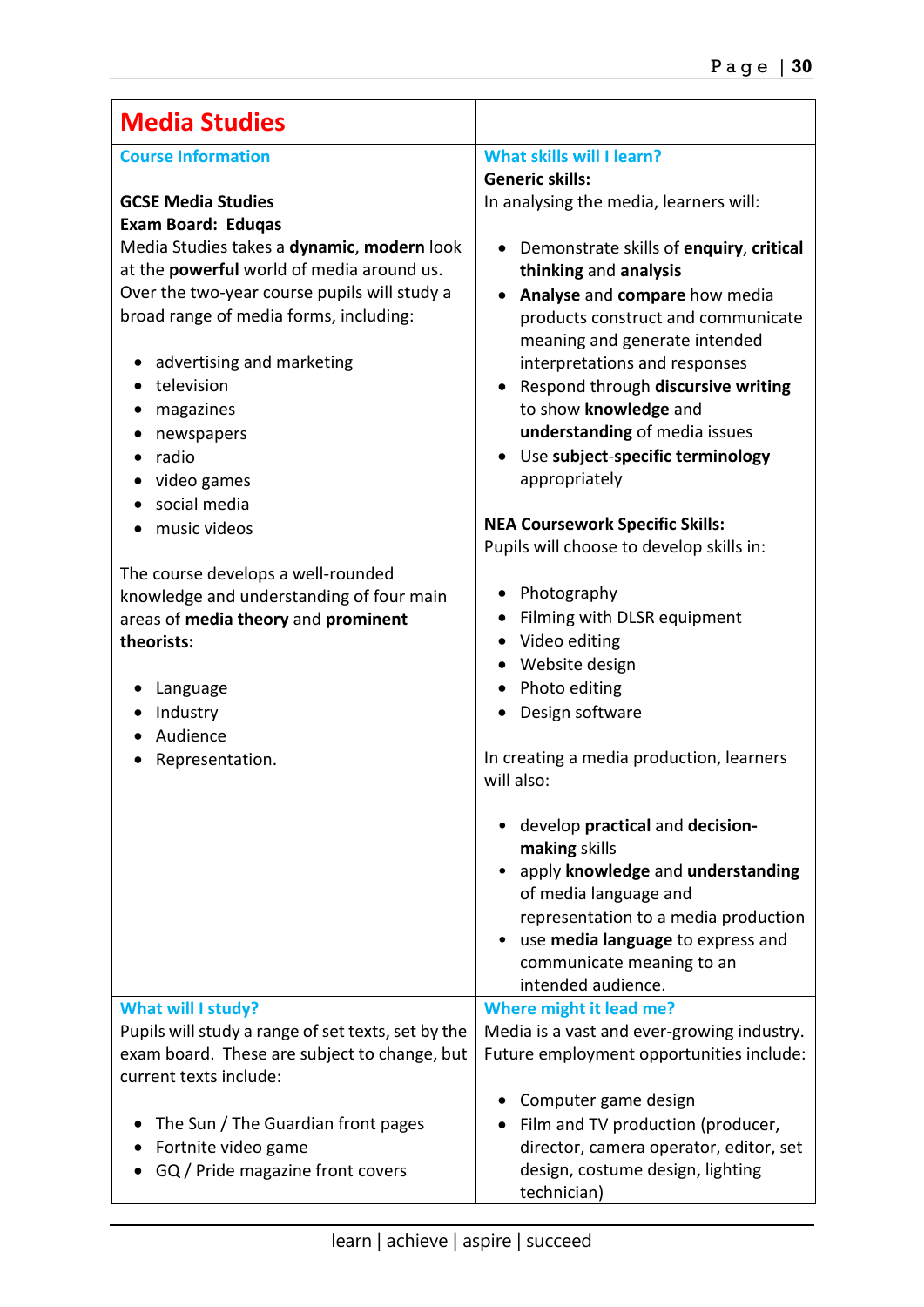| Spectre / The Man with The Golden Gun<br>film posters<br>James Bond website<br>The Archers (Radio 4 drama)<br>This Girl Can / Quality Street print<br>advertisements<br>Duran Duran / Katie Perry music videos<br>Luther (BBC crime drama) / The Sweeney | Website design<br>$\bullet$<br>Journalism<br>Market research<br>Photography<br>Digital marketing<br>Advertising<br><b>Public Relations</b><br>Radio production<br>Social media |
|----------------------------------------------------------------------------------------------------------------------------------------------------------------------------------------------------------------------------------------------------------|--------------------------------------------------------------------------------------------------------------------------------------------------------------------------------|
|                                                                                                                                                                                                                                                          | The media offers an exciting, dynamic<br>career in a fast paced, ever-changing<br>industry.                                                                                    |
| How will I study?                                                                                                                                                                                                                                        | <b>Want to know more?</b>                                                                                                                                                      |
| Classroom teaching will involve a mix of                                                                                                                                                                                                                 | For any information or guidance, please                                                                                                                                        |
| independent, pair and group work, to gain                                                                                                                                                                                                                | feel free to contact:                                                                                                                                                          |
| the best understanding of the four main<br>areas of media theory.                                                                                                                                                                                        | Miss Robson - robsonc@hebburn.net                                                                                                                                              |
|                                                                                                                                                                                                                                                          | or                                                                                                                                                                             |
| NEA coursework<br><b>The</b><br>element will<br>be                                                                                                                                                                                                       | Mr Longstaff - longstaffs@hebburn.net                                                                                                                                          |
| independent work, but some group or pair                                                                                                                                                                                                                 |                                                                                                                                                                                |
| collaboration on practical tasks may be                                                                                                                                                                                                                  |                                                                                                                                                                                |
| needed.                                                                                                                                                                                                                                                  |                                                                                                                                                                                |
| How will I be assessed?                                                                                                                                                                                                                                  |                                                                                                                                                                                |
| Component 1 exam: 40% (1 hour 30<br>minutes)                                                                                                                                                                                                             |                                                                                                                                                                                |
| Newspapers                                                                                                                                                                                                                                               |                                                                                                                                                                                |
| Print advertising and marketing                                                                                                                                                                                                                          |                                                                                                                                                                                |
| Magazines                                                                                                                                                                                                                                                |                                                                                                                                                                                |
| Video games                                                                                                                                                                                                                                              |                                                                                                                                                                                |
| Radio                                                                                                                                                                                                                                                    |                                                                                                                                                                                |
| Film                                                                                                                                                                                                                                                     |                                                                                                                                                                                |
|                                                                                                                                                                                                                                                          |                                                                                                                                                                                |
| Component 2 exam: 30% (1 hour 30<br>minutes)                                                                                                                                                                                                             |                                                                                                                                                                                |
| Television                                                                                                                                                                                                                                               |                                                                                                                                                                                |
| Music video                                                                                                                                                                                                                                              |                                                                                                                                                                                |
| Online media                                                                                                                                                                                                                                             |                                                                                                                                                                                |
| <b>NEA Coursework: 30%</b><br>The NEA coursework element allows pupils to<br>work independently on a chosen set brief, to<br>produce a new, original piece of media.<br>Regular checkpoint assessments throughout<br>the course to track your progress.  |                                                                                                                                                                                |
|                                                                                                                                                                                                                                                          |                                                                                                                                                                                |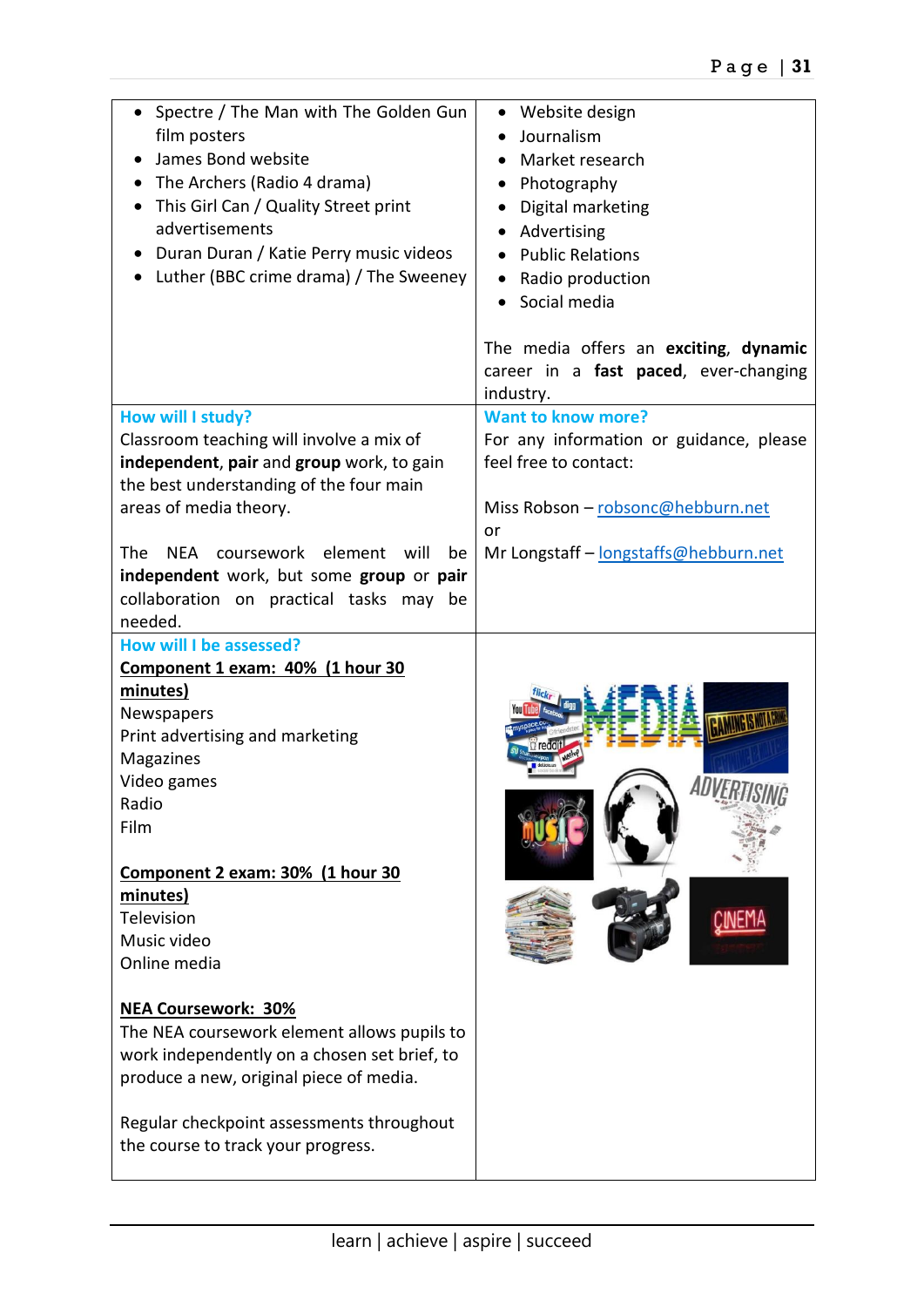| <b>Music</b>                                                                                                                                                                                                                                                                                                                                                                                                                                                                                                                                                                            |                                                                                                                                                                                                                                                                                                                                                                                                                                                                                                                                                                                                                                                                                                                                                                                                                                                                                                                                                                                                                                                                                                                                                                                                             |
|-----------------------------------------------------------------------------------------------------------------------------------------------------------------------------------------------------------------------------------------------------------------------------------------------------------------------------------------------------------------------------------------------------------------------------------------------------------------------------------------------------------------------------------------------------------------------------------------|-------------------------------------------------------------------------------------------------------------------------------------------------------------------------------------------------------------------------------------------------------------------------------------------------------------------------------------------------------------------------------------------------------------------------------------------------------------------------------------------------------------------------------------------------------------------------------------------------------------------------------------------------------------------------------------------------------------------------------------------------------------------------------------------------------------------------------------------------------------------------------------------------------------------------------------------------------------------------------------------------------------------------------------------------------------------------------------------------------------------------------------------------------------------------------------------------------------|
| <b>Course information</b><br><b>GCSE AQA Music</b><br><b>GCSE Music will motivate and stretch</b><br>students of all abilities, equipping them<br>with the skills and experience to succeed<br>at GCSE and go on to further study.<br>Music technology is fully integrated, and<br>many areas of study have artists or<br>composers who have written works in<br>this format. Students can perform and<br>compose using technology.<br><b>GCSE Music appreciates all styles and</b><br>genres, skills and instruments, catering<br>for different learning styles and musical<br>tastes. | <b>What skills will I learn?</b><br>Engage actively in the process of music<br>study<br>Develop performing skills individually and<br>in groups to communicate musically with<br>fluency and control of the resources used<br>Develop composing skills to organise<br>musical ideas and make use of appropriate<br>resources<br>Recognise links between the integrated<br>activities of performing, composing and<br>appraising and how these inform the<br>development of music<br>Broaden musical experience and interests,<br>develop imagination and foster creativity<br>Develop knowledge, understanding and<br>skills needed to communicate effectively<br>as musicians<br>Develop awareness of a variety of<br>instruments, styles and approaches to<br>performing and composing<br>Develop awareness of music technologies<br>and their use in the creation<br>and<br>presentation of music<br>Recognise contrasting genres, styles and<br>traditions of music, and develop some<br>awareness of musical chronology<br>Develop as effective and independent<br>learners with enquiring minds<br>Reflect upon and evaluate their own and<br>others' music<br>Engage with and appreciate the diverse |
|                                                                                                                                                                                                                                                                                                                                                                                                                                                                                                                                                                                         | heritage of music, in order to promote<br>personal, social, intellectual and cultural<br>development.                                                                                                                                                                                                                                                                                                                                                                                                                                                                                                                                                                                                                                                                                                                                                                                                                                                                                                                                                                                                                                                                                                       |
| What will I study?<br>Developing and applying the musical<br>knowledge, understanding and skills set<br>out in the GCSE specification can ensure<br>students form a personal and meaningful<br>relationship with music.<br>Pupils will be encouraged to engage<br>critically and creatively with a wide range<br>of music and musical contexts and reflect<br>on how music is used in the expression of<br>personal and collective identities.                                                                                                                                          | Where might it lead me?<br>The specification supports progression to<br>further and higher education in music and<br>related subjects and provides all students with<br>a platform to inspire a lifelong interest and<br>enjoyment of music.                                                                                                                                                                                                                                                                                                                                                                                                                                                                                                                                                                                                                                                                                                                                                                                                                                                                                                                                                                |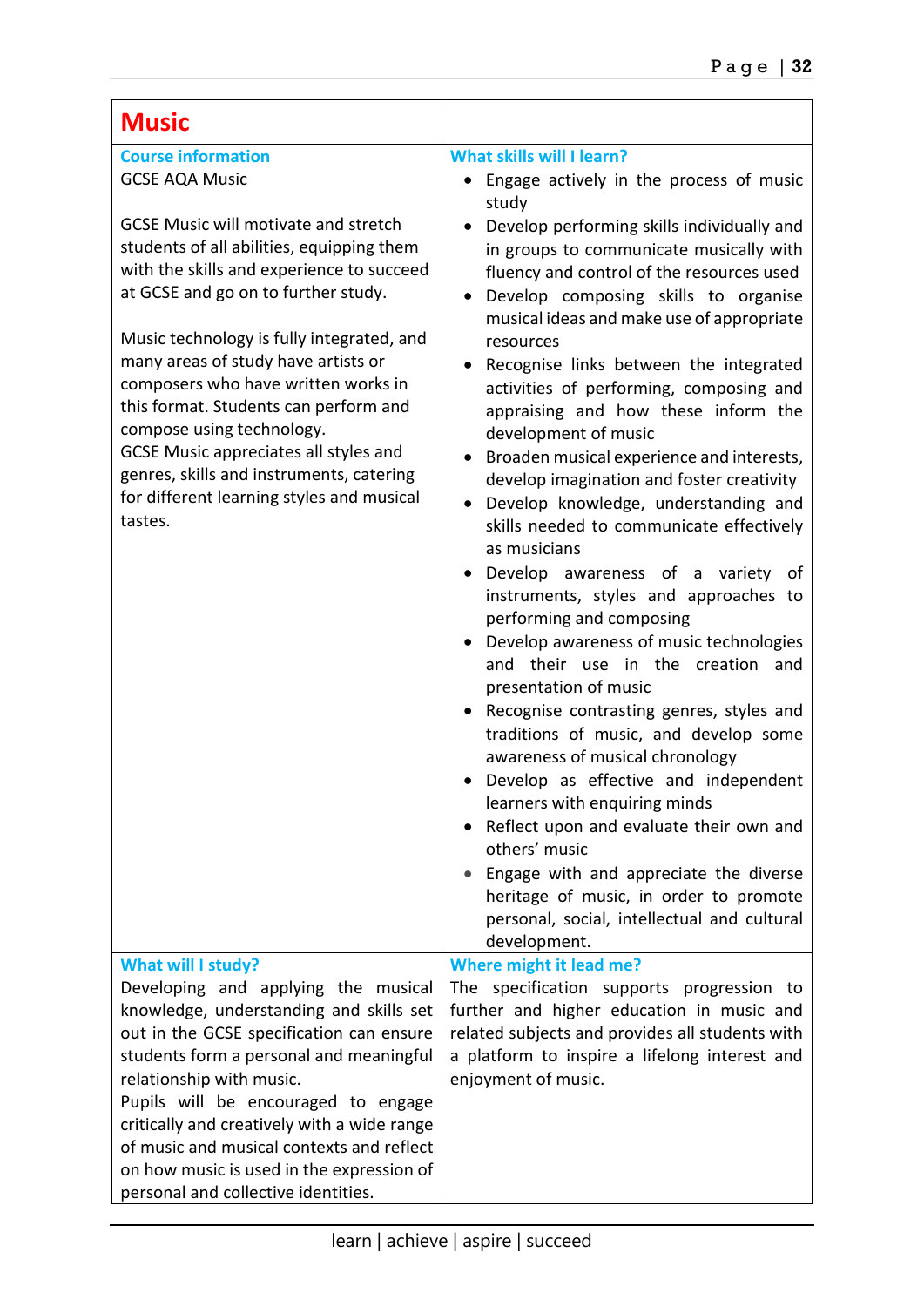| The Subject content is divided into the                                         |                                                           |
|---------------------------------------------------------------------------------|-----------------------------------------------------------|
| three components:                                                               |                                                           |
| Understanding music<br>$\bullet$                                                |                                                           |
| Performing music<br>$\bullet$                                                   |                                                           |
| Composing music.                                                                |                                                           |
| How will I study?                                                               | <b>Want to know more?</b>                                 |
| Pupils<br>will<br>study<br>performance,                                         |                                                           |
| composition and understanding music.                                            | Speak to Mr Wilkinson (Head of Music)                     |
| All pupils will have the opportunity to                                         |                                                           |
| have vocal or instrumental lessons.                                             | You may also wish to visit the GCSE AQA Music             |
|                                                                                 | website:                                                  |
| Pupils will use composition software,                                           |                                                           |
| such as MuseScore and Band Lab                                                  | https://www.aqa.org.uk/subjects/music/gcse/<br>music-8271 |
| Education. Pupils will study setworks<br>such as Mozart's Clarinet Concerto and |                                                           |
| music from Paul Simon's Graceland.                                              |                                                           |
|                                                                                 |                                                           |
| This is a linear qualification. In order to                                     |                                                           |
| achieve the award, students must                                                |                                                           |
| complete all assessments at the end of                                          |                                                           |
| the course and in the same series.                                              |                                                           |
| <b>How will I be assessed?</b>                                                  | A minimum of four minutes of                              |
|                                                                                 | performance in total is required, of which                |
| <b>Component 1: Understanding music</b>                                         | a minimum of one minute must be the                       |
| <b>What's assessed</b>                                                          | ensemble performance.                                     |
| Listening<br>$\bullet$                                                          | This component is 30% of GCSE marks (72                   |
| Contextual understanding                                                        | marks).                                                   |
|                                                                                 | Non-exam assessment (NEA) will be                         |
| How it's assessed                                                               | internally marked by teachers and                         |
| Exam paper with listening exercises                                             | externally moderated by AQA.                              |
| and written questions using excerpts                                            | Performances must be completed in the                     |
| of music.                                                                       | year of certification.                                    |
| <b>Questions</b>                                                                |                                                           |
| Section A: Listening -<br>$\bullet$                                             | <b>Component 3: Composing music</b>                       |
| unfamiliar music (68 marks)                                                     | <b>What's assessed</b>                                    |
| Section B: Study pieces (28<br>$\bullet$                                        | Composition                                               |
| marks)                                                                          | How it's assessed                                         |
| The exam is 1 hour and 30 minutes.                                              | Composition 1: Composition to a<br>$\bullet$              |
| This component is worth 40% of GCSE                                             | brief (36 marks)                                          |
| marks (96 marks).                                                               | Composition 2: Free composition (36<br>$\bullet$          |
|                                                                                 | marks).                                                   |
| <b>Component 2: Performing music</b>                                            | A minimum of three minutes of music in                    |
| <b>What's assessed</b>                                                          | total is required.                                        |
| Music performance                                                               | This component is 30% of GCSE marks (72                   |
| How it's assessed                                                               | marks).                                                   |
| As an instrumentalist and/or vocalist                                           | Non-exam assessment (NEA) will be                         |
| and/or via technology:                                                          | internally marked by teachers and externally              |
|                                                                                 | moderated by AQA.                                         |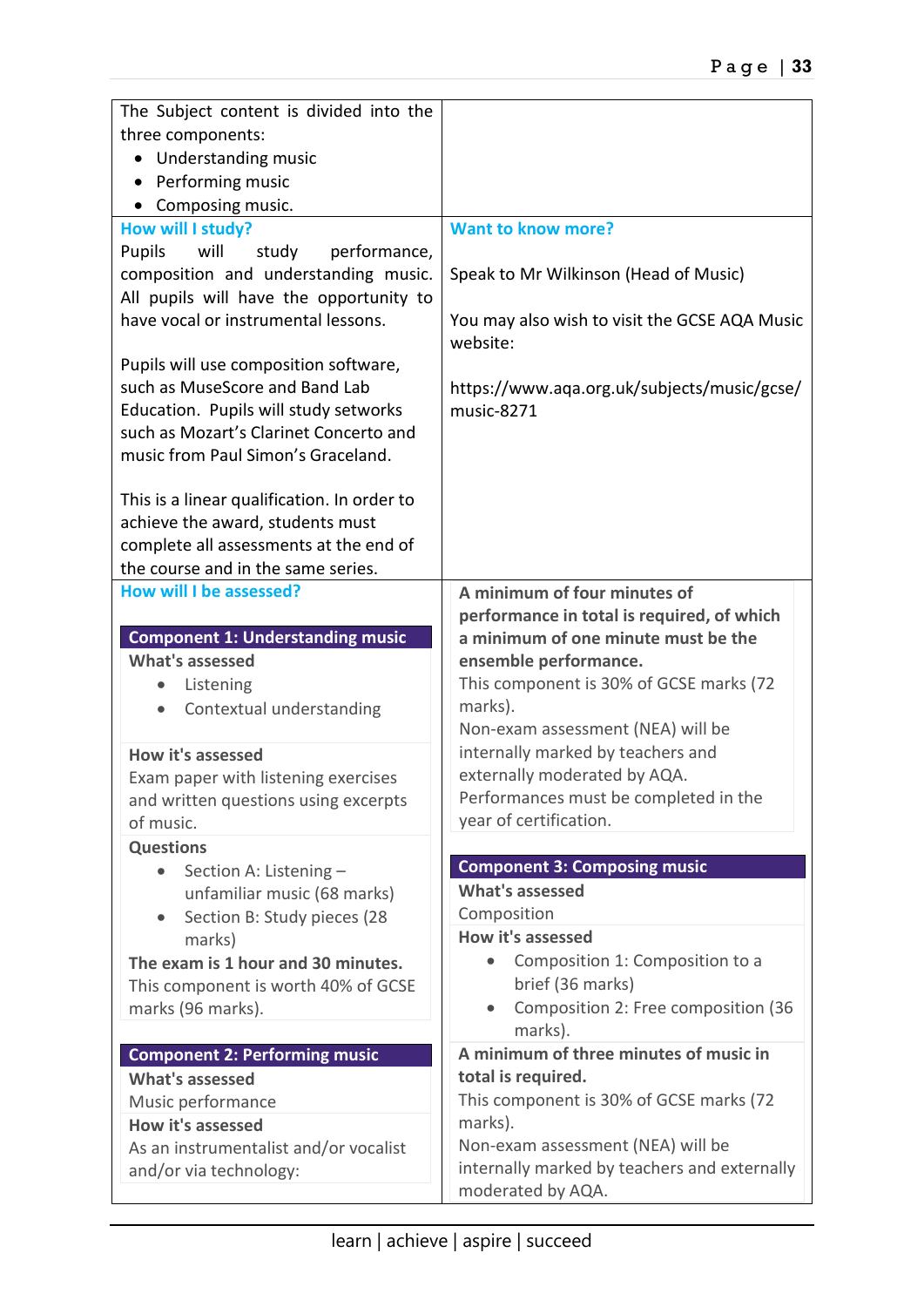- Performance 1: Solo performance (36 marks)
- Performance 2: Ensemble performance (36 marks).

moderated by AQA. Performances must be completed in the year of certification.

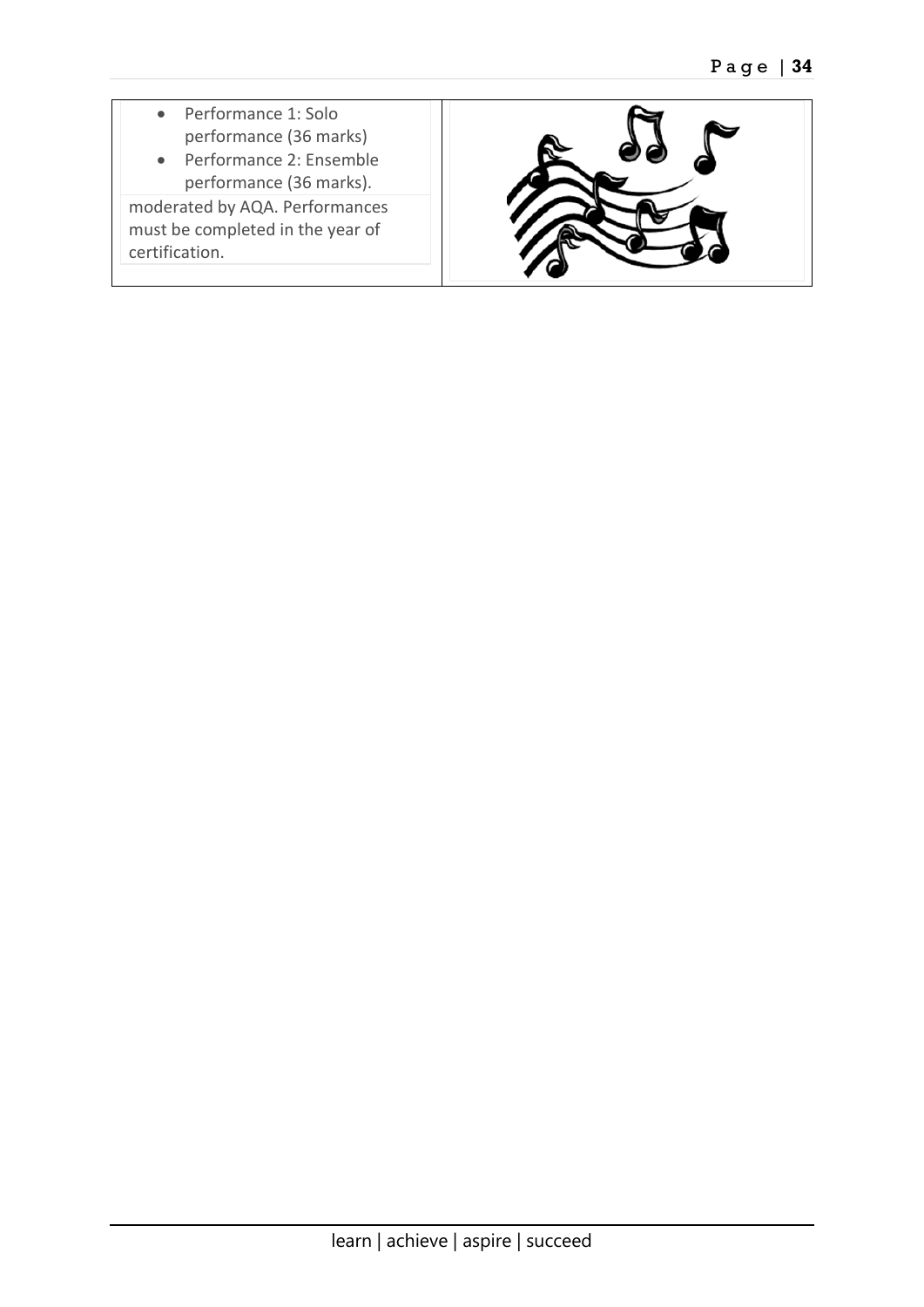| Photography                                                                                                                                                                                                                                                                                                                                                                                                                                          |                                                                                                                                                                                                                                                                                                                                                                                                                                                                                                                                                                                                                                                                                                                                                                                                                                                                                                                                                                           |
|------------------------------------------------------------------------------------------------------------------------------------------------------------------------------------------------------------------------------------------------------------------------------------------------------------------------------------------------------------------------------------------------------------------------------------------------------|---------------------------------------------------------------------------------------------------------------------------------------------------------------------------------------------------------------------------------------------------------------------------------------------------------------------------------------------------------------------------------------------------------------------------------------------------------------------------------------------------------------------------------------------------------------------------------------------------------------------------------------------------------------------------------------------------------------------------------------------------------------------------------------------------------------------------------------------------------------------------------------------------------------------------------------------------------------------------|
| <b>Course information</b><br>AQA GCSE Art & Design (PHOTOGRAPHY)<br>8206<br>If you enjoy being creative, want to<br>increase your practical skills and improve<br>your analytical communication and<br>research abilities, art and design is a great<br>choice.<br>We have a purpose-built lighting studio<br>with green screen and infinity scoop. We<br>mainly work with digital photography but<br>experiment with a wide range of<br>approaches. | <b>What skills will I learn?</b><br>The photography tasks are there to problem<br>solve. You will analyse photographs and<br>create your own. Alongside improving your<br>practical expertise, you will learn how to:<br>Develop, refine and record your ideas<br>Present a personal response to project<br>titles, inspired by your chosen artist<br>Improve your creative skills through the<br>effective and safe use of media,<br>materials, techniques, processes and<br>technologies<br>Successfully use visual language and the<br>formal elements e.g., colour, line, form,<br>shape, tone, texture, depth of field,<br>shutter speed, etc<br>Use drawing skills for different needs<br>and purposes.                                                                                                                                                                                                                                                             |
| What will I study?<br>Produce images using light-sensitive<br>materials such as photographic film or<br>digital methods of development and<br>production to create static or moving<br>images.<br>Areas of study could include portraiture,<br>installation, photo-journalism, moving<br>image: film, video and animation and<br>fashion photography.                                                                                                | Where might it lead me?<br>You can continue your photography studies<br>at AS, A-level and BTEC. You will be able to<br>choose areas of study to specialise in.<br>If you don't want to take your photography<br>studies further, the transferable skills you<br>gain will still be valuable. You will develop<br>problem solving, creative thinking,<br>investigation, research, communication and<br>teamwork skills, and gain the ability to<br>develop, refine and present ideas.<br>Employers and universities regard all of<br>these highly.<br>Photography opens the doors to some<br>exciting careers:<br>Photojournalist, Fashion, Archivist,<br>Forensics, Medical editorial, Graphic design,<br>Theatre design, Animator, Video game<br>designer, Illustrator, Museum curator,<br>Photographer, Architect, Product design,<br>Textiles design, Advertising, Publishing,<br>Interior design, Fashion and media<br>journalism, Retail design, Exhibition design, |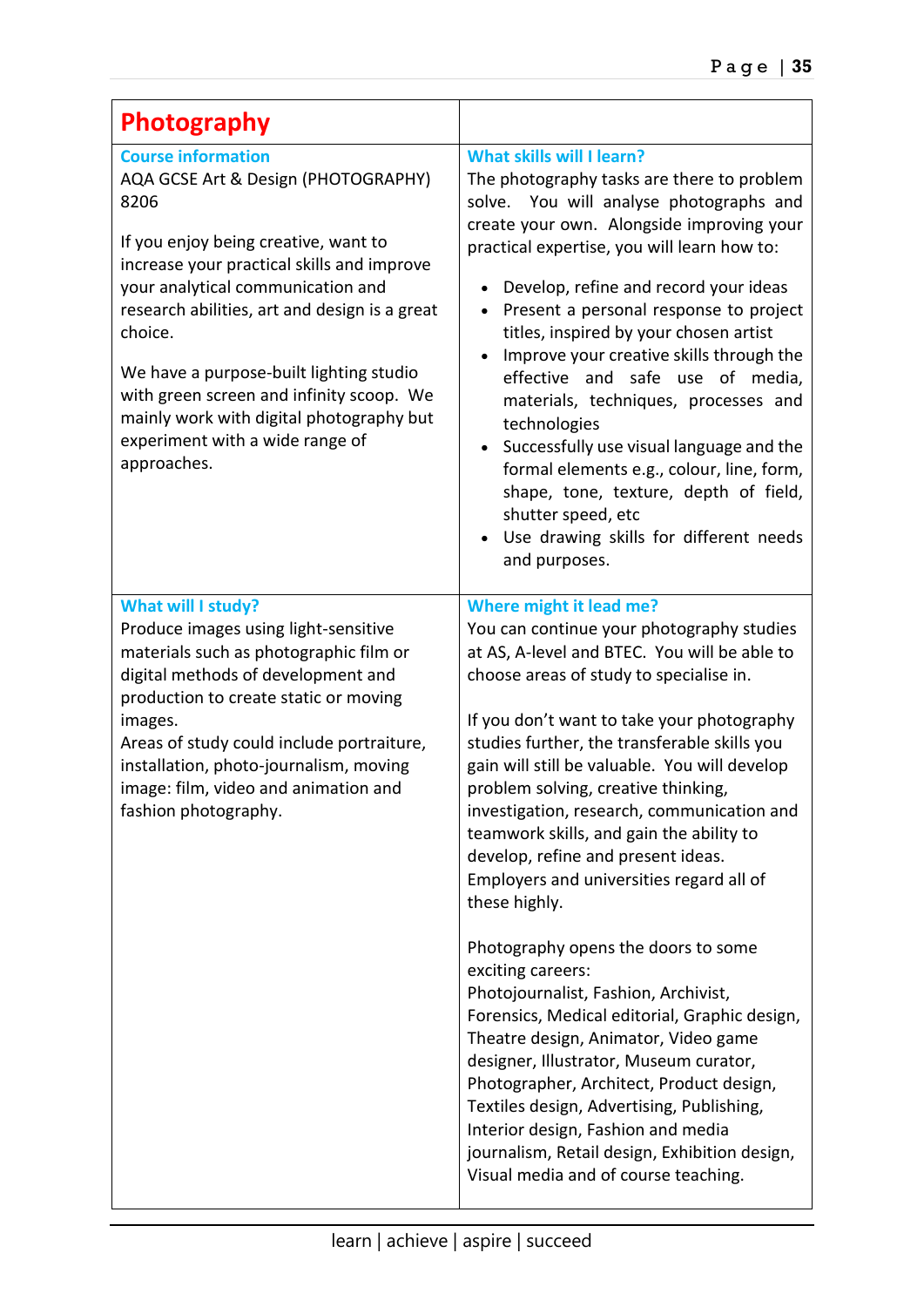| How will I study?                             | <b>Want to know more?</b>                |
|-----------------------------------------------|------------------------------------------|
| Classroom study, pair work, group work,       |                                          |
| presentations and research.                   | Please speak or email Miss Turner at     |
| We also hold a regular photography club,      | Turnerd@hebburn.net                      |
| every week to enable you to continue          |                                          |
| working on projects and use specialised art   | Also check photography out on the school |
| equipment and materials.                      | website.                                 |
| Independent study is essential. One to one    |                                          |
| support is given in both practical skills and |                                          |
| help with annotation and literacy.            |                                          |
| How will I be assessed?                       |                                          |
| There are two components:                     |                                          |
|                                               |                                          |
| <b>Component 1 Portfolio:</b>                 |                                          |
| Produce a sustained project and a selection   | Canon                                    |
| of further work the represents the course     |                                          |
| study. This is worth 60% of your overall      |                                          |
| marks.                                        |                                          |
|                                               |                                          |
| <b>Component 2 Externally set assignment:</b> |                                          |
| There is a separate externally set task       |                                          |
| paper for each title. It features seven       |                                          |
| tasks, and you complete one of them. You      |                                          |
| get preparation time, plus ten hours of       |                                          |
| supervised time. This is worth 40% of your    |                                          |
| total marks.                                  |                                          |
|                                               |                                          |
| Your work will be regularly assessed          |                                          |
| formally through the school's assessment      |                                          |
| windows.                                      |                                          |
|                                               |                                          |
| We give verbal and written assessment.        |                                          |
| Teacher assessments will take place           |                                          |
| throughout the year.                          |                                          |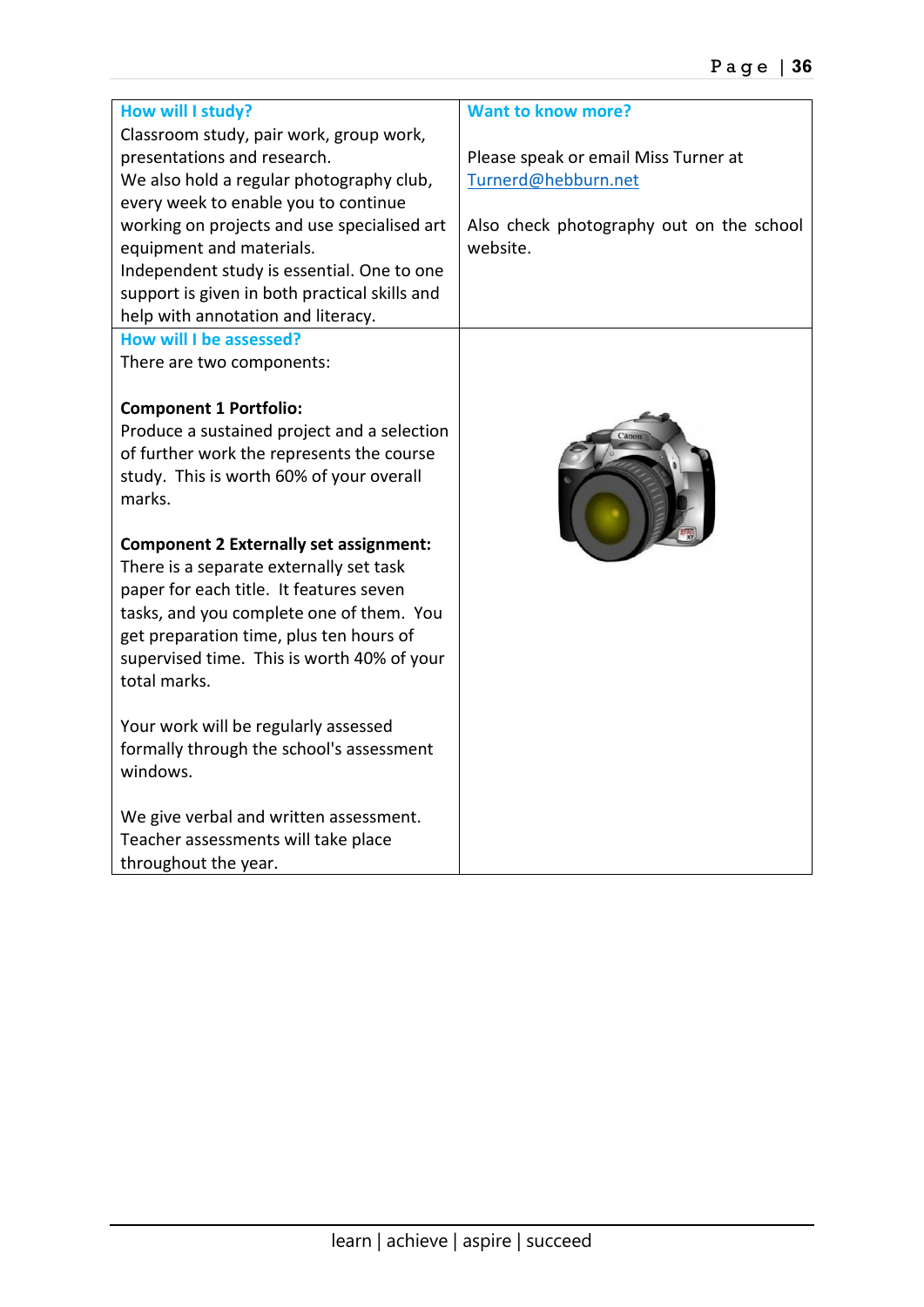| <b>Physical Education (Sports</b>                                                                                                                                                                                                                                                                                                                                                                                                                                                                                                                                                                                       |                                                                                                                                                                                                                                                                                                                                                                                                                                                                                                                                            |
|-------------------------------------------------------------------------------------------------------------------------------------------------------------------------------------------------------------------------------------------------------------------------------------------------------------------------------------------------------------------------------------------------------------------------------------------------------------------------------------------------------------------------------------------------------------------------------------------------------------------------|--------------------------------------------------------------------------------------------------------------------------------------------------------------------------------------------------------------------------------------------------------------------------------------------------------------------------------------------------------------------------------------------------------------------------------------------------------------------------------------------------------------------------------------------|
| <b>Studies</b> )                                                                                                                                                                                                                                                                                                                                                                                                                                                                                                                                                                                                        |                                                                                                                                                                                                                                                                                                                                                                                                                                                                                                                                            |
| <b>Course information</b><br><b>NCFE Health and Fitness</b><br>Health and Fitness Level 1 / 2 is aimed at<br>students who enjoy physical activity and<br>have an interest in; the human body,<br>keeping fit and healthy, learning how to<br>train efficiently to bring about adaptations<br>to the human body, and learning about<br>the importance of a healthy, balanced<br>diet.                                                                                                                                                                                                                                    | <b>What skills will I learn?</b><br>Learners will develop skills and knowledge:<br>In adapting their own ideas and<br>responding to feedback.<br>In evaluating their own work.<br>Analysing data and making decisions<br>that are essential for the health and<br>fitness sector, such as evaluation skills,<br>responding to data, independent<br>working, working to deadlines, and<br>efficient use of resources.                                                                                                                       |
| What will I study?<br>This qualification shows learners how to:<br>Understand and identify the main<br>٠<br>body systems and their functions<br>Understand the Principles of Training<br>and FITT<br>Explore how physical activities effect<br>$\bullet$<br>the body in the short and long-term<br>Understand how relevant fitness tests<br>can be used for specific health and<br>skill components of fitness<br>Understand different lifestyle analysis<br>tools and how to apply them<br>Create a health and fitness<br>programme<br>How will I study?<br>A mixture of practical and classroom-based<br>theory work. | Where might it lead me?<br>If you choose to study health and fitness,<br>there are a number of routes you can take to<br>further your career such as:<br>Further study at university or college<br>Apprenticeships in occupations within<br>the Health & Fitness sectors such as<br>Health Assistants, Fitness Instructors or<br>Personal Trainers.<br>Careers include:<br>Nutrition, Teaching group exercise, Personal<br>training, Sports therapy.<br><b>Want to know more?</b><br>Visit the curriculum section of the school<br>website |
|                                                                                                                                                                                                                                                                                                                                                                                                                                                                                                                                                                                                                         | or email:<br>Miss Winstanley (winstanleyc@hebburn.net)<br>Mrs Broadway (broadwayj@hebburn.net)                                                                                                                                                                                                                                                                                                                                                                                                                                             |
| How will I be assessed?<br><b>UNIT 1:</b><br>External exam (40%) - Generally<br>scheduled for March of Year 10<br><b>UNIT 2:</b><br>Internal assessed project (60%) -<br>Completed in Year 11                                                                                                                                                                                                                                                                                                                                                                                                                           |                                                                                                                                                                                                                                                                                                                                                                                                                                                                                                                                            |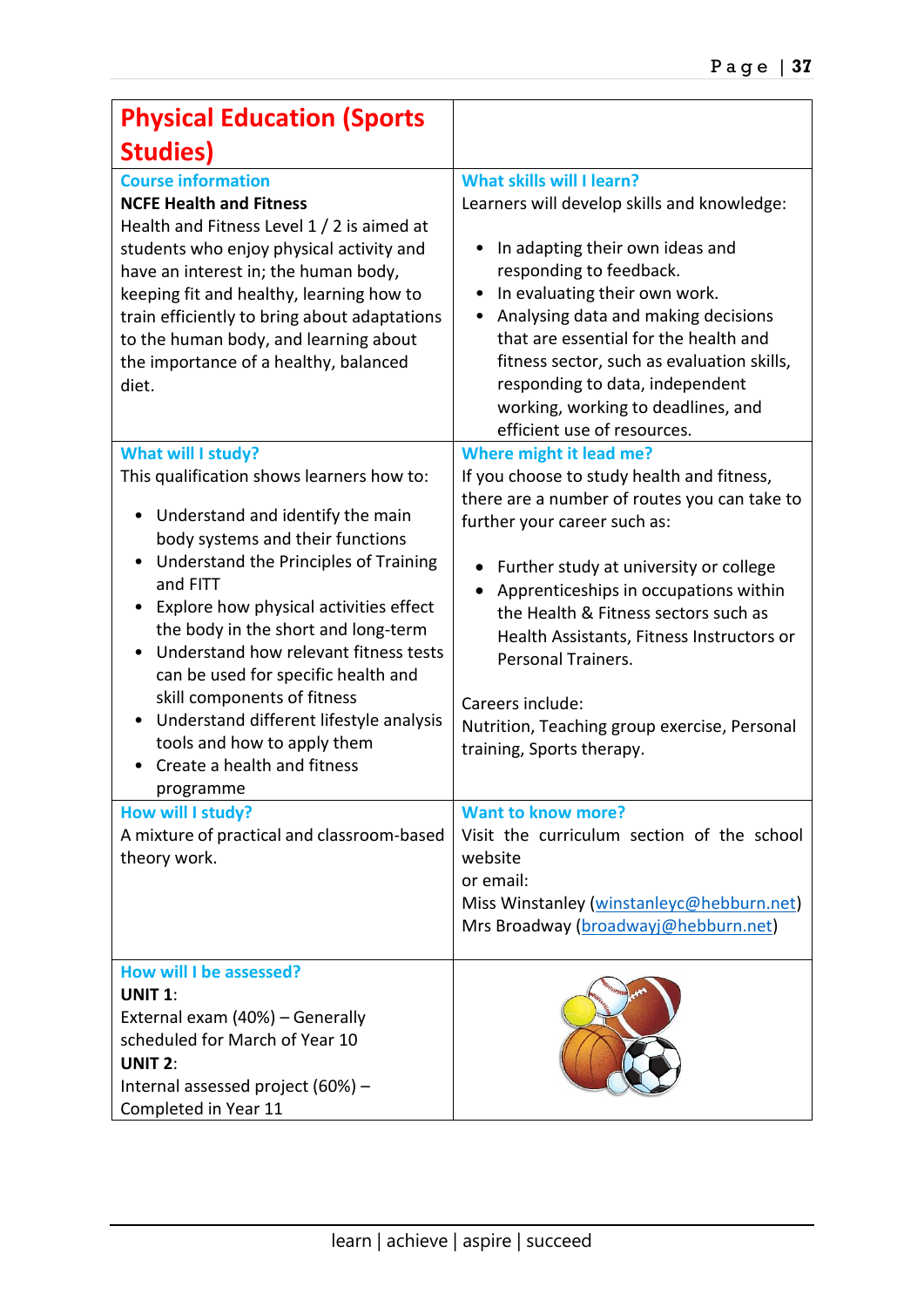| <b>Religious Studies</b>                                                                                                                                                                                                                                                                                                                                                                                                                                                                                                                                                                                                                   |                                                                                                                                                                                                                                                                                                                                                                                                                                                                                                                                                                                                                                                                                                                                      |
|--------------------------------------------------------------------------------------------------------------------------------------------------------------------------------------------------------------------------------------------------------------------------------------------------------------------------------------------------------------------------------------------------------------------------------------------------------------------------------------------------------------------------------------------------------------------------------------------------------------------------------------------|--------------------------------------------------------------------------------------------------------------------------------------------------------------------------------------------------------------------------------------------------------------------------------------------------------------------------------------------------------------------------------------------------------------------------------------------------------------------------------------------------------------------------------------------------------------------------------------------------------------------------------------------------------------------------------------------------------------------------------------|
| <b>Course information</b><br><b>GCSE Eduqas Route A Specification</b><br>In GCSE Religious Studies you will be expected to<br>explore key responses to ethical and moral issues,<br>alongside the in-depth study of religious beliefs<br>and practices. It is a subject which will give you<br>many transferable skills and knowledge that can<br>help you in your everyday life as well as future<br>education and careers.                                                                                                                                                                                                               | What skills will I learn?<br>As a result of studying Religious Studies, you<br>can expect to gain many transferable skills<br>and knowledge that can help you in your<br>everyday life as well as future education and<br>careers.<br>Religious literacy is vital in a world where<br>84% of the world's population claim to<br>belong to a religion or believe in a God so<br>having an understanding of religion and the<br>effects of it on our society, our culture and<br>the world around us is obviously an<br>important skill.<br>You will develop skills such as evaluation;<br>debate; empathy; tolerance and critical<br>thinking, all of which are important skills in<br>all further education routes and career paths. |
| What will I study?<br>By choosing Religious Studies you will be learning<br>about key religious belief and practices in<br>Christianity and Islam alongside key philosophical<br>and ethical issues.<br>Component one: Religious, Philosophical and<br><b>Ethical Studies in the Modern World</b><br>Theme 1: Issues of Relationships<br>Theme 2: Issues of Life and Death<br>Theme 3: Issues of Good and Evil<br>Theme 4: Issues of Human Rights<br><b>Component two: Study of Christianity</b><br><b>Christian Beliefs</b><br><b>Christian Practices</b><br>Component three: Study of Islam<br>Muslim Beliefs<br><b>Muslim Practices</b> | Where might it lead me?<br>GCSE Religious Studies is an accepted and<br>well-regarded qualification which can lead to<br>A level's in subjects including RS, Philosophy;<br>Ethics; Theology; Politics; Sociology;<br>Humanities and the Arts.<br>It can support careers in:<br>Journalism<br>Law<br>Medicine<br>Social care<br>٠<br>The police and armed forces<br>Teaching<br>Politics<br><b>Human Resources</b><br>Catering<br>Museums & Art                                                                                                                                                                                                                                                                                      |
| How will I study?<br>Classroom study, pair work, group work,<br>presentations and research.                                                                                                                                                                                                                                                                                                                                                                                                                                                                                                                                                | <b>Want to know more?</b><br>Email Mrs Sharp sharpc@hebburn.net<br>Visit the curriculum section of the school<br>website.                                                                                                                                                                                                                                                                                                                                                                                                                                                                                                                                                                                                            |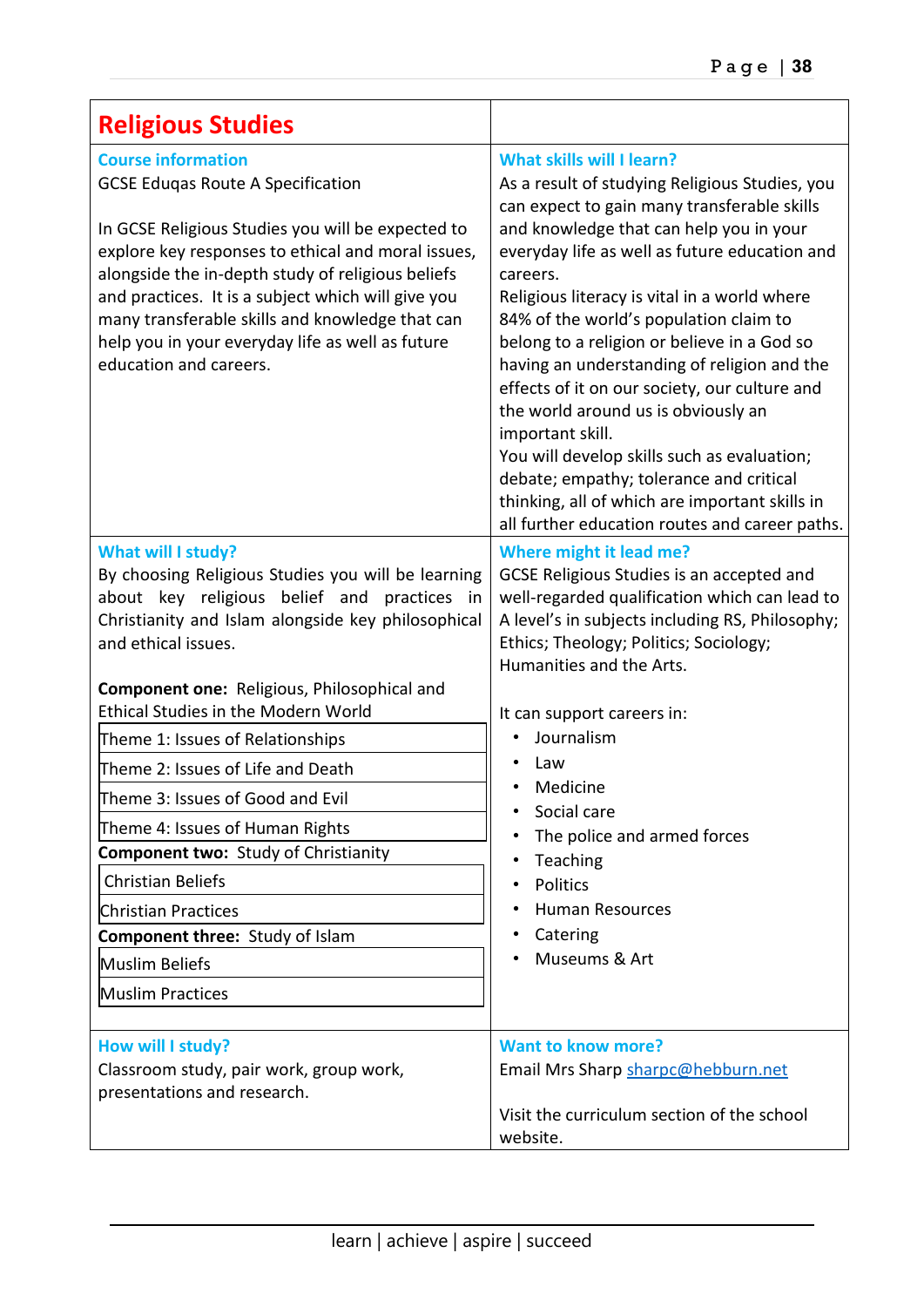#### **How will I be assessed?**

Students will be assessed formally via the school's assessment windows. Assessments are always exam-style questions and marked using the exam board criteria.

Teacher assessments will take place throughout the year.

There will be three final GCSE exams at the end of the course, one for each component.

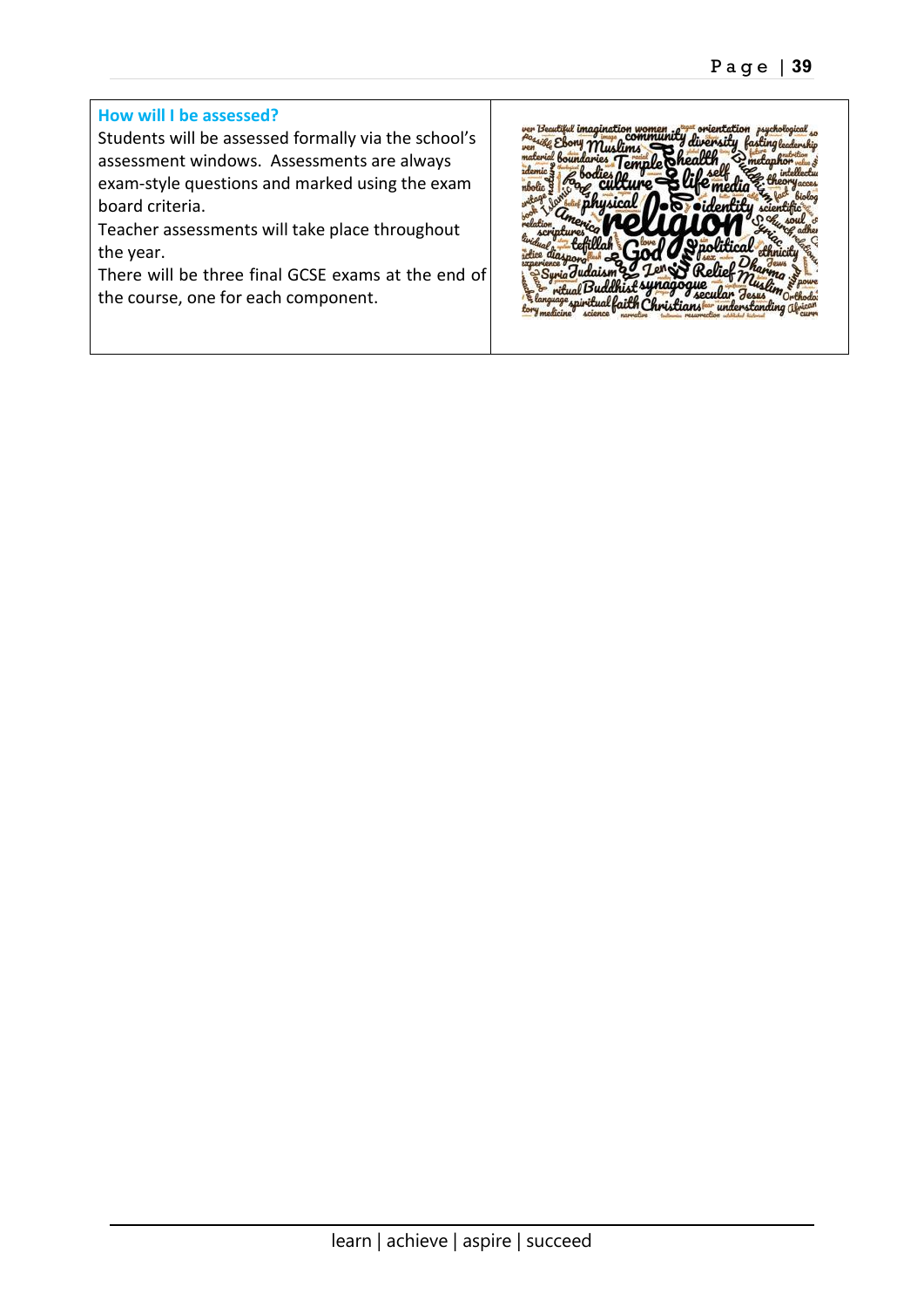| <b>Spanish</b>                                                                                                                                                                                                                                            |                                                                                                                                                                                                                                                                                                                           |
|-----------------------------------------------------------------------------------------------------------------------------------------------------------------------------------------------------------------------------------------------------------|---------------------------------------------------------------------------------------------------------------------------------------------------------------------------------------------------------------------------------------------------------------------------------------------------------------------------|
| <b>Course information</b><br><b>GCSE AQA Specification</b><br>Pupils will develop their skills in reading,<br>writing, speaking and listening, in order to<br>become increasingly familiar with the                                                       | <b>What skills will I learn?</b><br>Working hard at studying a language, you<br>develop your communication skills in<br>general, and, if you have spent time studying<br>will<br>also<br>abroad, you<br>have<br>gained                                                                                                    |
| challenging requirements of the linear<br>exam.                                                                                                                                                                                                           | independence, flexibility and organisational<br>skills - all qualities that employers' value.                                                                                                                                                                                                                             |
| The GCSE course in Spanish aims:<br>To develop the ability to understand<br>$\bullet$<br>and use Spanish for the purposes of<br>practical communication.<br>To provide some insight into the<br>culture of Spain and other Spanish<br>speaking countries. | Developing our foreign language skills can<br>benefit us as individuals, as well as helping<br>the UK conduct trade with the rest of the<br>world.                                                                                                                                                                        |
| <b>What will I study?</b><br>Pupils will study all of the following themes<br>on which the assessments are based:                                                                                                                                         | Where might it lead me?<br>With good language skills, you can widen<br>your search for work across the world.                                                                                                                                                                                                             |
| Theme 1: Identity and culture<br>$\bullet$<br>Theme 2: Local, national,<br>international and global areas of<br>interest<br>Theme 3: Current and future study<br>and employment                                                                           | Many UK companies have commercial links<br>Europe and<br>beyond, and<br>with<br>many<br>multinational firms have bases in Britain. So,<br>as the workplace becomes more global,<br>more people can expect to travel abroad as<br>part of their job and the ability to speak<br>another<br>language<br>would<br>be<br>most |
| Topics include relationships, home,<br>education, leisure, lifestyle and customs,<br>the environment, work experience and<br>health issues.                                                                                                               | advantageous.                                                                                                                                                                                                                                                                                                             |
| How will I study?                                                                                                                                                                                                                                         | <b>Want to know more?</b>                                                                                                                                                                                                                                                                                                 |
| Classroom<br>based.<br>Pupils will<br>develop<br>their skills in reading, writing, speaking and<br>listening. Core tasks such as translation, role<br>plays and spontaneous response to picture                                                           | <b>Email Mrs Beckford:</b><br>beckfordr@hebburn.net                                                                                                                                                                                                                                                                       |
| prompts will be common classroom and<br>assessment activities. Pupils may work<br>individually, in groups or pairs.                                                                                                                                       | Visit the curriculum section of the school<br>website                                                                                                                                                                                                                                                                     |
| How will I be assessed?<br>1. Listening and Understanding (25%)<br>2. Speaking (25%)<br>3. Reading and Understanding (25%)<br>4. Writing (25%)                                                                                                            |                                                                                                                                                                                                                                                                                                                           |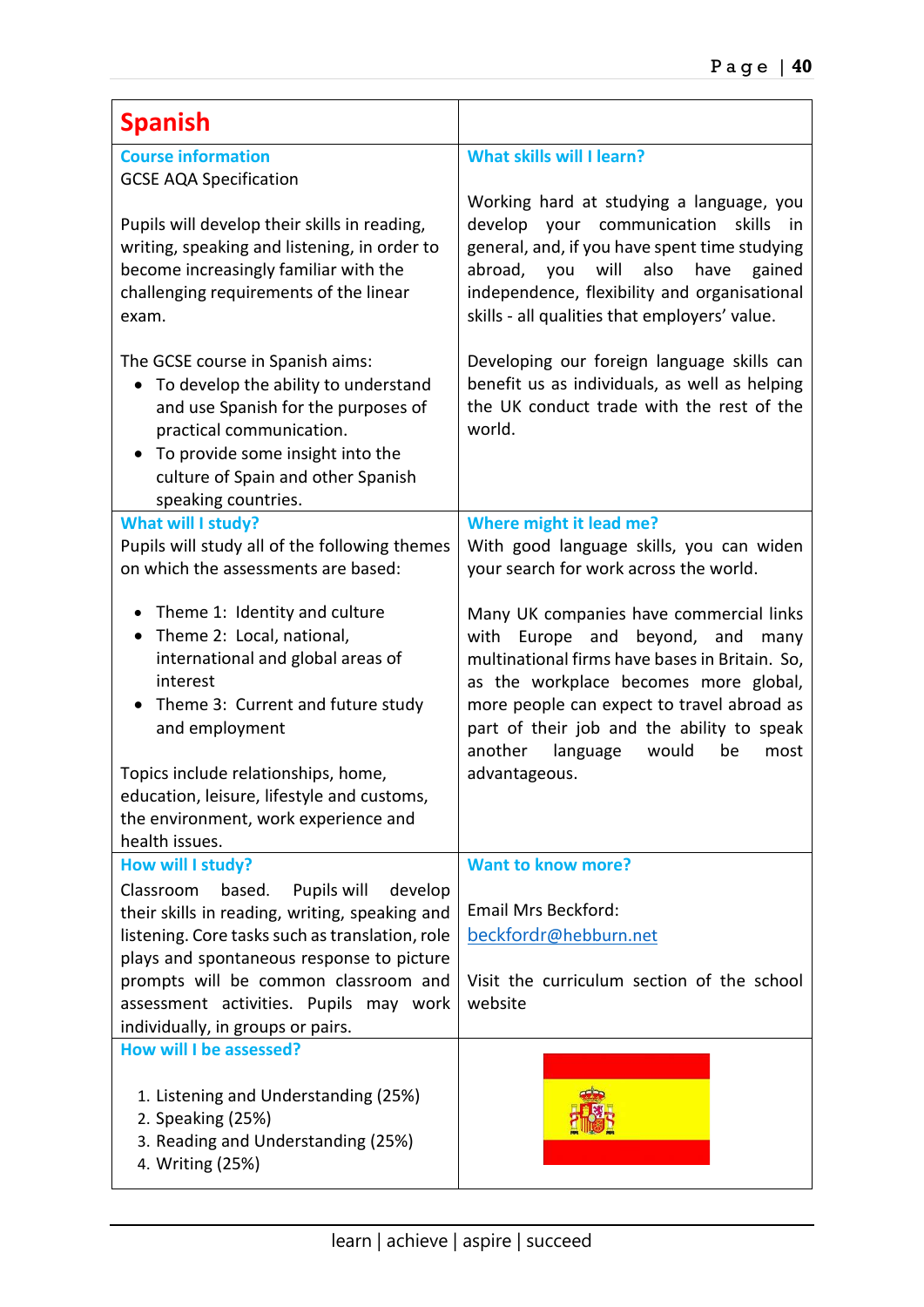| <b>Textile Design</b>                                                                                                                                                                                                                                                   |                                                                                                                                                                                                                                                                                                                                                                                                                                                                                                                                                                                                                                                                                                                                                                                                                                                                                                                                                                                   |
|-------------------------------------------------------------------------------------------------------------------------------------------------------------------------------------------------------------------------------------------------------------------------|-----------------------------------------------------------------------------------------------------------------------------------------------------------------------------------------------------------------------------------------------------------------------------------------------------------------------------------------------------------------------------------------------------------------------------------------------------------------------------------------------------------------------------------------------------------------------------------------------------------------------------------------------------------------------------------------------------------------------------------------------------------------------------------------------------------------------------------------------------------------------------------------------------------------------------------------------------------------------------------|
| <b>Course information</b><br>AQA GCSE Art & Design (TEXTILE ART)<br>8204<br>If you enjoy being creative, want to<br>increase your practical skills and improve<br>your analytical communication and<br>research abilities, art and design is a great<br>choice.         | What skills will I learn?<br>The Textile tasks are there to problem solve.<br>You will analyse artwork and create your<br>own. Alongside improving your practical<br>expertise, you'll learn how to:<br>Develop, refine and record your ideas<br>Present a personal response that<br>$\bullet$<br>realises your intentions<br>Improve your creative skills through the<br>effective and safe use of media,<br>materials, techniques, processes and<br>technologies<br>Successfully use visual language and the<br>formal elements e.g., colour, line, form,<br>shape, tone, texture<br>Use drawing skills for different needs<br>$\bullet$<br>and purposes                                                                                                                                                                                                                                                                                                                        |
| What will I study?<br>Textile art covers an array of possibilities<br>such as interior design, fashion design,<br>surface pattern and texture and print.<br>You will also develop skills using the<br>sewing machine as well as hand sewing,<br>embroidery and weaving. | Where might it lead me?<br>You can continue your Textiles studies at AS,<br>A-level and BTEC. You will be able to choose<br>areas of study to specialise in.<br>If you don't want to take your Textiles<br>studies further, the transferable skills you<br>gain will still be valuable. You will develop<br>problem solving, creative thinking,<br>investigation, research, communication and<br>teamwork skills, and gain the ability to<br>develop, refine and present ideas. Employers<br>and universities regard all of these highly.<br>Textiles opens the doors to some exciting<br>careers: Fashion design, Seamstress, Textile's<br>designer, Tailor, Costume and Theatre<br>designer, Pattern cutter, Design<br>embroiderer, Illustrator, Museum curator,<br>Product design, Advertising, Publishing,<br>Interior design, Fashion and media<br>journalism, Hair and make-up design, Retail<br>design, Exhibition design, Artist, Visual media<br>and of course teaching! |
| How will I study?<br>Classroom study, pair work, group work,<br>presentations and research.<br>We also hold a regular Textiles club every<br>week to enable you to continue working                                                                                     | <b>Want to know more?</b><br>Please speak to Mrs Fawcett, Mr Cousins and<br>Miss Siddiqui and email us:<br>Fawcettl@hebburn.net<br>Cousinsm@hebburn.net                                                                                                                                                                                                                                                                                                                                                                                                                                                                                                                                                                                                                                                                                                                                                                                                                           |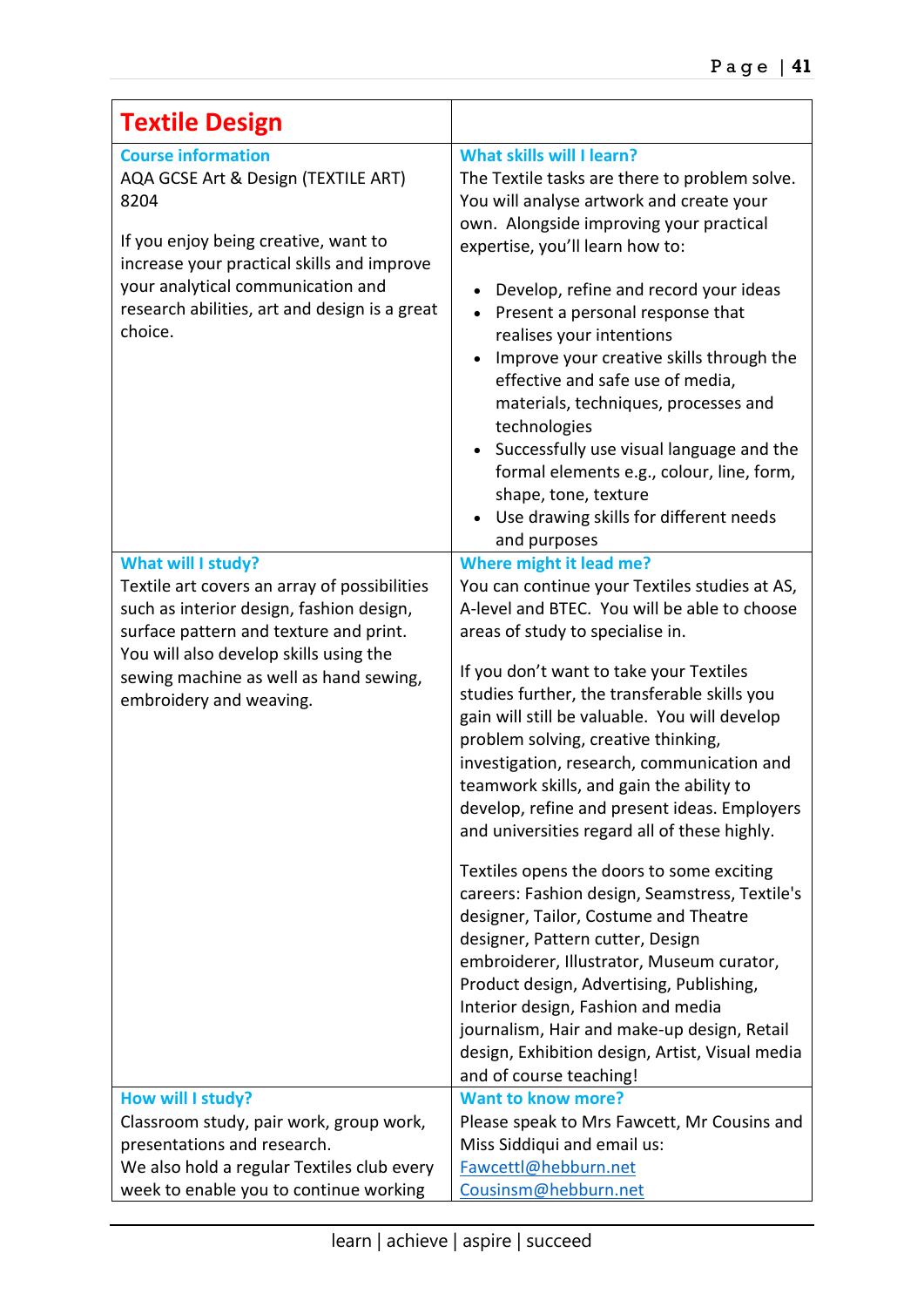| on projects and use specialised art<br>equipment and materials.<br>One to one support is given in both<br>practical skills and help with annotation<br>and literacy. | Siddiquis@hebburn.net |
|----------------------------------------------------------------------------------------------------------------------------------------------------------------------|-----------------------|
| How will I be assessed?                                                                                                                                              |                       |
| There are two components:                                                                                                                                            |                       |
| <b>Component 1 Portfolio:</b>                                                                                                                                        |                       |
| Produce a sustained project and a                                                                                                                                    |                       |
| selection of further work that represents                                                                                                                            |                       |
| the course study. This is worth 60% of                                                                                                                               |                       |
| your overall marks.                                                                                                                                                  |                       |
|                                                                                                                                                                      |                       |
| <b>Component 2 Externally set assignment:</b>                                                                                                                        |                       |
| There is a separate externally set task                                                                                                                              |                       |
| paper for each title. It features seven                                                                                                                              |                       |
| tasks, and you complete one of them. You                                                                                                                             |                       |
| get preparation time, plus ten hours of                                                                                                                              |                       |
| supervised time. This is worth 40% of                                                                                                                                |                       |
| your total marks.                                                                                                                                                    |                       |
| Your work will be regularly assessed                                                                                                                                 |                       |
| formally through the school's assessment<br>windows.                                                                                                                 |                       |
| We give verbal and written assessment.                                                                                                                               |                       |
| Teacher assessments will take place                                                                                                                                  |                       |
| throughout the year.                                                                                                                                                 |                       |
|                                                                                                                                                                      |                       |